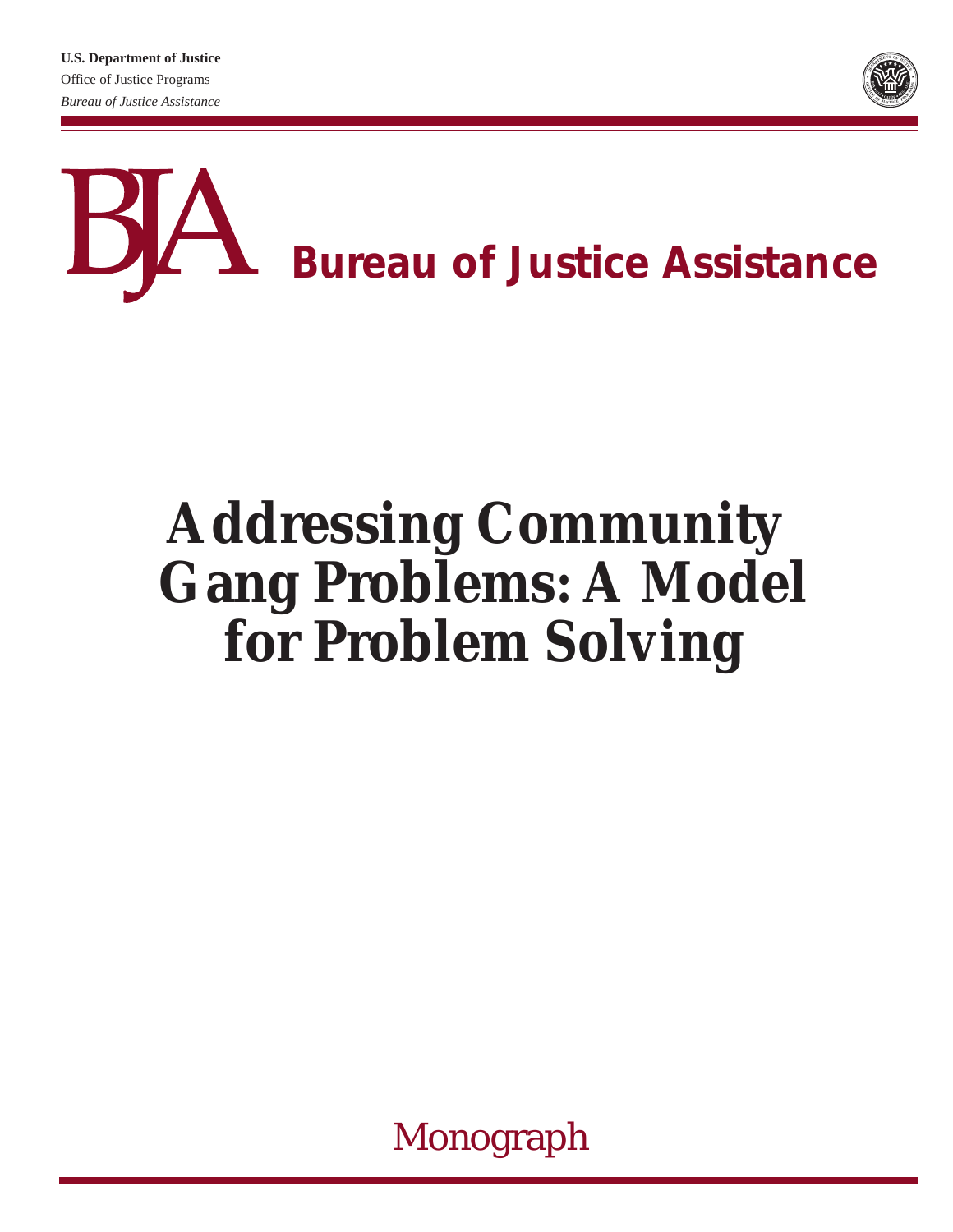**U.S. Department of Justice Office of Justice Programs** 810 Seventh Street NW. Washington, DC 20531

> **Janet Reno** *Attorney General*

**Raymond C. Fisher** *Associate Attorney General*

**Laurie Robinson** *Assistant Attorney General*

**Noël Brennan** *Deputy Assistant Attorney General*

**Nancy E. Gist** *Director, Bureau of Justice Assistance*

**Office of Justice Programs World Wide Web Home Page** http://www.ojp.usdoj.gov

**Bureau of Justice Assistance World Wide Web Home Page** http://www.ojp.usdoj.gov/BJA

For grant and funding information contact **U.S. Department of Justice Response Center** 1–800–421–6770

This document was prepared by the Police Executive Research Forum, supported by cooperative agreement number 91–DD–CX–K058, awarded by the Bureau of Justice Assistance, Office of Justice Programs, U.S. Department of Justice. The opinions, findings, and conclusions or recommendations expressed in this document are those of the authors and do not necessarily represent the official position or policies of the U.S. Department of Justice.

The Bureau of Justice Assistance is a component of the Office of Justice Programs, which also includes the Bureau of Justice Statistics, the National Institute of Justice, the Office of Juvenile Justice and Delinquency Prevention, and the Office for Victims of Crime.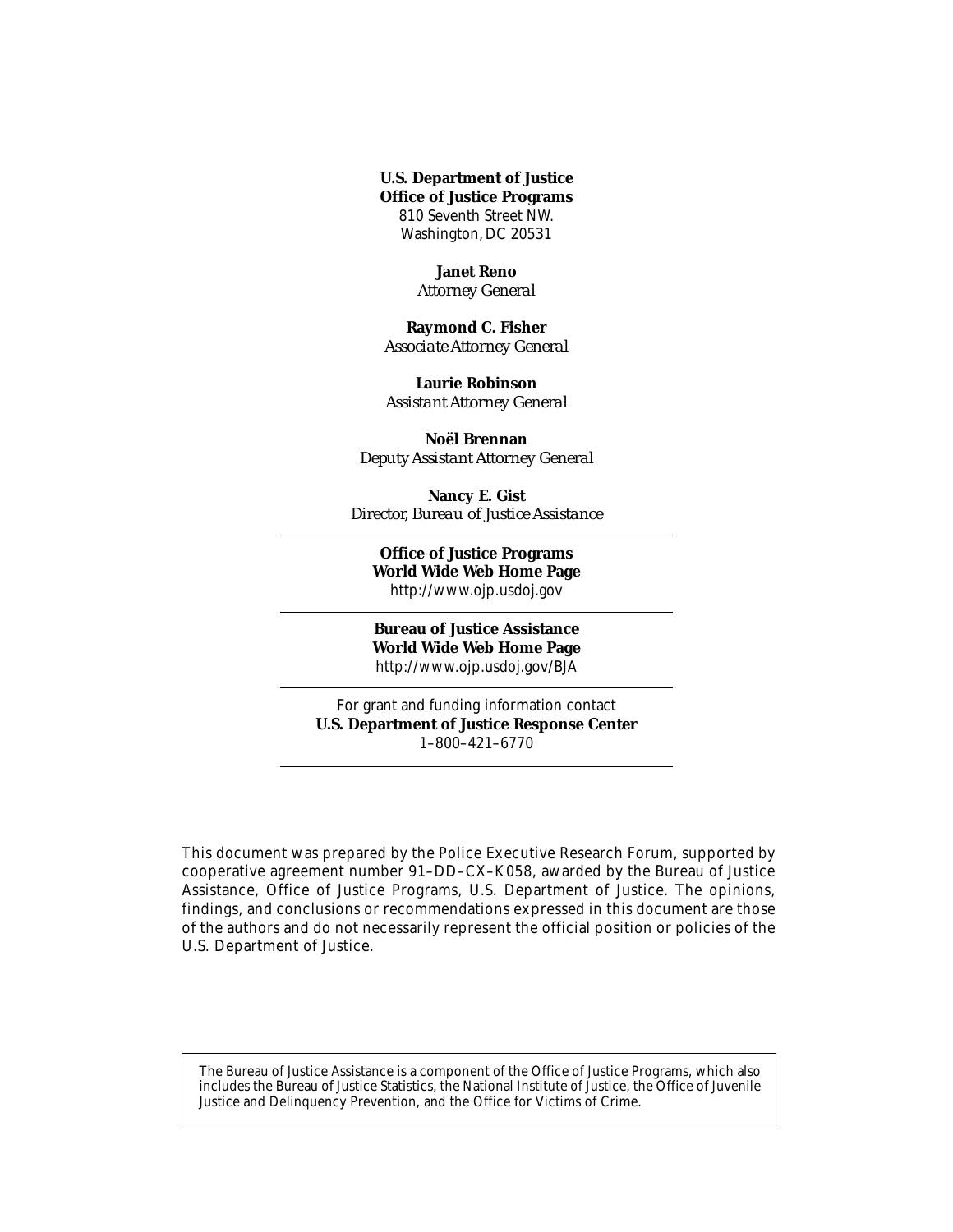# BA *Bureau of Justice Assistance*

## **Addressing Community Gang Problems: A Model for Problem Solving**

Reprinted August 1999

January 1997<br>Reprinted August 1999 Monograph

NCJ 156059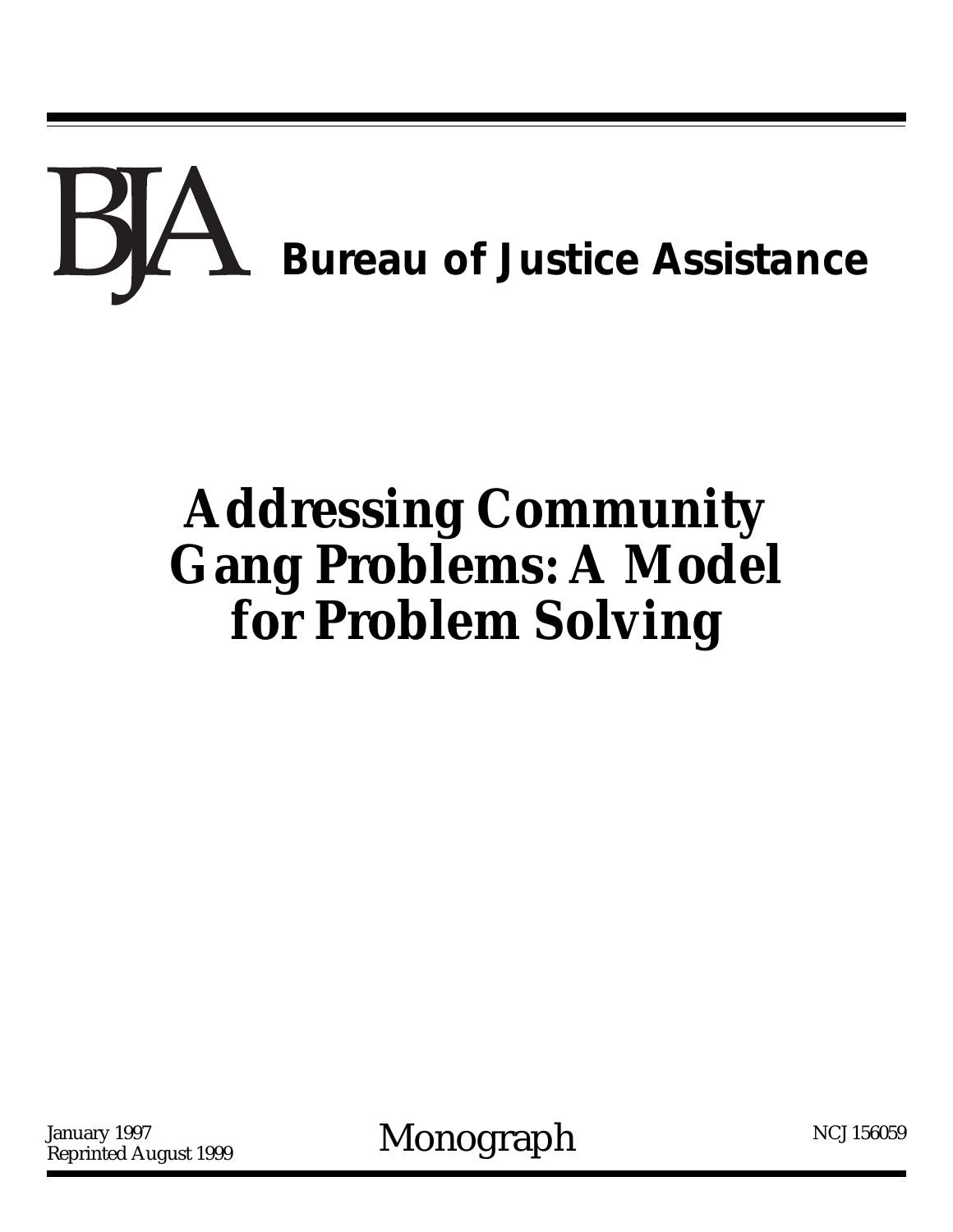## *Foreword*

Urban street-gang involvement in drug trafficking and violent crime is becoming increasingly widespread—not just in large cities, but in suburban areas and small towns as well.

The Bureau of Justice Assistance (BJA) recognizes that programs aimed at combating gang-related criminal activity must incorporate both crime prevention and crime control initiatives to be effective over long periods of time. Accordingly, in October 1991, BJA initiated the development of a prototype model of the Comprehensive Gang Initiative.

BJA is pleased to present this monograph, *Addressing Community Gang Problems: A Model for Problem Solving*, as a product of that initiative. The model can assist local communities in addressing gang problems by focusing on a comprehensive strategy for preventing and controlling streetgang drug trafficking and related violent crime with components ranging from prevention to suppression. Police, other law enforcement agencies, and numerous public and private organizations can implement this prototype.

A companion monograph, *Addressing Community Gang Problems: A Practical Guide*, provides additional indepth guidance to communities developing their unique responses to local gang problems.

Nancy E gist

Nancy E. Gist *Director*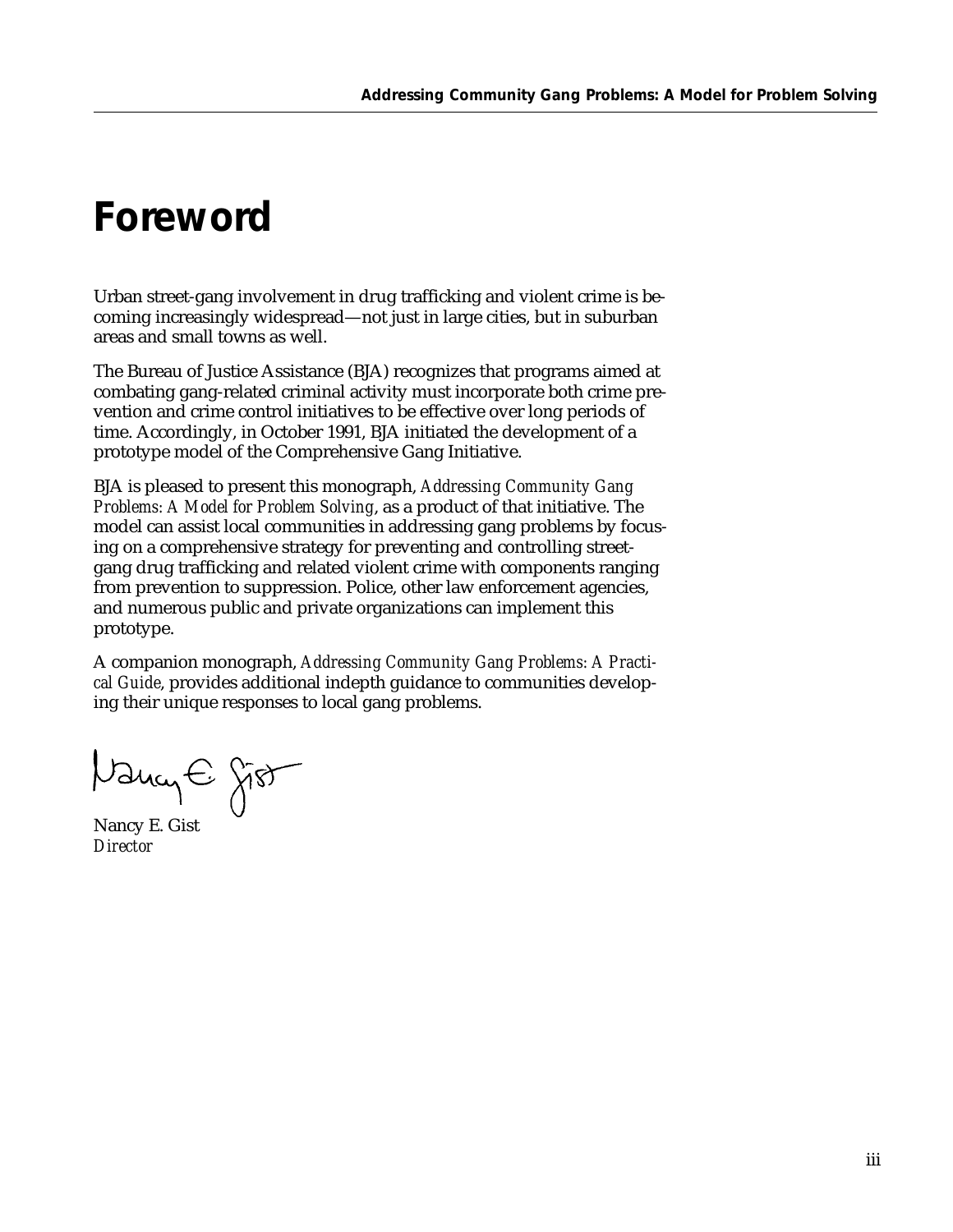## *Acknowledgments*

The Bureau of Justice Assistance wishes to thank the Police Executive Research Forum (PERF) and, in particular, John Stedman and Deborah Lamm Weisel, for their help and guidance in compiling this document.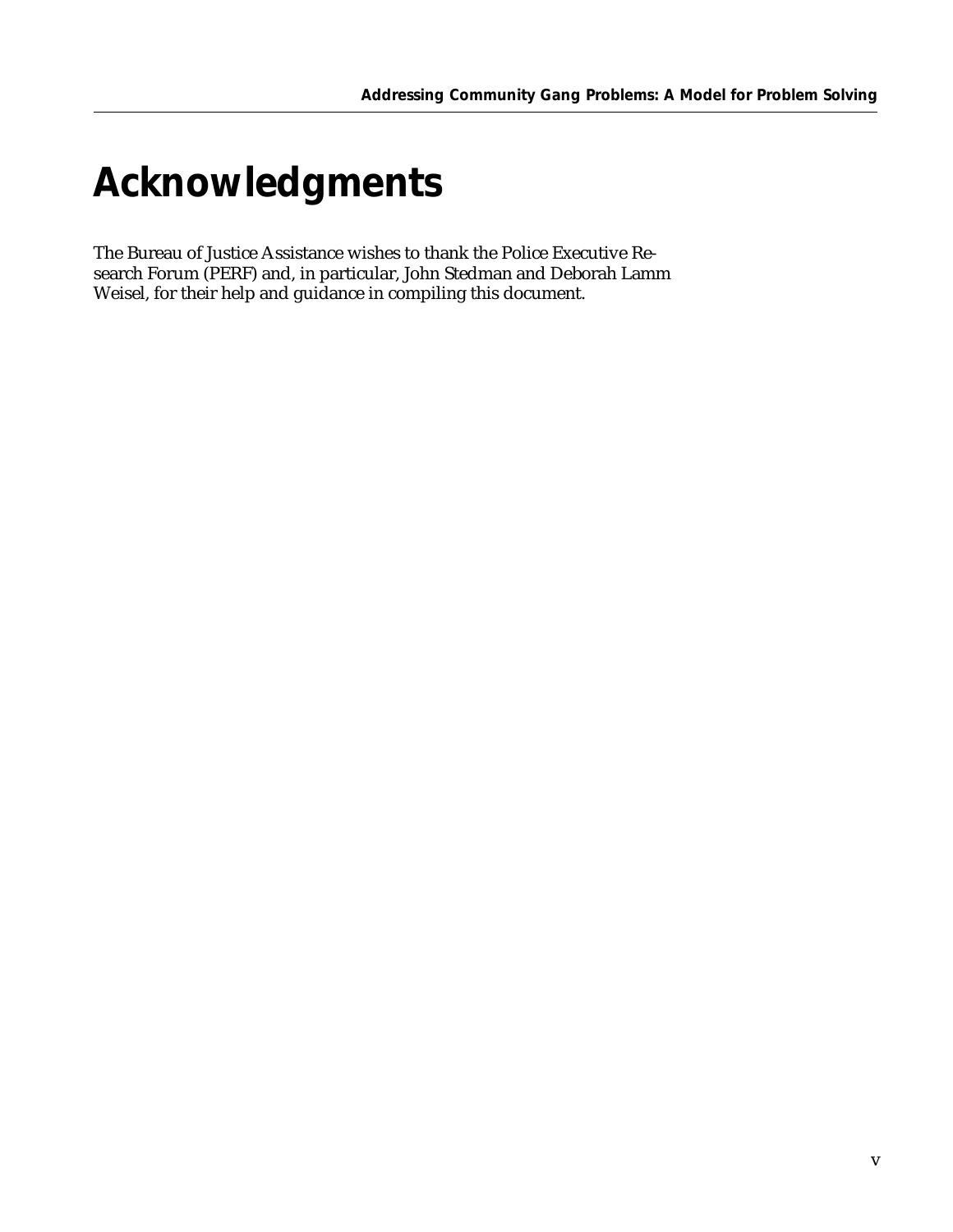## *Contents*

| <b>Chapter 1</b> |                                                 |  |  |
|------------------|-------------------------------------------------|--|--|
|                  | Purpose of the Comprehensive Gang Initiative 1  |  |  |
|                  | <b>Comprehensive Gang Initiative Principles</b> |  |  |
|                  |                                                 |  |  |
| <b>Chapter 2</b> | <b>Gang Problems: What We Know Affects</b>      |  |  |
|                  |                                                 |  |  |
|                  |                                                 |  |  |
|                  |                                                 |  |  |
| <b>Chapter 3</b> |                                                 |  |  |
|                  | Why Is There Concern About Gangs? 11            |  |  |
|                  |                                                 |  |  |
|                  |                                                 |  |  |
|                  |                                                 |  |  |
| <b>Chapter 4</b> |                                                 |  |  |
|                  |                                                 |  |  |
|                  |                                                 |  |  |
| <b>Chapter 5</b> |                                                 |  |  |
|                  |                                                 |  |  |
|                  |                                                 |  |  |
|                  |                                                 |  |  |
|                  |                                                 |  |  |
|                  |                                                 |  |  |
|                  |                                                 |  |  |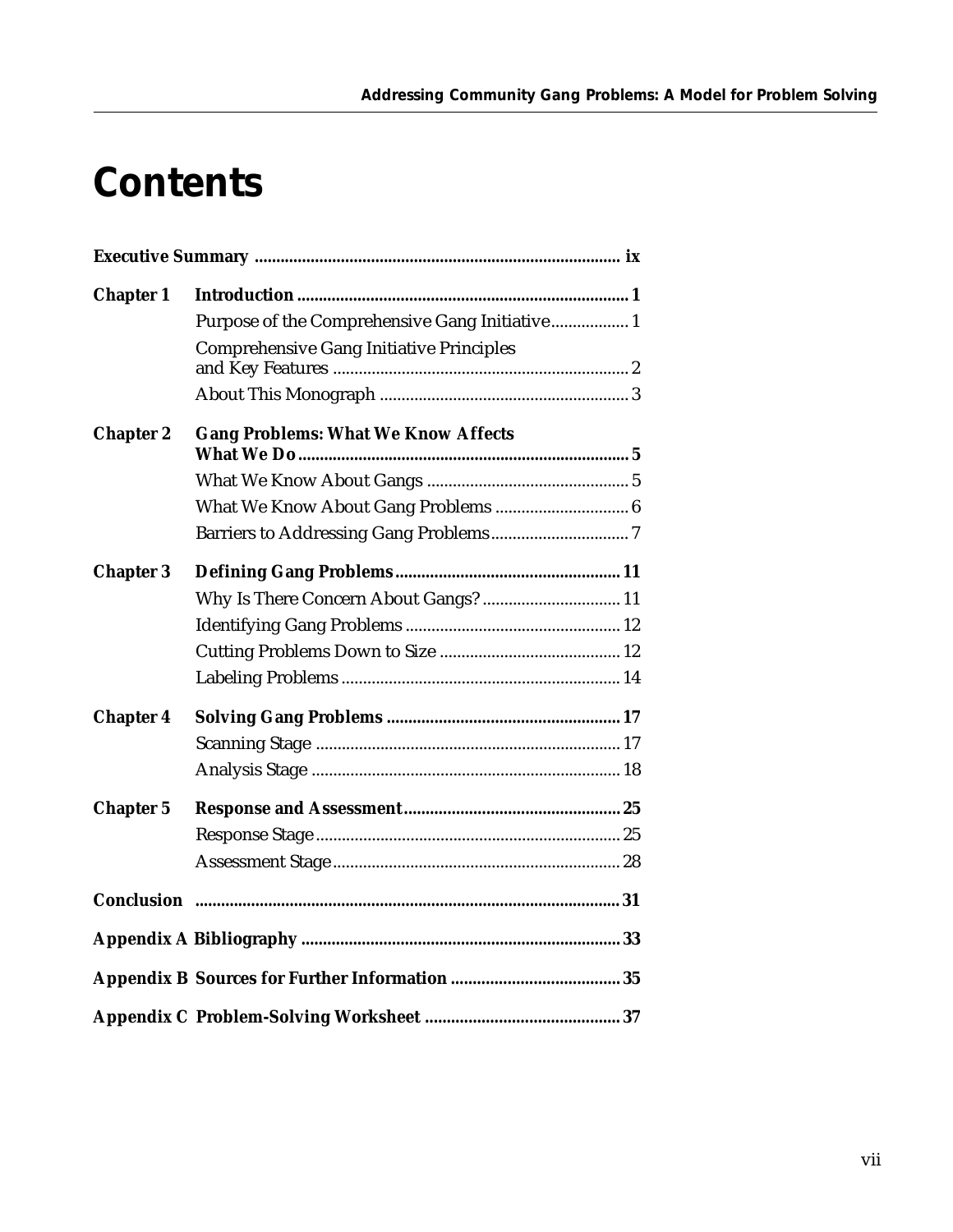## *Executive Summary*

In October 1991 the Bureau of Justice Assistance (BJA) entered into a cooperative agreement with the Police Executive Research Forum (PERF) to develop a Comprehensive Gang Initiative prototype model aimed at combating gang-related criminal activity by incorporating both prevention and crime control initiatives. The purpose of this monograph is to provide direction in identifying, analyzing, and responding to gang-related problems and in assessing results in an effective way. Any community facing chronic or emerging gang problems can use this document together with training and technical assistance to determine how best to implement the Comprehensive Gang Initiative.

The Comprehensive Gang Initiative model is based on the following principles:

- ❑ **Adaptability.** The model can be applied to a variety of gang-related problems within a jurisdiction and to those problems faced by a variety of jurisdictions.
- ❑ **Flexibility.** Modifications can be made in response to, or in anticipation of, changes within gangs, in gang problems as a result of anti-gang efforts, or in circumstances within communities.
- ❑ **Multifaceted approach.** The model involves various government and private agencies that simultaneously address the many factors that give rise to and sustain gang problems, and it supports direct community participation in intervention efforts.

In 1993 BJA introduced the Comprehensive Gang Initiative Demonstration Program to implement the prototype model at four demonstration sites. The four sites selected include the Suffolk County, Massachusetts, District Attorney's Office; the Tri-City Task Force of Seven Hills, Parma, and Parma Heights, Ohio; the JAY Initiative of Jefferson County and Aurora, Colorado; and the San Diego, California, Police Department.

#### *What We Know About Gangs and Gang Problems*

Research into gangs and their behaviors reveals several general facts that can be applied across geographic, demographic, and ethnic settings. There is a great deal of variability in gangs, gang activity, and gang problems within and among communities. Gang problems evolve in response to direct interventions and indirect factors. Reactions to gangs differ—from denial to sensationalism. Gang problems, like most crime and disorder

*The purpose of this monograph is to provide direction in identifying, analyzing, and responding to gang-related problems and in assessing results in an effective way.*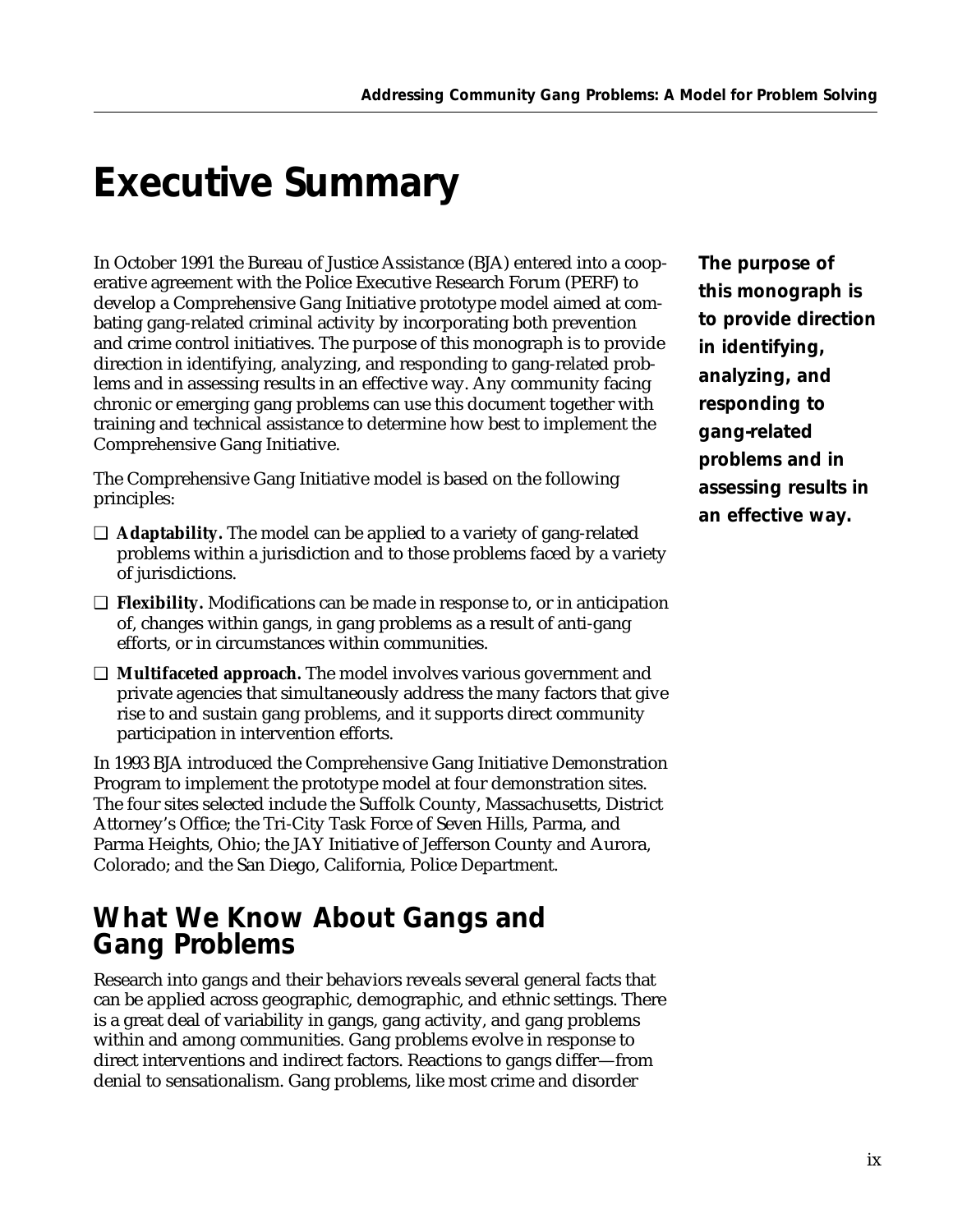conditions, are concentrated geographically. Finally, while responses to gang problems are diverse, the responses can be grouped into three categories—prevention, intervention, and enforcement.

### *Barriers to Addressing Gang Problems*

The most effective approaches to addressing gang-related problems involve several agencies or groups handling a number of facets of local gang problems and focusing on suppression, intervention, and prevention. Yet, even with such collaborative approaches, a number of inherent barriers need to be overcome. They include defining gang problems, forming successful collaborations, discerning the difference between ends and means, and determining impact.

Because of the diversity of gangs and their activities, many communities have trouble defining, or even recognizing, their gang problems. The inability to specifically define gang problems results from the absence of a local or national consensus on the definition of gangs and the harm they inflict. This model defines a gang-related problem as a group of harmful incidents that occur in a community, are similar in one or more ways, and cause concern to the public.

When more than one agency or group works with gang issues, lack of coordination is common. While agencies or groups working on gang problems carry out their respective roles, it is essential that their actions be coordinated by a management group made up of representatives of the participating agencies. The management group must guide the agencies in their roles and responsibilities in responding to gang issues.

Uncertainty in problem identification and difficulties in collaboration often contribute to a confusion between ends and means. Under pressure to "do something" about gang problems, agencies tend to implement and promote programs and activities that appear to demonstrate they are taking action against gangs, even though these programs may lack clear goals and objectives based on careful examination of the community's problems and needs.

Also missing in many efforts are analyses of the impact that programs should have on gang problems and how the programs alleviate harm to the community. This uncertainty is often due, in part, to the confusion between ends and means. However, it may also result from an agency's failure to properly document the impact of its actions. Instead, there is a tendency to focus on activities and processes (for example, recording attendance at a community meeting or counting the number of gang-related arrests), rather than on making quantifiable reductions in gang membership, gang activities, or the harm that gangs inflict on the community.

*The most effective approaches to addressing gangrelated problems involve several agencies or groups handling a number of facets of local gang problems . . . .*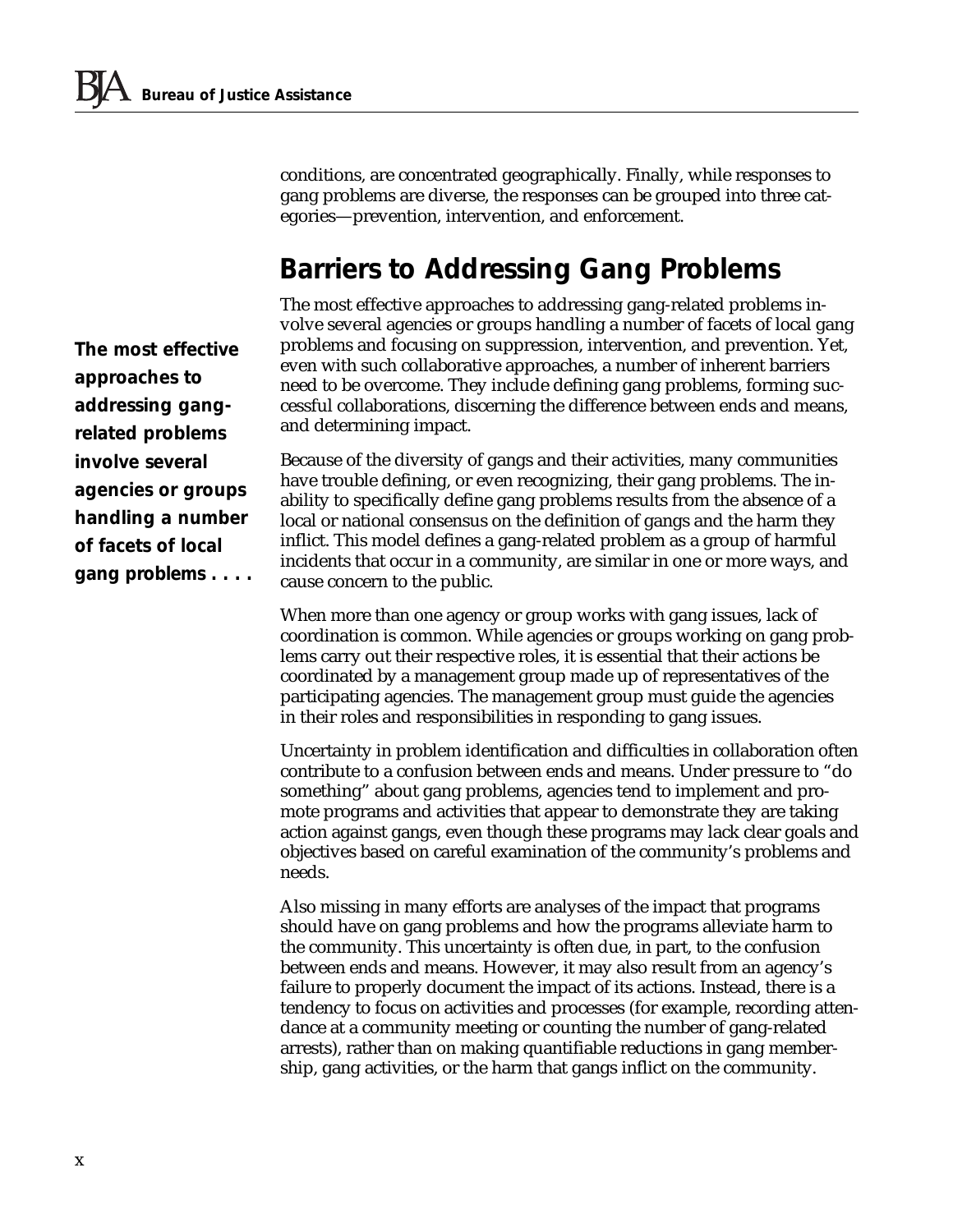When communities decide to take action to deal with gang problems, it is common for the individuals involved to feel overwhelmed by the concerns associated with these problems—both the broad social problems and the behaviors causing specific harms. The public, media, and local government agencies can become fixated on an undefined "gang problem." A constructive approach is to take large, undefined problems and break them into smaller, more manageable ones, such as addressing graffiti at a specific location rather than citywide. This approach allows for the development of individualized responses that can be assembled into comprehensive solutions.

### *Solving Gang Problems*

Gang problems can be addressed using a comprehensive problem-solving model that encompasses the four stages of the problem-solving process: scanning, analysis, response, and assessment (SARA). This process is designed to solve a problem by clearly identifying it, using numerous sources of information to investigate the problem with different levels of detail, developing a variety of solutions, and conducting an evaluation.

- ❑ **Scanning.** The initial stage of scanning involves looking for and identifying problems. A problem exists when the following parenthetical terms can be replaced with specific examples: (Victims) are (harmed) by the (behaviors) of (offenders) at or in (places) at (times). Completing this problem statement is an important first step in problem solving; it achieves consensus on the kind of problem being addressed and provides guidance to further understand the problem.
- ❑ **Analysis.** The objective of the analysis stage is to develop a thorough understanding of a problem. Although often overlooked, analysis is perhaps the most important part of the problem-solving model because it provides valuable information that can be used to craft appropriate responses to a problem. Analysis is also useful for assessing the effectiveness of responses because it often provides a baseline for simple before-and-after measurements of a response's impact. Analysis consists of straightforward investigation of concrete problems. The best analysis involves creative information collection. A Problem-Solving Worksheet that provides a framework for collecting information from the analysis is included as part of this monograph. After a problem has been thoroughly analyzed, goals should be established for the problem-solving effort. Many problems cannot be solved completely or eliminated; therefore, responses should be designed based on one of the following purposes: totally eliminating the problem; substantially reducing the problem; reducing the harm created by the problem; or dealing with the problem more effectively.
- ❑ **Response.** The response stage has three objectives—developing response options that are consistent with the information analyzed,

*The SARA model . . . encompasses the four stages of the problem-solving process: scanning, analysis, response, and assessment.*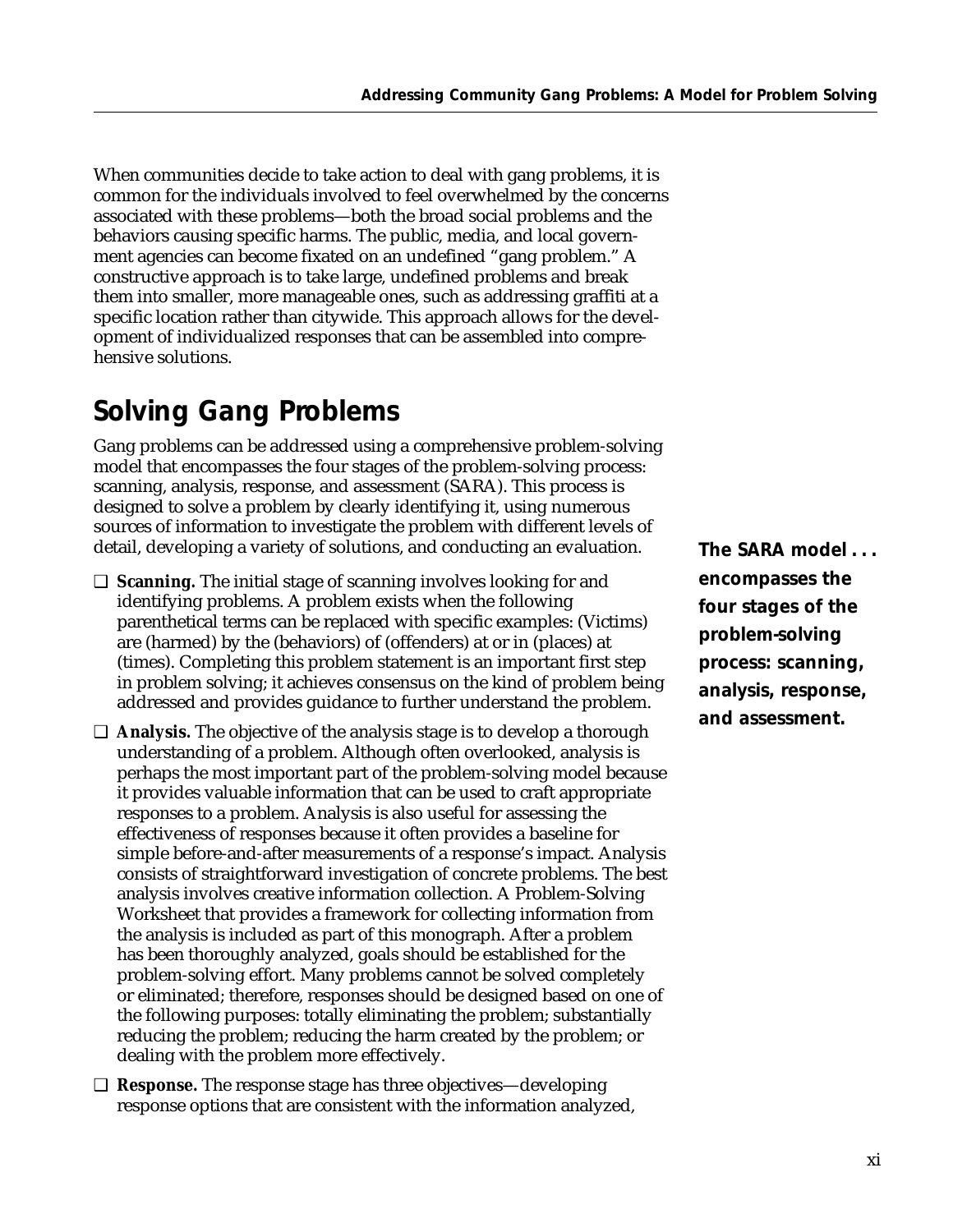selecting responses, and implementing the responses. Responses should focus on offenders, victims, third parties, places, and/or tools used to create the harm. The information collected during the analysis stage facilitates the selection of the most effective responses—those responses that take into account community values and often contain input from individuals directly affected by the problem. When implementing a response, programs need clear and consistent leadership, even in the most collaborative efforts.

❑ **Assessment.** The assessment stage provides useful feedback on how well the response is working. This information can be used to change the response, improve the analysis, or even redefine the nature of the problem. Information gathered through assessment can also be used to plan strategies for classes of problems and to revise the problemsolving process. The assessment should focus on the problem statement, rather than on the response. An assessment plan should link the implemented response with the problem that was identified during the scanning stage. The true impact of a response is measured by its effect on the harm suffered. Good assessment plans also include several measures that might capture "unintended consequences." While there are no definite rules for assessing gang problems, the methods of information collection used in the analysis stage can be replicated during the assessment. Assessments need not be difficult. Collecting a handful of measures (perhaps four or five) from different vantage points should demonstrate a response's effectiveness. It is important to take multiple measurements during assessment in case some measurements are not sensitive enough to illustrate impact. Assessing the effectiveness of the problem-solving effort emphasizes the importance of developing clearly defined goals, thoroughly documenting the entire process, and taking baseline measurements.

### *Conclusion*

The Comprehensive Gang Initiative model provides a method for overcoming the barriers faced by agencies and groups attempting to address gang-related problems. It is a dynamic, ongoing process that provides guidance in examining a problem and finding out what factors allow the problem to persist. Answering the questions raised by the model is essential in selecting an appropriate response to gang-related problems in communities.

*The assessment should focus on the problem statement, rather than on the response.*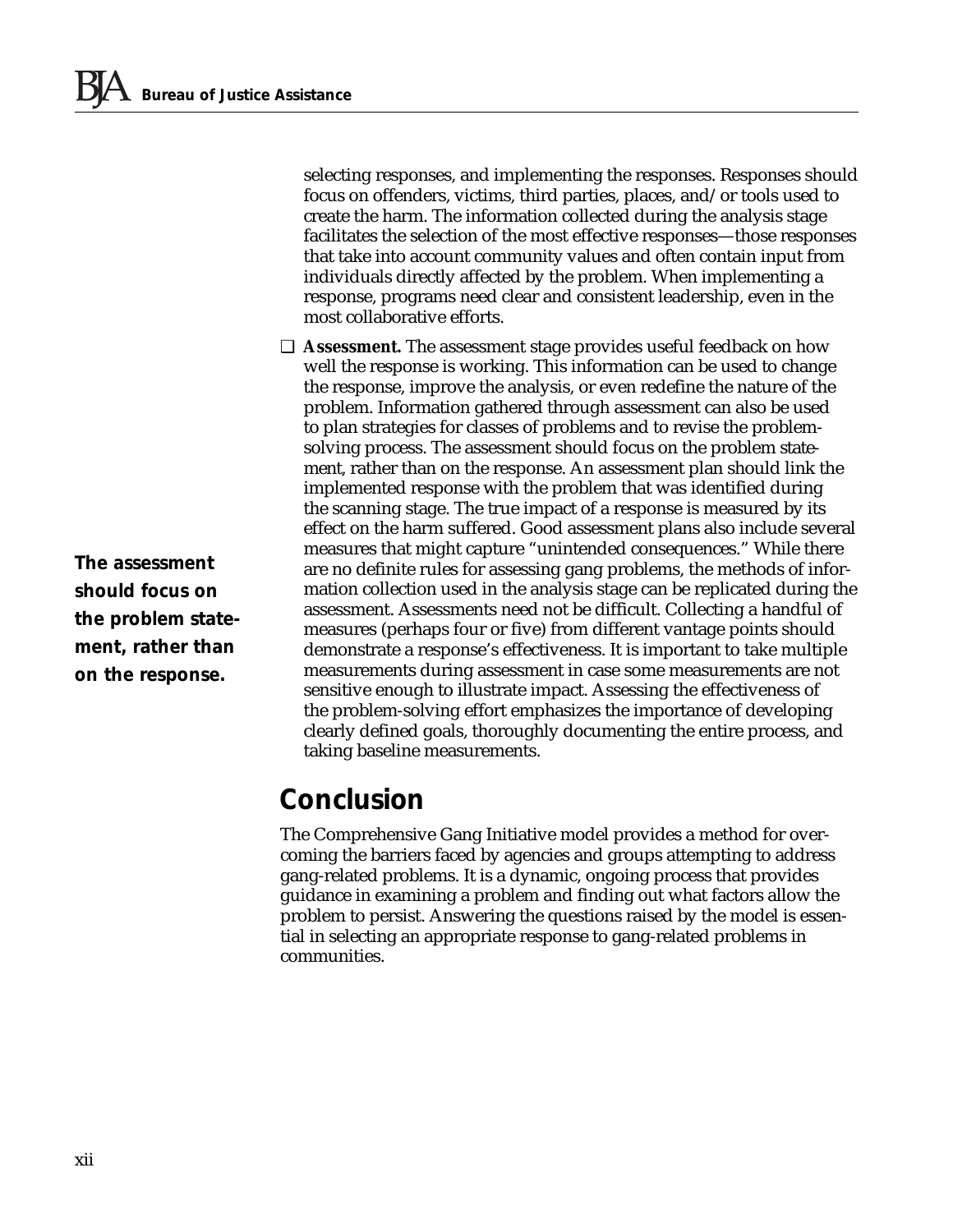## *Introduction*

This monograph was developed for agencies and groups participating in the Comprehensive Gang Initiative, a demonstration program of the Bureau of Justice Assistance, U.S. Department of Justice. The purpose of this monograph is to provide direction in identifying, analyzing, and responding to gang-related problems and in assessing results in an effective way. Together with training and technical assistance, this document can be used by any community facing chronic or emerging gang problems to determine how best to implement the Comprehensive Gang Initiative. A companion monograph, *Addressing Community Gang Problems: A Practical Guide*, provides additional indepth guidance to communities developing their unique responses to local gang problems.

#### *Purpose of the Comprehensive Gang Initiative*

The purpose of the Comprehensive Gang Initiative is to demonstrate a comprehensive program that prevents and controls emerging and chronic urban street-gang drug trafficking and related violent crime by identifying, promoting, and implementing promising strategies in selected jurisdictions. The Comprehensive Gang Initiative seeks to accomplish the following objectives:

- ❑ Assess existing community programs for preventing and controlling illegal drug trafficking and violence by gangs.
- ❑ Develop a comprehensive gang prevention and control process model for cities with chronic or emerging gang problems.
- ❑ Develop training and technical assistance materials that document how to replicate the model in selected sites.
- ❑ Provide training and technical assistance to demonstration sites.
- ❑ Evaluate the comprehensive gang program demonstrations.
- ❑ Disseminate the results of the demonstrations.

The Comprehensive Gang Initiative strategy focuses on the analysis of local gang problems and the selection of the most effective intervention components as a systematic process, consisting of a set of analytical steps. Applying such an approach locally will result in tailormade interventions. The composition of each local comprehensive strategy—the mix of police, prosecutorial, educational, counseling, and other components—will differ from one community to the next according to the types of gangs encountered and their variable harmful behaviors.

*. . . this document can be used by any community facing chronic or emerging gang problems to determine how best to implement the Comprehensive Gang Initiative.*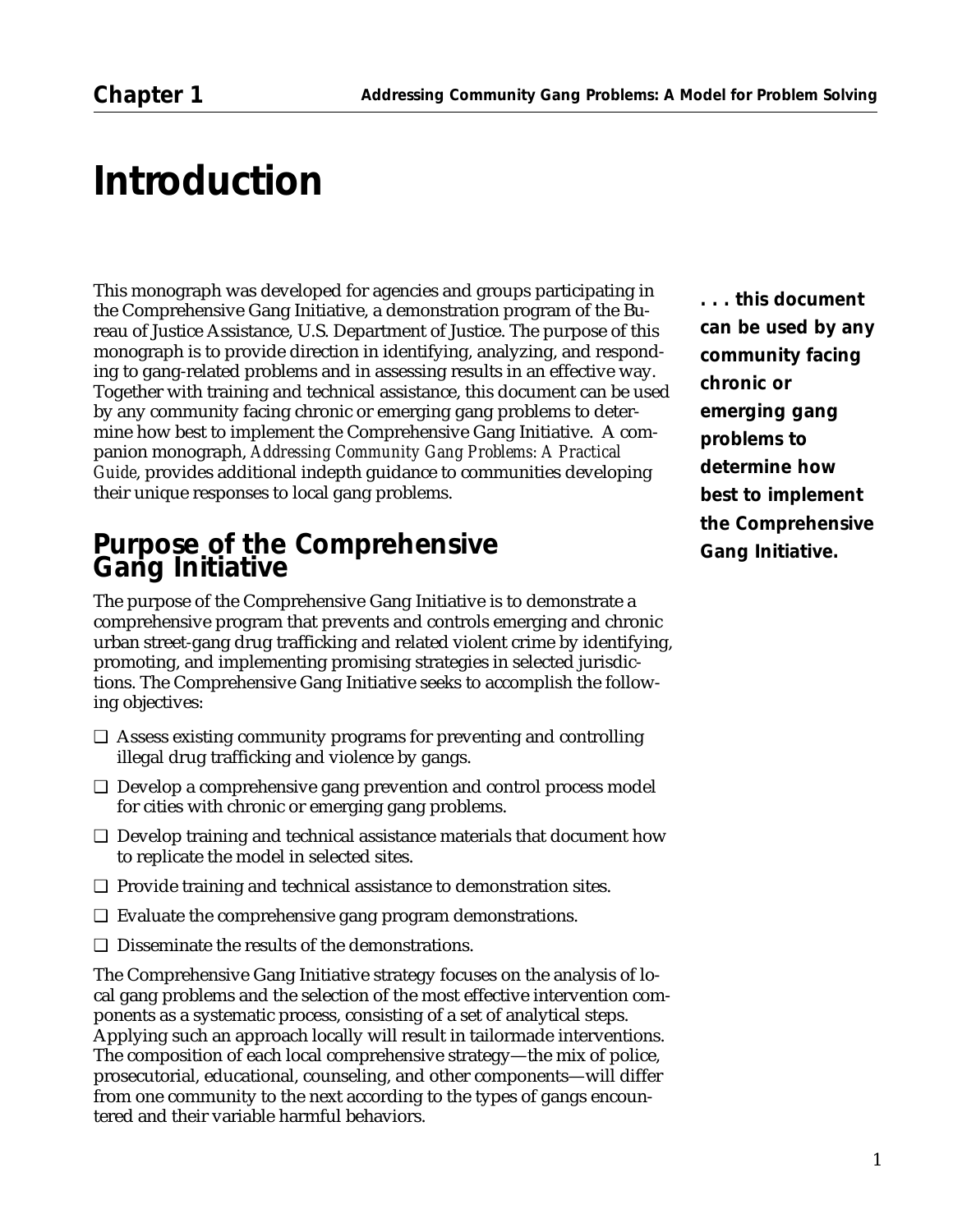*Because gangs thrive in disorganized communities, any local intervention must rally the community to organize and work together.*

Because gang problems continually change, partially in response to interventions, any local intervention must have a strong problem-analysis component that not only gathers intelligence, but also includes data analysis and community input. Gang problems are multifaceted; therefore, local interventions require a collaborative approach. Because gangs thrive in disorganized communities, any local intervention must rally the community to organize and work together. This approach is based on the premise that, although the nature of gang problems change, gangs have existed for a long time and are not likely to disappear.

#### *Comprehensive Gang Initiative Principles and Key Features*

The Comprehensive Gang Initiative model is based on three principles:

- ❑ **Adaptability.** The model can be applied to various gang-related problems within a jurisdiction and to those problems faced by different jurisdictions.
- ❑ **Flexibility.** Modifications can be made in response to, or in anticipation of, changes within gangs—and changes in gang problems resulting from anti-gang efforts or changing circumstances within communities.
- ❑ **Multifaceted approach.** The model involves various government and private agencies that address the many factors that simultaneously give rise to and sustain gang problems, and it supports direct community participation in intervention efforts.

The Comprehensive Gang Initiative model also is based on the following key features:

- ❑ **Focus on harmful behaviors.** Identifying and reducing or eliminating gang behaviors that cause harm are central elements to solving gang problems.
- ❑ **Continuous problem diagnosis.** Gang-related problems are as diverse as the communities in which they appear. Each problem must be understood to be solved; this requires careful examination of the problem's elements and possible causes. Specific responses can then be developed for the defined problem.
- ❑ **Response coordination.** Although local governments still typically address their communities' gang problems primarily through police efforts, collaboration with other agencies and community groups is becoming more common. Currently, the best approaches involve several agencies or groups handling a number of facets of local gang problems and focusing on suppression, intervention, and prevention (Spergel, 1991). Such efforts may include community groups working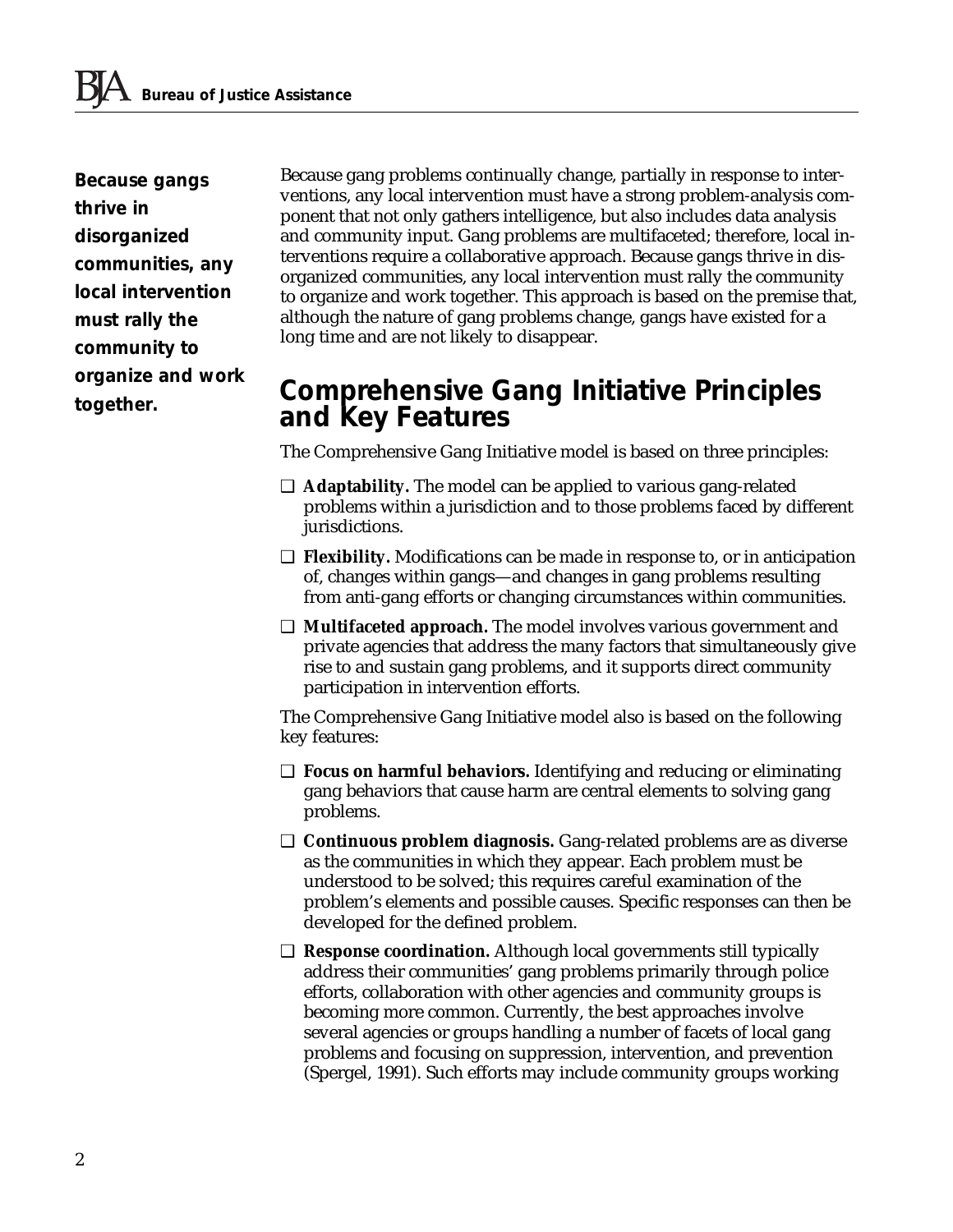with schools, prosecutors, police, parks and recreation, and other public and private organizations.

- ❑ **Performance monitoring.** Continuous monitoring is needed to ensure that responses to gang-related problems are proceeding as planned, to determine if those responses are providing solutions, and to detect signs that they may need modification because either the nature of the problem has changed or the response resulted in unintended negative effects.
- ❑ **Impact evaluation.** Evaluating responses to gang problems will help authorities in deciding whether a response was successful and should continue, thus assisting staff in improving responses.
- ❑ **Adaptation to change.** As a result of direct interventions and indirect variables such as demographics and the economy, the nature of gang problems is likely to change. Those involved in solving problems related to gangs must adapt their responses to changes and constantly examine the environment to detect and analyze new or changing problems.

In summary, the Comprehensive Gang Initiative is a dynamic, ongoing effort that brings together agencies and individuals to reduce the harm inflicted by gangs on communities.

### *About This Monograph*

The remainder of this monograph presents the SARA model for solving gang-related problems from the Comprehensive Gang Initiative. Chapter 2, Gang Problems: What We Know Affects What We Do, lays the foundation for the model and discusses what is known about gangs, gang problems, and barriers to dealing with gang problems. Chapter 3, Defining Gang Problems, provides guidance on defining gang problems in a manageable way by focusing on gang behaviors that cause harm and striving for small wins. Chapter 4, Solving Gang Problems, and Chapter 5, Response and Assessment, describe the four stages of the problem-solving model: scanning, analysis, response, and assessment. Relevant examples illustrate the concepts and instructions presented.

Appendix A contains a bibliography of readings related to solving gang problems. Appendix B lists sources for further information. Finally, Appendix C provides a worksheet to guide community leaders through the stages of the problem-solving process.

*Those involved in solving problems related to gangs must adapt their responses to changes and constantly examine the environment to detect and analyze new or changing problems.*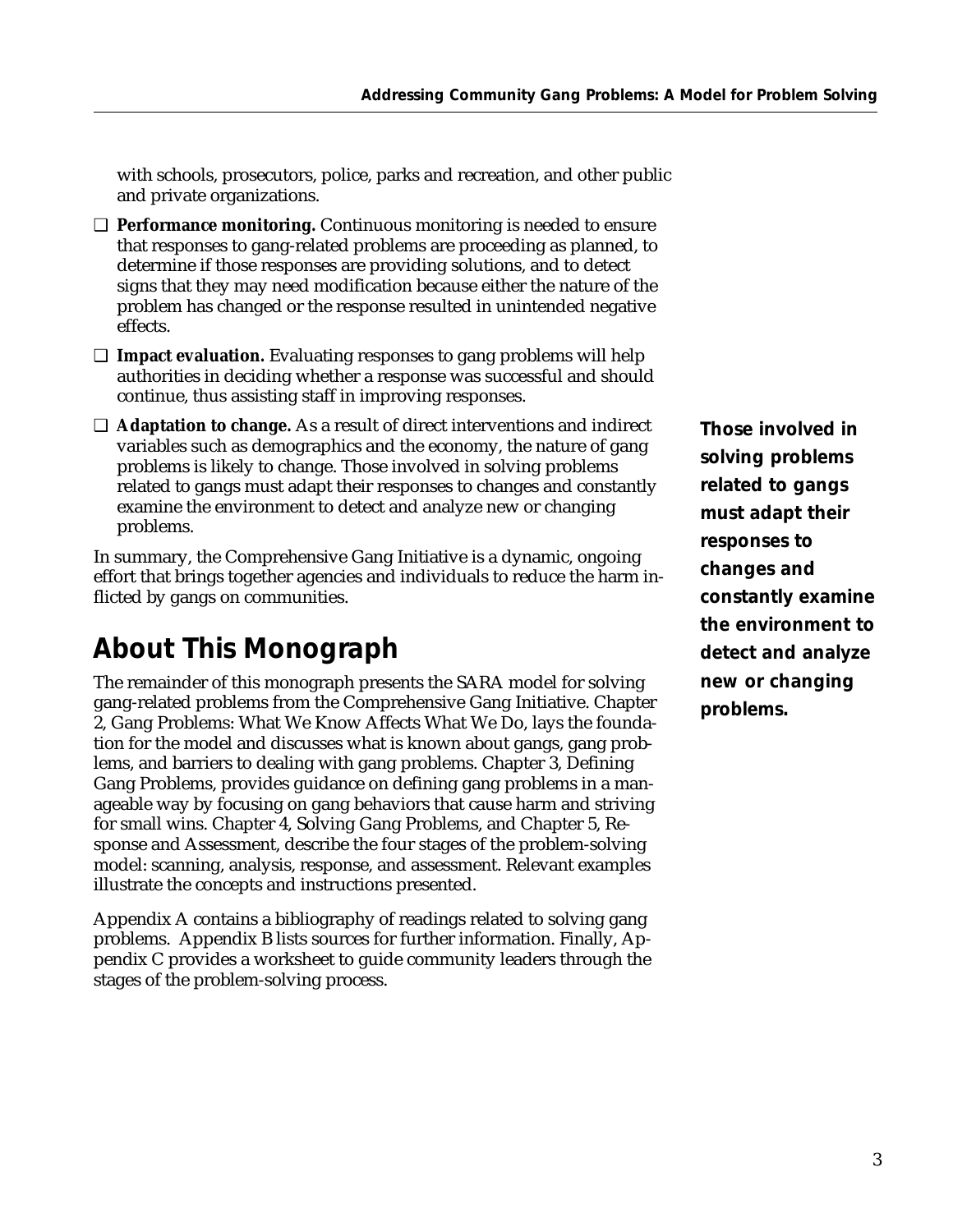## *Gang Problems: What We Know Affects What We Do*

The growing complexity of the interrelated problems of gangs, drugs, and violence calls for an understanding of gangs and the problems they create, how problems are dealt with, and how problems are concentrated. This knowledge affects how we respond to gang problems. This chapter discusses what is known about gangs, gang problems, and barriers to dealing with gang problems. This information is the foundation for the Comprehensive Gang Initiative process model presented in the remaining chapters of this monograph.

### *What We Know About Gangs*

The phenomena of juvenile and adult gangs, drug trafficking, and urban violence are far from new. In the past they have been treated as separate problems, an approach meeting with disappointing results. Experience has shown that these problems are interconnected—posing an even greater threat to communities. One result of this total effect is the increase in drugrelated homicides among gang members. Much of this violence appears to be random, affecting innocent bystanders as well as its intended targets.

The interrelated problems of gangs, drugs, and violence have been addressed in a variety of research studies. Although much recent research suggests that the relationship of gangs, drugs, and crime may vary by the type of gang, these findings are inconclusive. One reason is that researchers have not been able to agree on how to define a gang, making an ultimate link among gangs, violence, and drugs difficult to establish. Another reason for the uncertainty is that researchers have not made appropriate distinctions among different types of gangs. Some gangs are clearly involved in drug trafficking, drug dealing, and violence; some are not. Klein and Maxson are quite clear in their assessment of gang problems: "The assumption of dealing with common phenomena from city to city is not only inappropriate, it is grossly inaccurate," (Klein and Maxson, 1989).

A few general but important facts about gangs can be applied across assorted geographic, demographic, and ethnic settings:

❑ **Gangs are diverse.** There is a great deal of variability in gangs, gang activity, and gang problems. Gangs vary by ethnic makeup, involvement in predatory crime, drug-related activities, age of members, propensity

*Some gangs are clearly involved in drug trafficking, drug dealing, and violence; some are not.*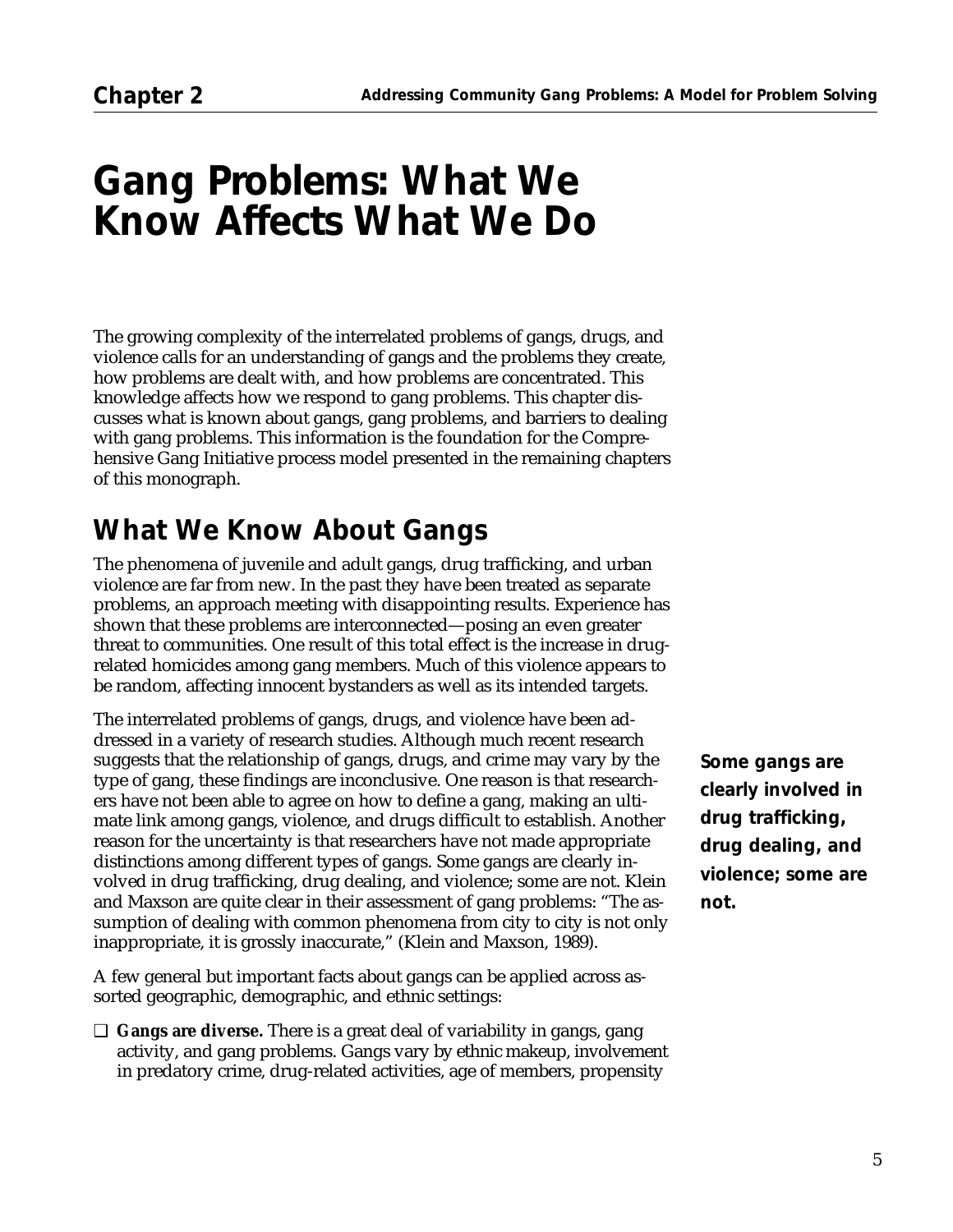toward violence, and organizational stability and unity. Even for a single factor such as drug trafficking, there is variation among gangs in the types of drugs sold, the aggressiveness used in expanding drug markets, and the willingness to use violence. These variations exist within and among different communities.

- ❑ **Gangs change.** Gangs evolve, partially in response to direct factors (prevention, intervention, and suppression efforts) and partially in response to indirect factors (demographic shifts, economic conditions, and influence of media).
- ❑ **Reactions to gangs vary.** Some communities choose to deny that a gang exists; others experience sensationalism if one is identified. Some communities develop task forces and networks to address gang issues; others conduct assessments to determine the nature and scope of gang problems.
- ❑ **Effective responses are diverse.** Communities have developed various responses to gangs; these responses can generally be grouped into three categories—prevention, intervention, and enforcement (often known as suppression).

### *What We Know About Gang Problems*

When confronting gang problems, it is important to recognize one recurring feature of crime and disorder in all neighborhoods: it is concentrated. This characteristic has important implications for dealing with gang problems. Analysis of arrest records and offender interviews shows that offenders differ substantially and the worst 10 percent of criminals commit approximately 55 percent of all crimes (Blumstein et al., 1986). A similar concentration phenomenon exists with gang members.

- ❑ **Concentration of gang members.** Most gang members are only peripherally involved in drug dealing, violence, and crime; a small percentage of gang members account for most of the harm done by their gang.
- ❑ **Concentration among victims.** A few particularly vulnerable people run a higher risk of victimization than most individuals: the most vulnerable 10 percent of victims are involved in about 40 percent of all crimes (Nelson, 1980).
- ❑ **Concentration of place.** More than 60 percent of crimes are committed at a few particularly dangerous locations (Pierce, Spaar, and Briggs, 1986; Sherman, 1987; Spelman and Eck, 1989) and crime rates are much higher in neighborhoods in which more potential offenders live or visit.

For example, poor, urban adolescent males join gangs and commit property crimes at higher rates than other youths. Because poor youth have few sources of transportation, it is not surprising that they commit crimes near their homes. Neighborhoods with open-air drug markets or bars that cater

*Crime and disorder are concentrated in all neighborhoods: 10 percent of criminals commit approximately 55 percent of all crimes.*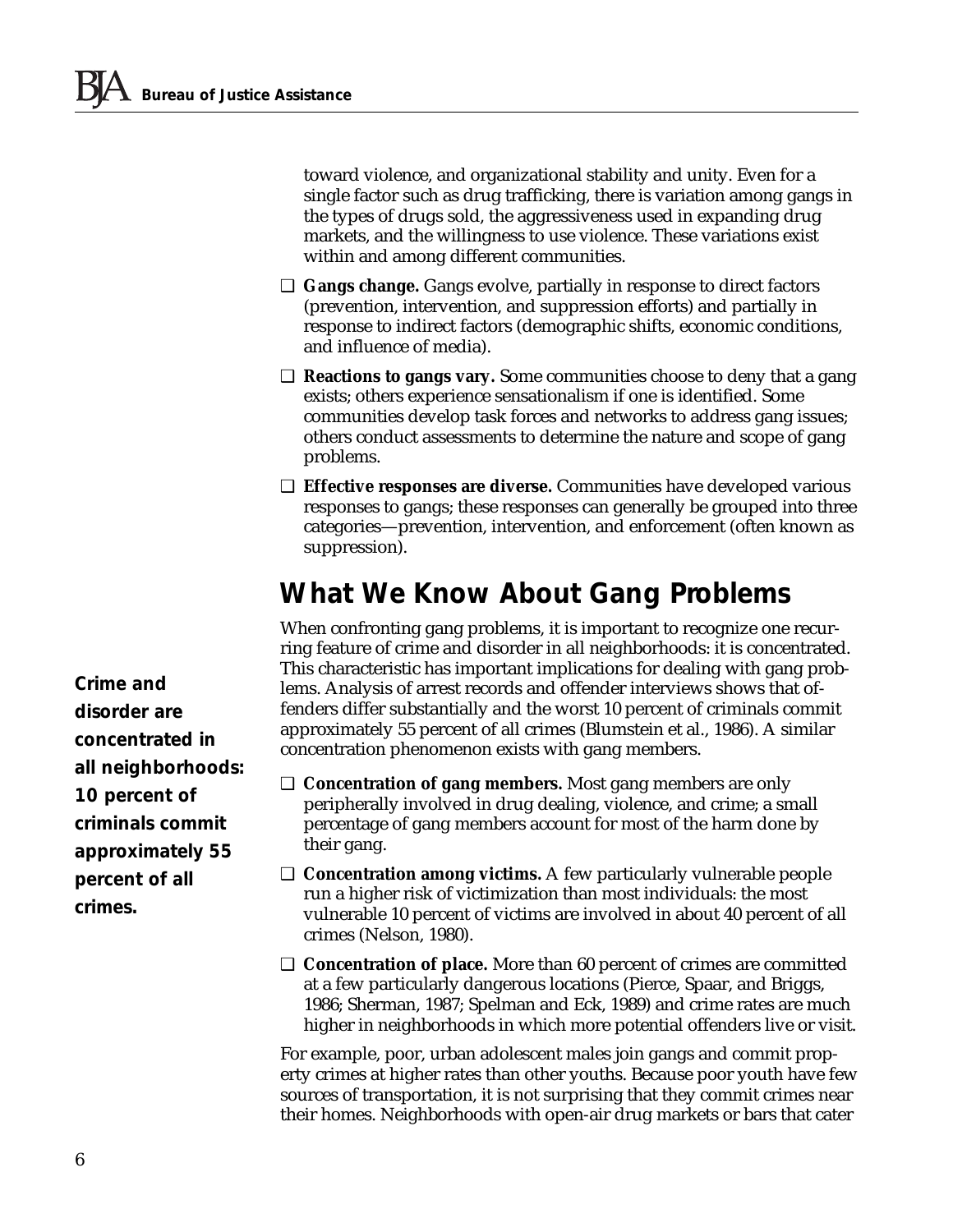to a rowdy or criminal element also attract potential offenders located nearby. Because more offenders willing to commit crimes live in these neighborhoods, more crimes are committed there.

A high-rise retirement complex probably houses few gang members but may attract gang members from the surrounding area who are would-be robbers, if they think the resident retirees carry cash and would not resist an attack. Property crime rates are often high in college communities because students are more likely to leave cars and bicycles unlocked and often leave wallets and purses where they can easily be taken.

However, a neighborhood with many potential offenders or victims can have a low crime rate if the victims and offenders do not come into contact with each other. For example, apartment complexes for the elderly separate this group of potential victims from people who might prey upon them.

Thus, neighborhood gang problems differ in predictable ways for comprehensible reasons. The implications for gang problem prevention are obvious: to reduce the rate of gang problems in an area, it is important to determine the problems in the neighborhood and the actions needed to reduce the number of available offenders or victims or to separate potential offenders and victims. Addressing the entire social problem of gangs is not necessary to realize a substantial impact; selecting a smaller gang problem can yield disproportionately large benefits. Because neighborhoods differ, the best prevention strategies will vary from one neighborhood to the next. Community problem solvers must study an area's social and physical conditions before developing and implementing strategies.

### *Barriers to Addressing Gang Problems*

The more effective collaborative approach to gang prevention and control—versus the single-agency response—acknowledges that related drug, violence, and other problems require a variety of skills, resources, and information to solve them. Although the dedication and hard work of people responding to gangs has resulted in the development of many innovative and effective tactics, a number of inherent complexities remain and must be addressed in a cooperative approach. Such issues include defining gang problems, forming a successful collaboration, discerning the difference between ends and means, and determining the impact of actions taken to address defined problems. Each of these issues is discussed in more detail in the remainder of this chapter.

#### *Defining Gang Problems*

Because of the diversity of gangs and their activities, many communities have trouble defining, or even recognizing, their gang problems. Some communities deny having a problem. Many communities address their

*Addressing the entire social problem of gangs is not necessary to realize a substantial impact . . . .*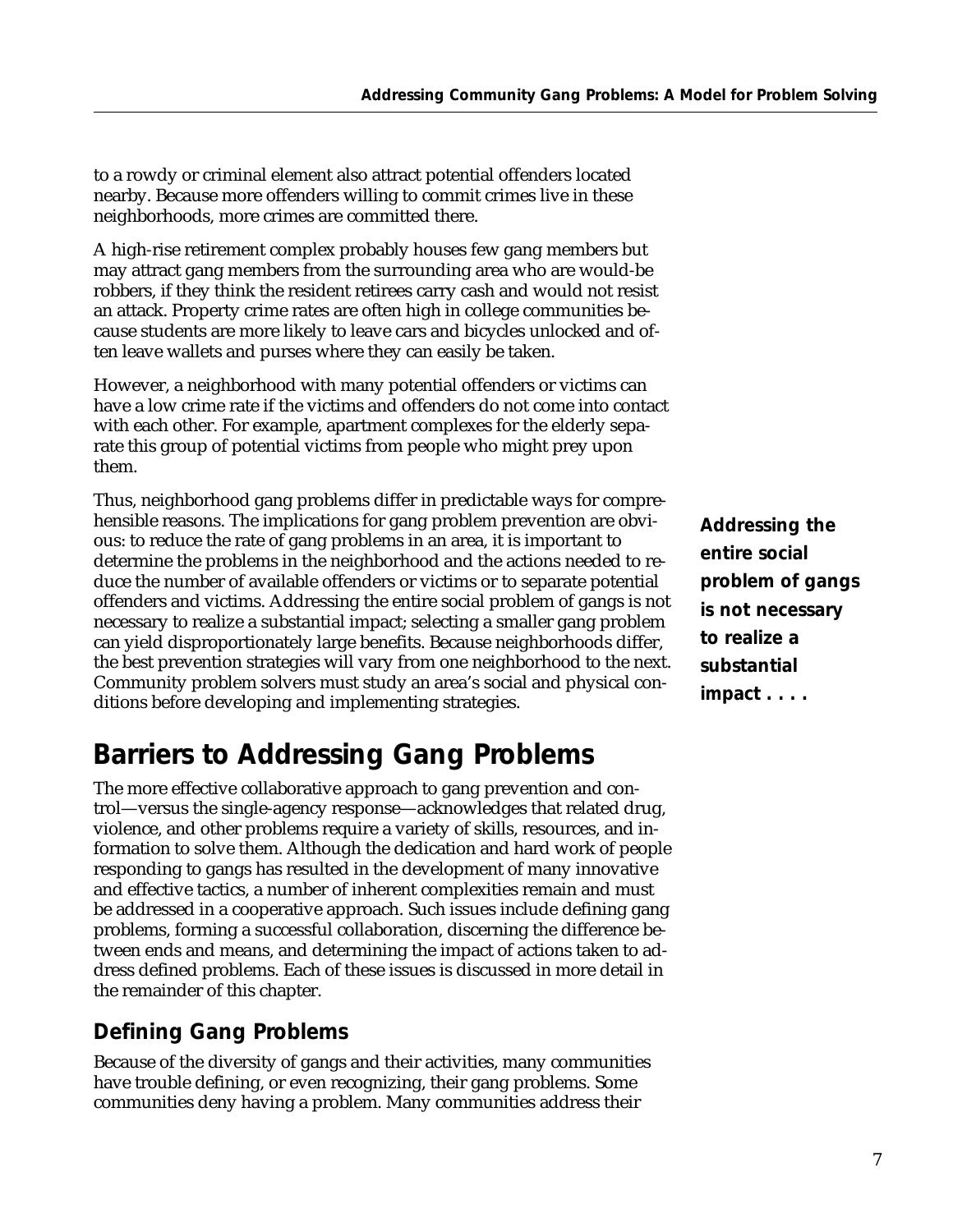gang problems under the direction of an individual with a personal mission (for example, to save children, make a better world, or decrease crime). There is seldom an officially organized or sanctioned response. Often attention focuses on the gang problem only as a result of a deplorable gang-related incident, such as the murder of a police officer. After such an incident, the response may be an overreaction such as a heavy suppressionoriented effort rather than a plan to address the causes of gang activity. The public, media, and local government agencies may become fixated on an ill-defined gang problem rather than on the specific harm caused by gangs. This type of reaction is not surprising, however, considering that communities and government agencies tend to lack experience in identifying and developing responses to specific gang problems.

The inability to specifically define gang problems results from the absence of a local or national consensus on the definition of gangs and the harm they inflict. People often turn first to the police for information concerning gangs. But police departments usually have only one objective with respect to gangs—to control harmful behaviors via suppression. This perspective, while important, does not allow those concerned to assess all the factors that contribute to gang problems. Information should be gathered from all resources available to the community (for example, police, schools, courts, and community groups) to develop a clear picture of gangs and the problems they cause.

#### *Forming a Successful Collaboration*

When more than one agency or group works with gang issues, lack of coordination of efforts is common. A lack of collaboration can also occur when different units of the same agency address gang problems; this fragmentation is often the result of turf divisions or the bureaucratic division of labor or services. One of the most important components of a successful approach to gangs is multiagency cooperation (Spergel, 1991). While the agencies or groups carry out their respective roles in the effort, it is essential that their actions be coordinated by a management group made up of representatives of the participating agencies. The management group should guide the agencies in their roles and responsibilities in responding to gang issues. The management group must have the political authority to coordinate the effort, but it should not dominate the process.

#### *Discerning the Difference Between Ends and Means*

Uncertainty in problem identification and difficulties in collaboration often contribute to a third problem: confusion between ends and means. Under pressure to "do something" about gang problems, agencies tend to implement and promote programs and activities that demonstrate they are taking action against gangs, even though these programs may lack clear goals and objectives based on careful examination of the community's problems and needs. Also missing in many efforts are analyses of the impact that

*. . . a management group made up of representatives of the participating agencies . . . should guide the agencies in their roles and responsibilities in responding to gang issues.*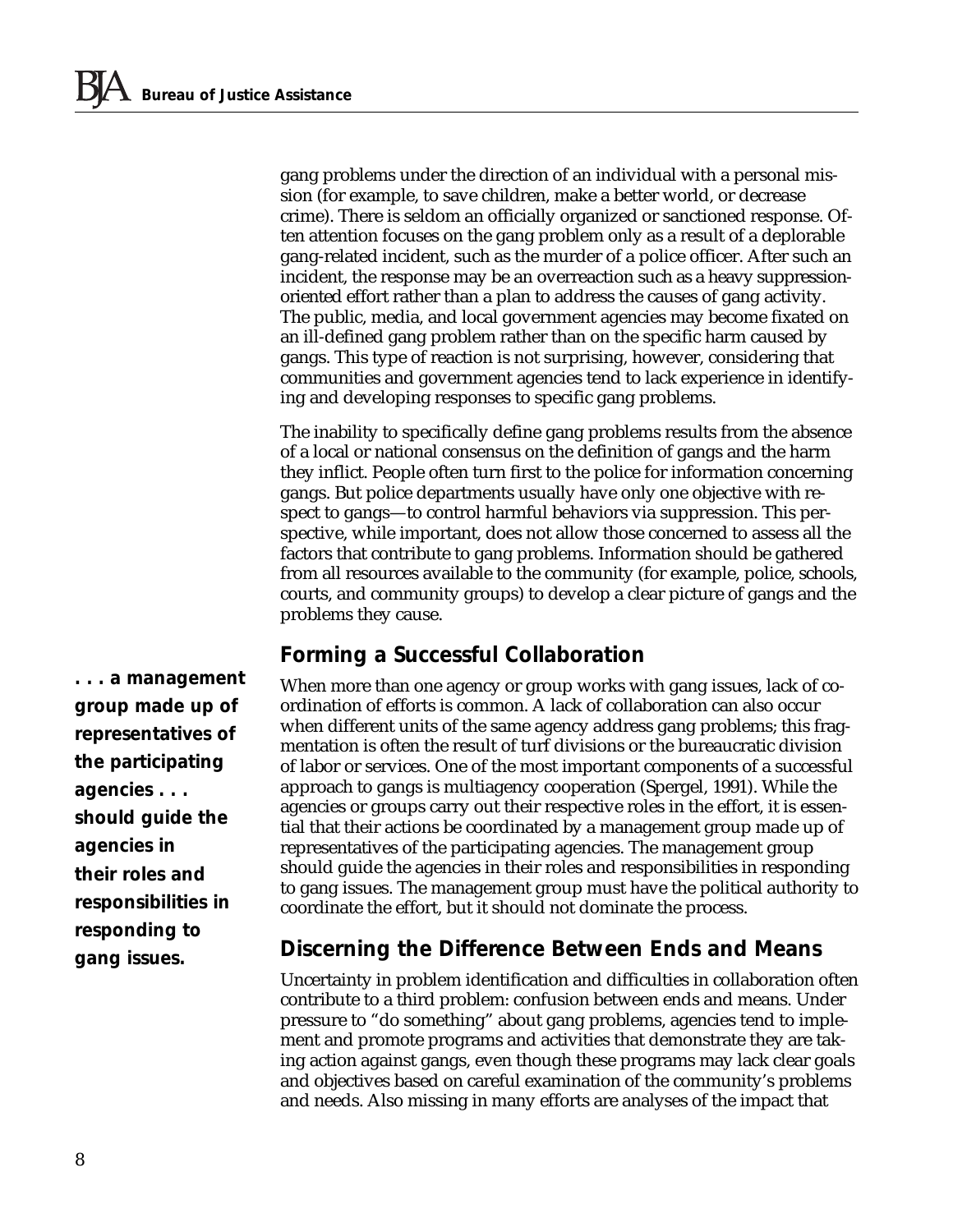programs should have on gang problems and how the programs would alleviate harm to the community. Specific gang problems, resulting harms, and desired impacts need to be precisely defined before programs are implemented.

#### *Determining Impact*

Although reports of the efforts of practitioners who regularly deal with gang problems—police officers, prosecutors, social workers, community organizers, educators, and others—can provide detailed policy guidance, the credibility of such reports may be questionable without systematic evaluations documenting the effectiveness of their practices. This uncertainty is often due, in part, to the confusion between ends and means. However, it may also result from the failure of agencies to properly document the impact of their actions.

Research shows that most programs lack impact measures relating to the alleviation or elimination of the specific harm caused by gangs. Instead, there is a tendency to focus on activities and processes (for example, recording how many people attended a community meeting or how many gang arrests were made), rather than on quantifiable reductions in gang membership, gang activities, or harm caused by gangs.

In the past, gang prevention and control programs were designed for individual locales and situations; they are not adaptable to today's diverse gang problems. A strategy must be developed that can be applied to the continually changing nature and behaviors of gangs.

*. . . there is a tendency to focus on . . . how many people attended a community meeting or how many gang arrests were made, rather than on quantifiable reductions in . . . harm caused by gangs.*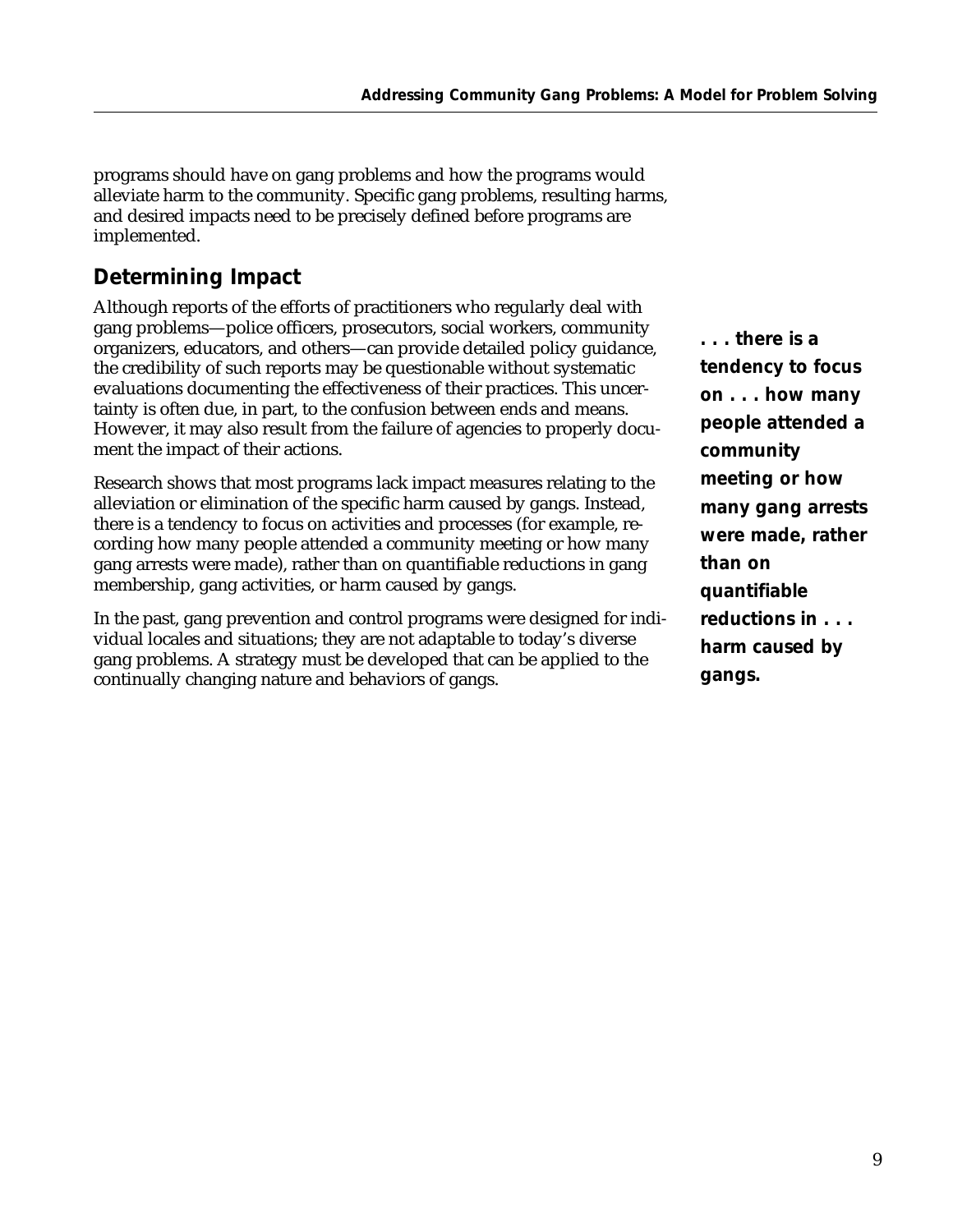## *Defining Gang Problems*

Before it is possible to solve gang problems, it is necessary to define them. This chapter provides guidance on defining gang problems in a manageable way by focusing on gang behaviors that cause harm and striving for small wins.

### *Why Is There Concern About Gangs?*

Gangs cause concern because of their harmful behaviors, such as the following:

- ❑ Wearing clothing that displays gang colors.
- ❑ "Hanging out" in public areas and creating a menacing presence.
- ❑ Defacing property with graffiti.
- ❑ Selling drugs.

Wearing gang colors to school can lead to confrontations and fights among members of rival gangs. People are not concerned about Boy Scout or school athletic team uniforms because they are not linked to harmful behaviors. However, the harm associated with the wearing of gang colors makes this behavior undesirable.

"Hanging out" in certain public locations may cause concern if the gang members make rude and intimidating comments to passersby. People may be concerned that the members of the gang will assault them. Community residents are often leery of venturing out into their own neighborhoods for fear of being caught in the crossfire of gang warfare. Here a distinction must be drawn between perception (residents' fears of confrontation) and actual behavior (gang members' threatening and assaultive actions). Though harm is created by both, responses to these two problems may be quite different.

Graffiti scrawled on private or public property are unsightly and reduce property values. In addition, rival gangs crossing out graffiti can often lead to violent clashes between gangs. Such a direct link between an action and resulting harm easily identifies harmful behavior.

In some communities, gang members are involved in illegal drug trafficking. Residents are concerned about exposure to such activity, especially when it causes violence among rival drug gangs that may affect residents, their families, and friends. Many other individuals and groups with no gang affiliation are involved in drug trafficking. Even many gang members who traffic in drugs do so on their own and not as a gang activity. Thus,

*. . . a distinction must be drawn between perception (residents' fears of confrontation) and actual behavior (gang members' threatening and assaultive actions).*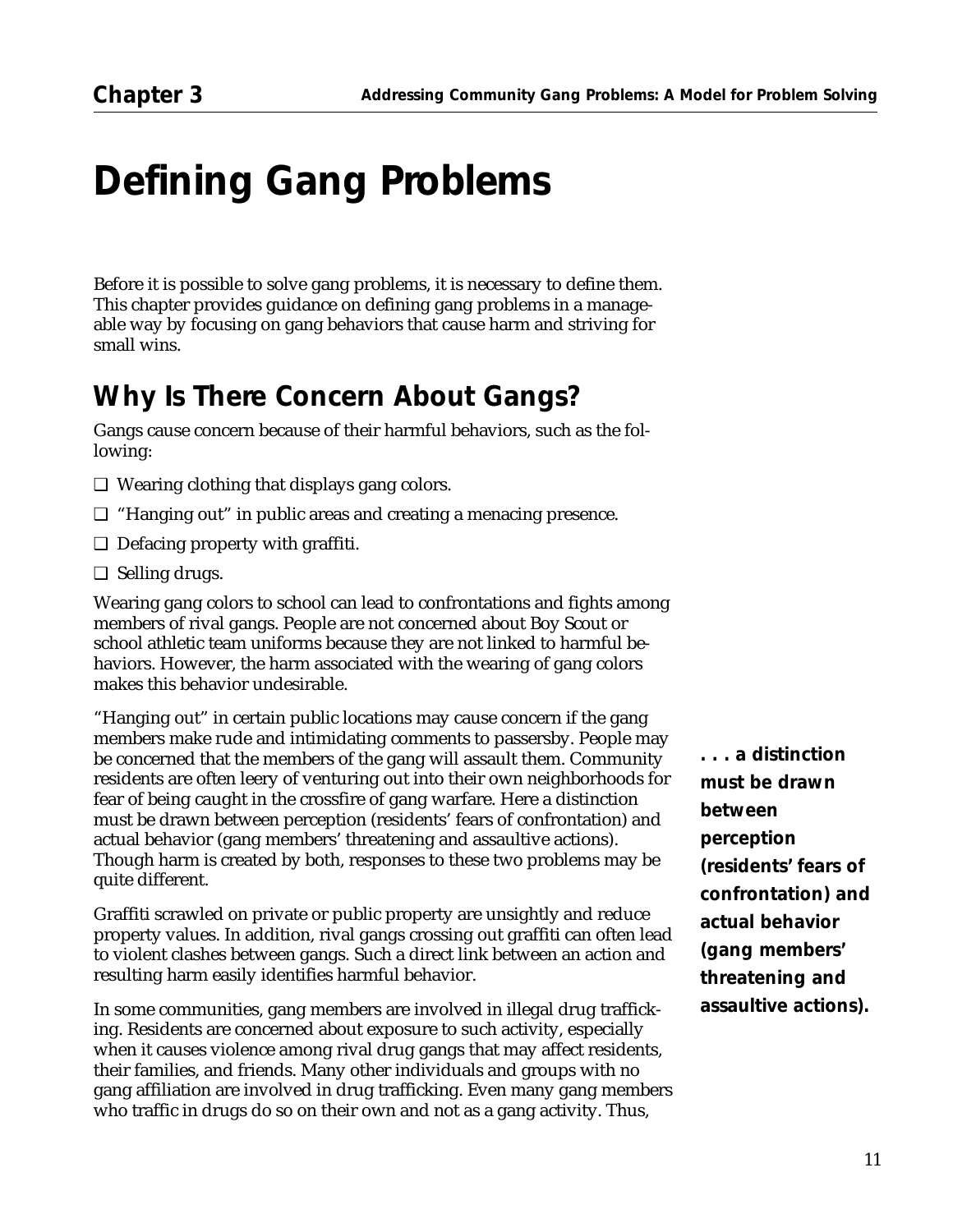*If gang members merely loitered on street corners wearing distinctive clothing and did not threaten or assault people, deal in drugs, or deface property, they would be just another colorful part of city life.*

solutions to drug-trafficking problems may need to focus on specific individuals or locations, regardless of any gang affiliation.

If gang members merely loitered on street corners wearing distinctive clothing and did not threaten or assault people, deal in drugs, or deface property, they would be just another colorful part of city life. Establishing a factual link between a behavior and the harm it causes is critical to identifying and solving problems.

### *Identifying Gang Problems*

When do these gang behaviors become a problem? The following elements constitute a problem (Spelman and Eck, 1989):

- ❑ **A problem involves a group of harmful incidents.** Although an isolated harmful incident should be dealt with, it is difficult to analyze and does not require a long-term solution because it will not reoccur. More than one or two incidents constitute a true problem for which a solution can be devised.
- ❑ **The incidents that make up the problem must be similar in some way.** A number of similarities may exist within a problem: the incidents may have occurred at the same place or time; the people involved may have similar characteristics or engage in the same type of behavior; or the social or physical environment may provide a similar context for each event. If incidents cannot be grouped, there can be no common solution to prevent future occurrences.
- ❑ **A problem must be of direct concern to the public.** Generally, a problem causes concern within a community if someone is injured, property is stolen or damaged, or serious social or economic costs result.

A problem, then, involves a group of harmful incidents that occur in a community, are similar in one or more ways, and cause concern to the public.

The harmful behaviors associated with gang problems vary from community to community and gang to gang. Furthermore, some gang members engage in more harmful behaviors than others. For these reasons, each community should examine the behaviors of its gangs, determine which behaviors are harmful and cause problems, and select responses appropriate to those behaviors.

### *Cutting Problems Down to Size*

When communities decide to take action to deal with gang problems, it is common for the individuals involved to feel overwhelmed by the concerns associated with these problems—both the broad social problems and the behaviors causing specific harm. The public, media, and local government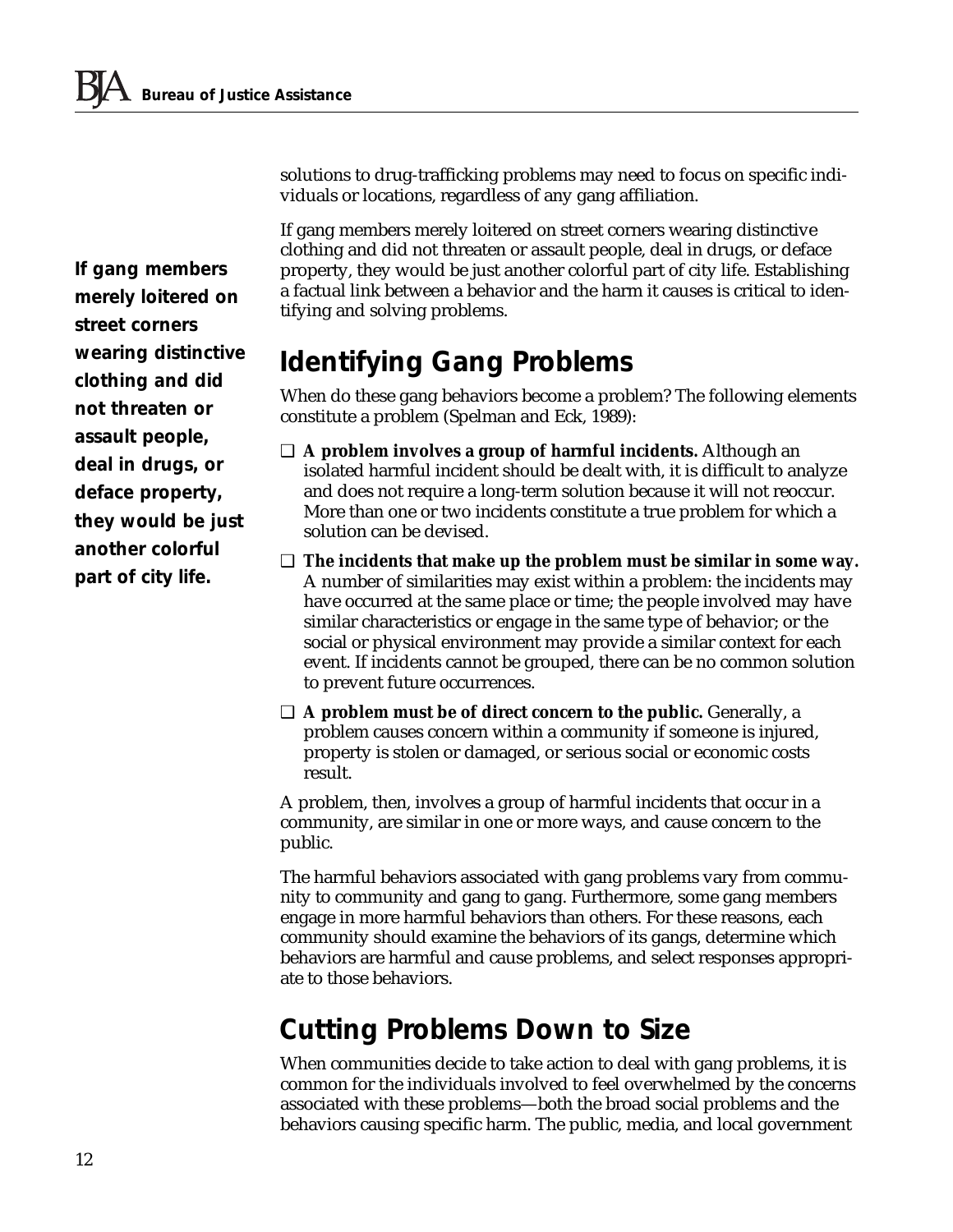agencies can become fixated on an undefined "gang problem." A common question is: How does a community or group approach gang problems?

Psychologist Karl Weick (1984) has devised a way of approaching problems that makes them more manageable and thus makes responses to the problems more successful: focusing on small wins. Weick points out that as people begin examining social problems, they tend to do so on a massive scale. For example, they may look at eliminating unemployment, mental illness, homelessness, or crime. Social problems are often presented in this way in an effort to mobilize greater action. Such a broad consideration of social ills tends to overpower a community's ability to conceive innovative ways to address them. When faced with problems of this magnitude, people experience frustration, anxiety, and helplessness, which limit the quality of their responses.

A more constructive approach is to take large problems and break them into smaller, more manageable ones, such as addressing graffiti at a specific location rather than citywide. This approach allows for the development of individualized responses that can be assembled into comprehensive solutions. According to Weick (1984), "A small win is a concrete, complete, implemented outcome of moderate importance." Individual small wins may not seem important, but a succession of meaningful wins sets a positive precedent that may attract support and, at the same time, reduce resistance to future efforts:

- ❑ Small wins help people learn about a specific problem, their ability and resources to deal with it, and problem solving in general. Small wins are easily understood and rewarding.
- ❑ One small win often leads to additional small wins by bringing in new partners with new information and innovative ways of approaching and solving problems. Thus, the possibility of solving more than just the problems at hand increases. Small wins, particularly a series of them, can attract the attention of policymakers and elected officials.
- ❑ A series of small wins can provide the foundation for a larger win. Small wins bring order into confusing surroundings because they are achievable and provide immediate attainment of precise goals. An accumulation of wins over smaller problems may have an impact on a larger problem.
- $\Box$  A small win can reflect a major change in a relatively insignificant problem or a meager change in a significant problem. A small win sometimes completely solves the problem at hand.
- ❑ Problems are dynamic; they change in response to an ever-changing environment. Simply addressing a problem causes the surrounding conditions to change. Because of these fluctuating conditions, it is difficult to map out a long-range strategy. Planning for small wins allows flexibility in the response to a problem.

*A constructive approach is to take large problems and break them into smaller, more manageable ones, such as addressing graffiti at a specific location rather than citywide.*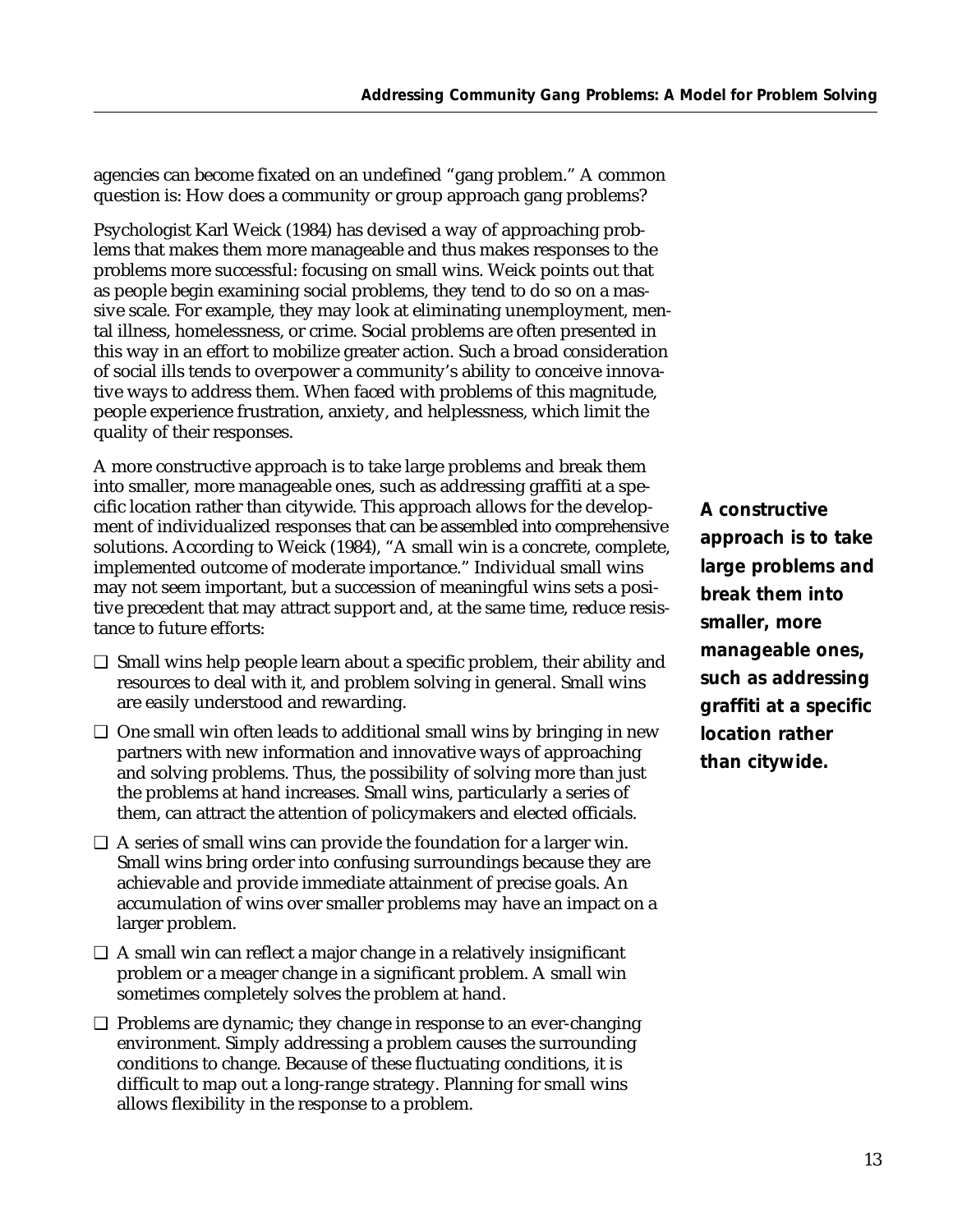What does the strategy of small wins mean for groups addressing gang problems? Community groups can develop problem statements related to specific harm to be addressed separately instead of a program to wholly eliminate gangs. Examples of such individual problems are driveby shootings at the corner of 8th and Main, a high truancy rate of ganginvolved youths at Garfield High School, graffiti on the walls surrounding the Mystic public housing complex, and fights breaking out in the Neely Junior High School due to intergang conflict. Dividing the larger gang problem into discrete problems and focusing responses on reducing or eliminating the harms they create increases the possibility of successfully dealing with gangs.

The strategy of small wins also facilitates the decision of which problems to attack first. For example, a new coalition with little experience working together should select what appear to be relatively easy problems to attack first. Small wins can build the confidence of group members, provide valuable insight into the strengths and weaknesses of the group's operation, and show others that the coalition's efforts are worthwhile.

### *Labeling Problems*

It is tempting to resort to the criminal law code when trying to identify gang problems and their resulting harm. This approach is attractive to police and prosecutors because the law is a familiar frame of reference for them. However, there are several weaknesses to defining problems solely in terms of criminal law (Goldstein, 1990):

- ❑ Trying to deal with a distinctive behavior by grouping behaviors under a single statutory term may blur valuable distinctions that would be helpful in developing effective responses. For example, the term "vandalism" can cover several harmful activities committed by gang members, such as spray-painting or etching graffiti, breaking windows, or slicing automobile tires. Each of these problems should be addressed separately. Such an approach is more useful than applying broad categories to define specific gang problems.
- ❑ Using criminal statute terms also tends to make people think about responses to problems primarily from the perspective of arrest and prosecution. Arrest and prosecution for harmful behaviors are often appropriate; however, punishment occurs after the harm has been committed and has only a small impact on preventing the harmful behaviors from recurring.
- ❑ Finally, some harmful behaviors may not violate the law. For example, a group of gang members hanging out in a public park in the daylight is probably legal. However, because of their presence, others may be reluctant to use the park for fear of intimidation or assault. The behavior causing fear is not illegal, but it is harmful.

*It is tempting to resort to the criminal law code when trying to identify gang problems . . . , but there are weaknesses to defining problems solely in terms of criminal law.*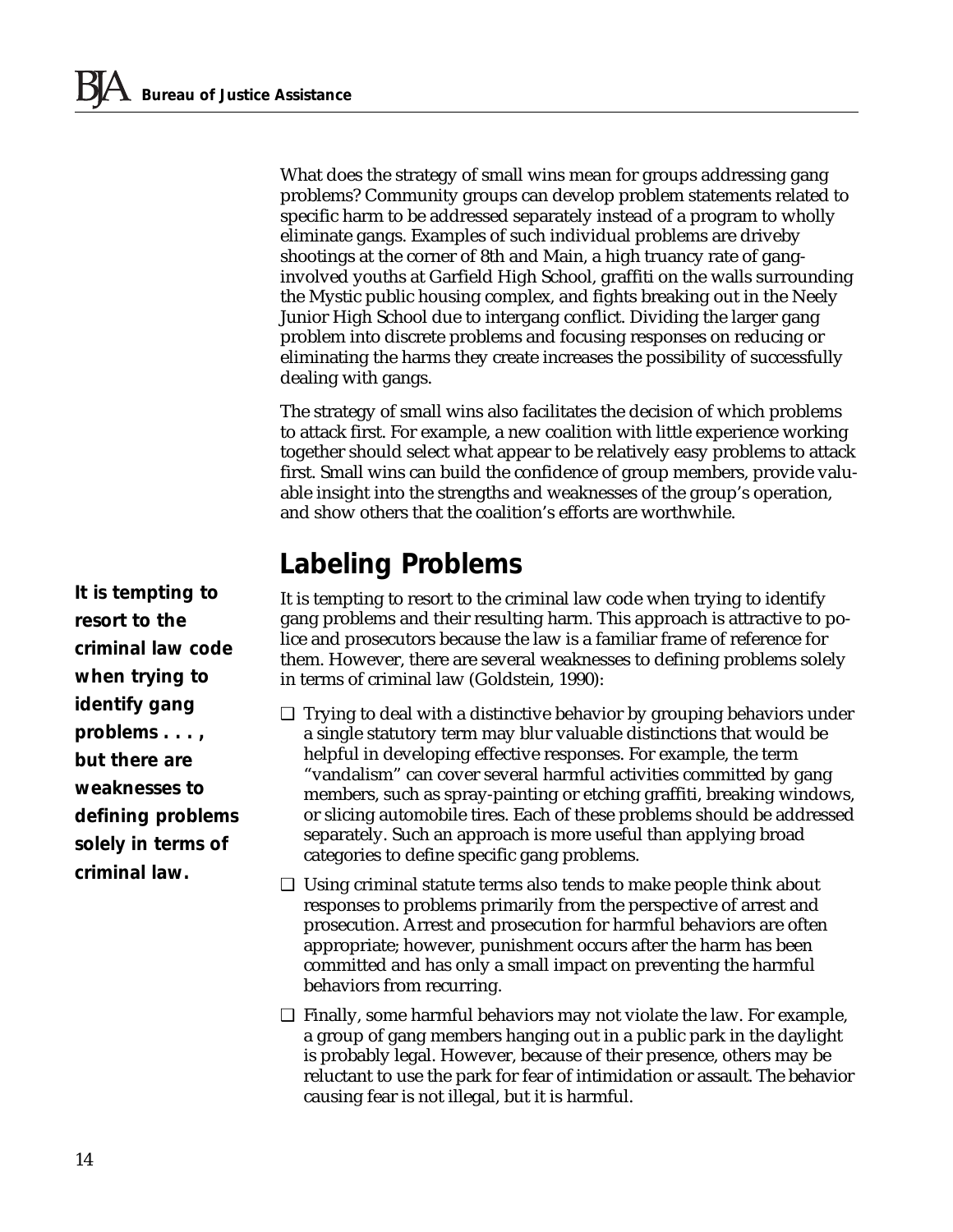Even if the law does not define a problem, it can help define possible responses to it. Thus it is critical to consider legal authority only after a problem has been defined according to harmful, not just illegal, behaviors.

It is important to be careful about the initial labeling of a problem. Sometimes, after it has been carefully examined, the problem appears to be different from the one first identified. Harmful gang behaviors can be identified and labeled by answering the following questions:

- ❑ In what types of behaviors do local gangs engage?
- ❑ Which of these gang behaviors cause harm?
- ❑ What specific harm do these behaviors cause?
	- Is someone injured?
	- Is something taken?
	- Is property damaged?
	- Are there serious social or economic repercussions?
- ❑ Who carries out these harmful behaviors?

In seeking answers to these questions, it is important to focus on specific activities identified through local experience or awareness.

*Sometimes, after the problem has been carefully examined, it appears to be different from the one first identified.*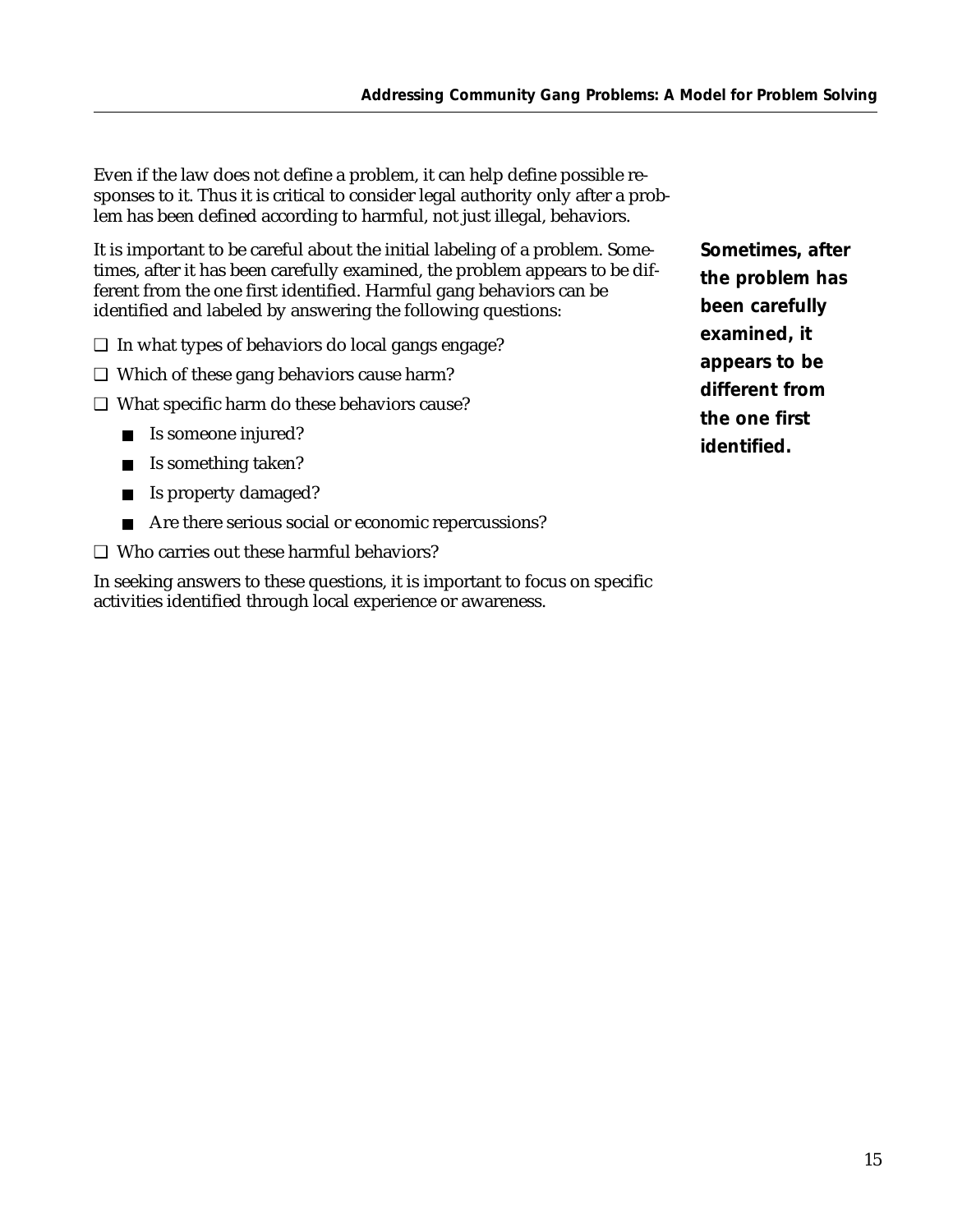## *Solving Gang Problems*

Gang problems can be addressed using a comprehensive problem-solving model that encompasses the four stages of the problem-solving process: scanning, analysis, response, and assessment (Eck and Spelman, 1987). This process is called the SARA model (see Figure 1). It is designed to solve a problem by clearly identifying it, using various sources of information to investigate the problem with varying levels of detail, developing a variety of solutions, and finally conducting an evaluation. In addressing gang problems, communities should remember that models are useful tools, but they are not solutions. Herman Goldstein points out that there is a danger in providing models with detailed steps that may oversimplify the process. The fear is "that more effort will be invested in moving mechanically through the recommended steps than in the explorations and thinking that the steps are



encouraged to stimulate," (Goldstein, 1990). Nevertheless, models can guide the problem-solving process. This chapter presents the first two stages of the SARA model: scanning and analysis. Chapter 5 discusses the response and assessment stages.

## *Scanning Stage*

The initial stage of scanning involves identifying problems and bringing them to the attention of the group, thereby initiating the problem-solving cycle. Scanning is the responsibility of everyone involved in this comprehensive approach. Potential sources for identifying problems include citizen complaints; census data; police reports, calls for service, and intelligence information; data from other government agencies such as schools, public health, social services, and parks and recreation; media coverage of the community; and community surveys.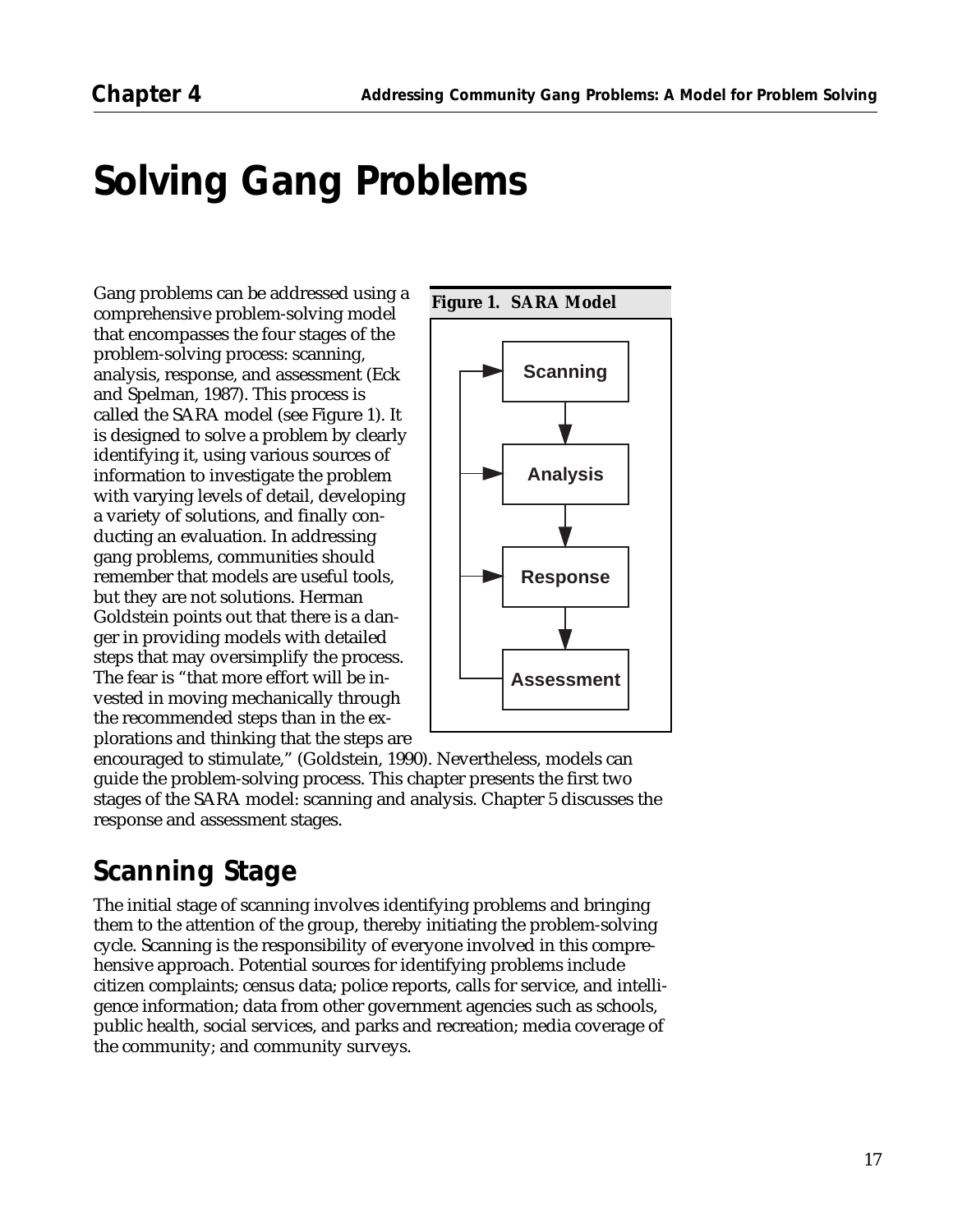In identifying problems, one must remember that a problem consists of a group of harmful incidents occurring in a community that are similar in one or more ways and of concern to the public. Four additional elements are needed to make up a problem—an offender, a victim, and a place and time where they come together.

To identify the problem, a problem statement can be developed by substituting specific examples for the parenthetical terms in the following sentence:

*(Victims) are (harmed) by the (behaviors) of (offenders) at or in (places) at (times).*

The following are examples of completed problem statements:

- ❑ *(Bellwood Elementary students) are (frightened) by the (spray-painted graffiti) of (taggers) in (school bathrooms) during (breaks between classes).*
- ❑ *(Store patrons) are (robbed) by (youths) at (convenience stores on Greenwood Avenue) (after dark).*

Completing this statement is a simple but important first step in problem solving; it achieves consensus on the kind of problem being addressed and provides guidance to further understand the problem.

### *Analysis Stage*

 The objective of the analysis stage is to develop a thorough understanding of a problem. Analysis is perhaps the most important part of the problemsolving model because it provides valuable information that can be used to craft appropriate responses to the problem. Analysis is also extremely useful for assessing the effectiveness of responses because it can provide a baseline for simple before-and-after measurements of a response's impact. However, analysis is often the most overlooked part of problem solving. Failure to analyze the problem completely may occur because problem solvers have already settled on a favored response and wish to avoid additional investigation that might lead to more responses from which to choose. Failure to analyze also occurs because participants in the problemsolving process believe analysis is difficult, although it need not be.

*The best analysis involves creativity in collecting information.*

Analysis consists of a straightforward investigation of concrete problems. The best analysis involves creativity in collecting information. The Problem-Solving Worksheet (see Appendix C) provides a framework for collecting analysis information. Information about a problem is collected using the following methods:

❑ Surveys or interviews of residents, victims, store clerks or managers, passersby, neighbors, offenders, police officers and detectives, security personnel, parks and recreation employees, and teachers.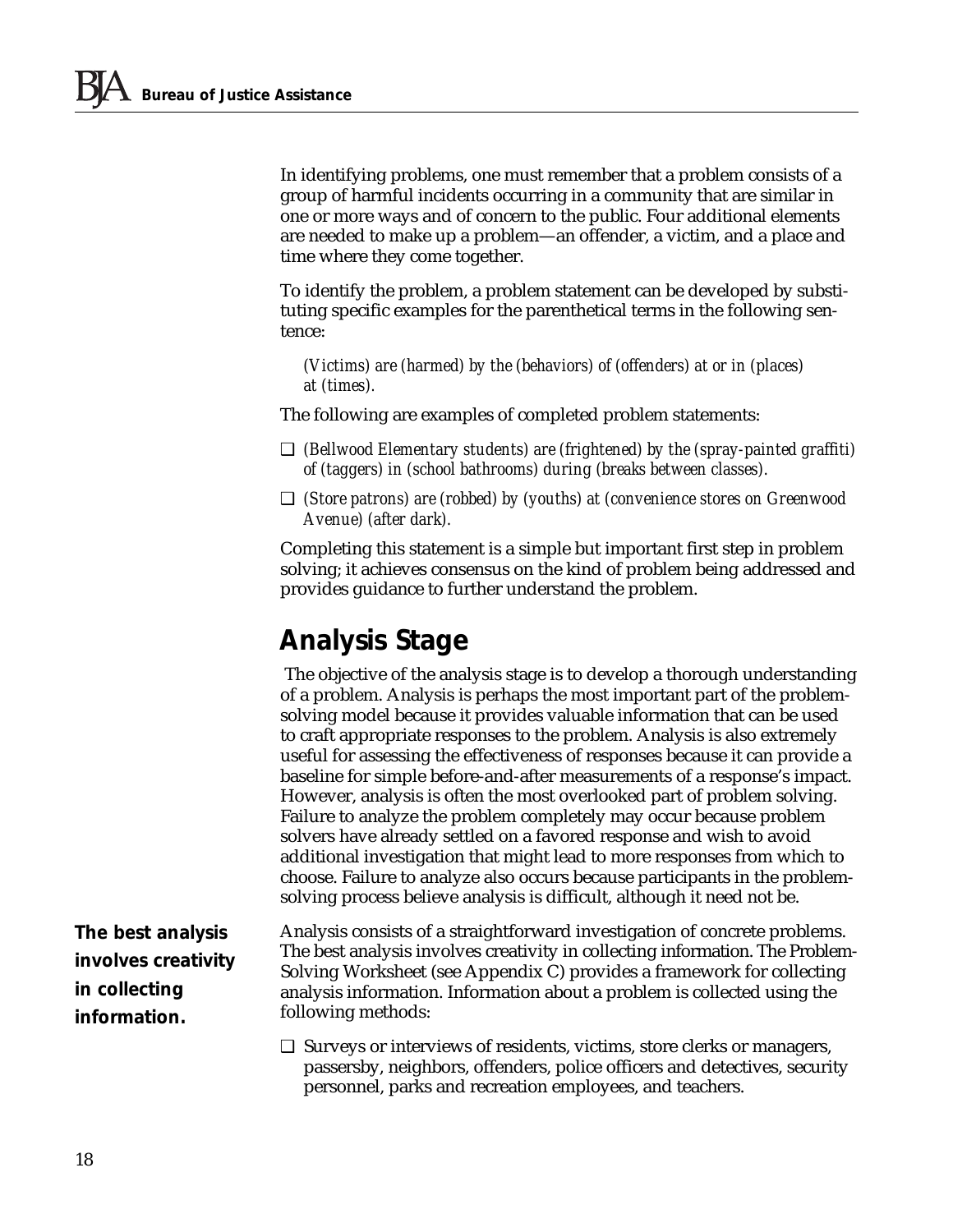- ❑ Documented observations of problem locations, including recording pedestrian and vehicular traffic counts, demographic characteristics, and activities of persons in the area; measuring lighting and ambient noise; counting the incidence of litter, vandalism, graffiti, abandoned cars, or other environmental features; and taking photographs or videos, or making sketches, maps, or charts with space for recording information.
- ❑ Statistics including police records, incident reports, and calls for service; court records; school attendance files including truancy and suspension records; sales receipts of local businesses; and sales records of specific tools (such as spray paint).

#### *Understanding the Problem*

To learn as much as possible about a problem, it is important to find and examine information that describes an array of problem characteristics (Eck and Spelman, 1987). Data must be gathered on the basic elements involved in every problem—actors, incidents, and reactions. Actors may include victims, offenders, and third parties. A problem is a group of incidents created by the interaction of the actors. Understanding the incidents that make up a problem requires knowledge of the actors' behaviors (sequence of events) and the social context and physical setting within which the sequence of events takes place. Understanding the problem also requires knowledge of the immediate results of the events. Finally, reactions to the incidents by the community (individuals and groups, inside and outside the jurisdiction) and its institutions (private and public) affect the actors and how they interact. The information provided here is an abridged version of the Problem-Solving Worksheet found in Appendix C.

**Actors.** Actors are the offenders, victims, and third parties involved in the incidents.

*Offenders.* Offenders are persons who commit crimes or engage in other harmful behaviors. For some problems the offender may be obvious—the students wearing gang colors to school or gang members hanging out on a corner intimidating people. For other problems the offenders may be less obvious—people recruiting new gang members or the group involved in a driveby shooting. The following information on offenders should be gathered:

- ❑ What are the names, age, sex, race, appearance, size, dress, and other shared features?
- ❑ What behaviors of offenders are causing the harm?
- ❑ What benefits do offenders gain from their harmful behaviors?
- ❑ What tools do they use to carry out their actions?
- ❑ What are the sources of these tools? How are they obtained?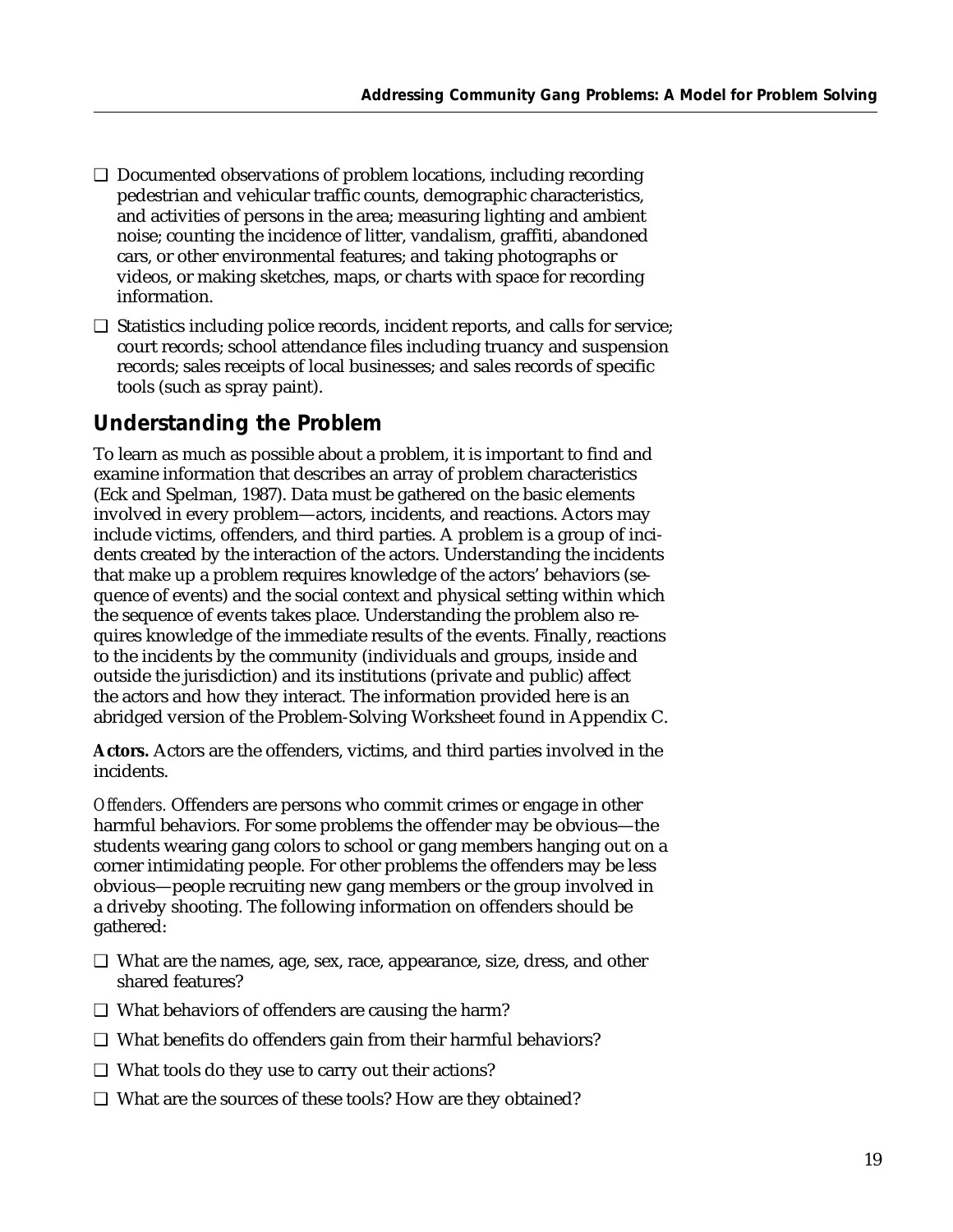- ❑ How do the offenders travel to and from the location of the problem?
- ❑ What activities are the offenders involved in just prior to and during the harmful behavior?
- ❑ Do the offenders act alone or with others?

*Victims.* Victims are persons who are directly harmed as a result of an offender's actions. As with offenders, it may not always be clear who is a victim. Questions that can help identify victims include:

- ❑ What are the age, sex, race, appearance, size, dress, and other shared features?
- ❑ What tools could prevent victims from being harmed?
- ❑ What activities are victims involved in just prior to and during the harmful behavior?
- ❑ How do the victims travel to and from the location of the problem?
- ❑ Are victims alone or with others?
- ❑ Are people harmed indirectly by the problem? If so, who are they and how are they harmed?

*Third parties.* Why do some offenders, victims, and places pose more problems than others? One reason is that people do not act in a vacuum. Often third parties act (or fail to act) in ways that increase the vulnerability of atrisk people and places. These often-overlooked actors contribute in the following ways:

- ❑ **Controllers,** acting in the best interests of the potential offenders, try to prevent them from committing crimes (Hirschi, 1969; Felson, 1986).
- ❑ **Guardians** try to prevent harm to potential victims (Cohen and Felson, 1979).
- ❑ **Managers** oversee or control places where problems occur (Eck, 1994).

When controllers, guardians, and managers are present and effective, they can reduce or even eliminate a recurring problem. When they are absent or ineffective, they may even make the problem worse.

Important questions to ask regarding third parties include the following:

- ❑ Who could prevent the offenders from acting in a harmful manner (controllers)?
- ❑ Who could prevent the victims from being harmed (guardians)?
- ❑ Who is responsible for overseeing the place where the problem occurs (managers)?
- ❑ Are there others who use the location and may observe the harmful behavior?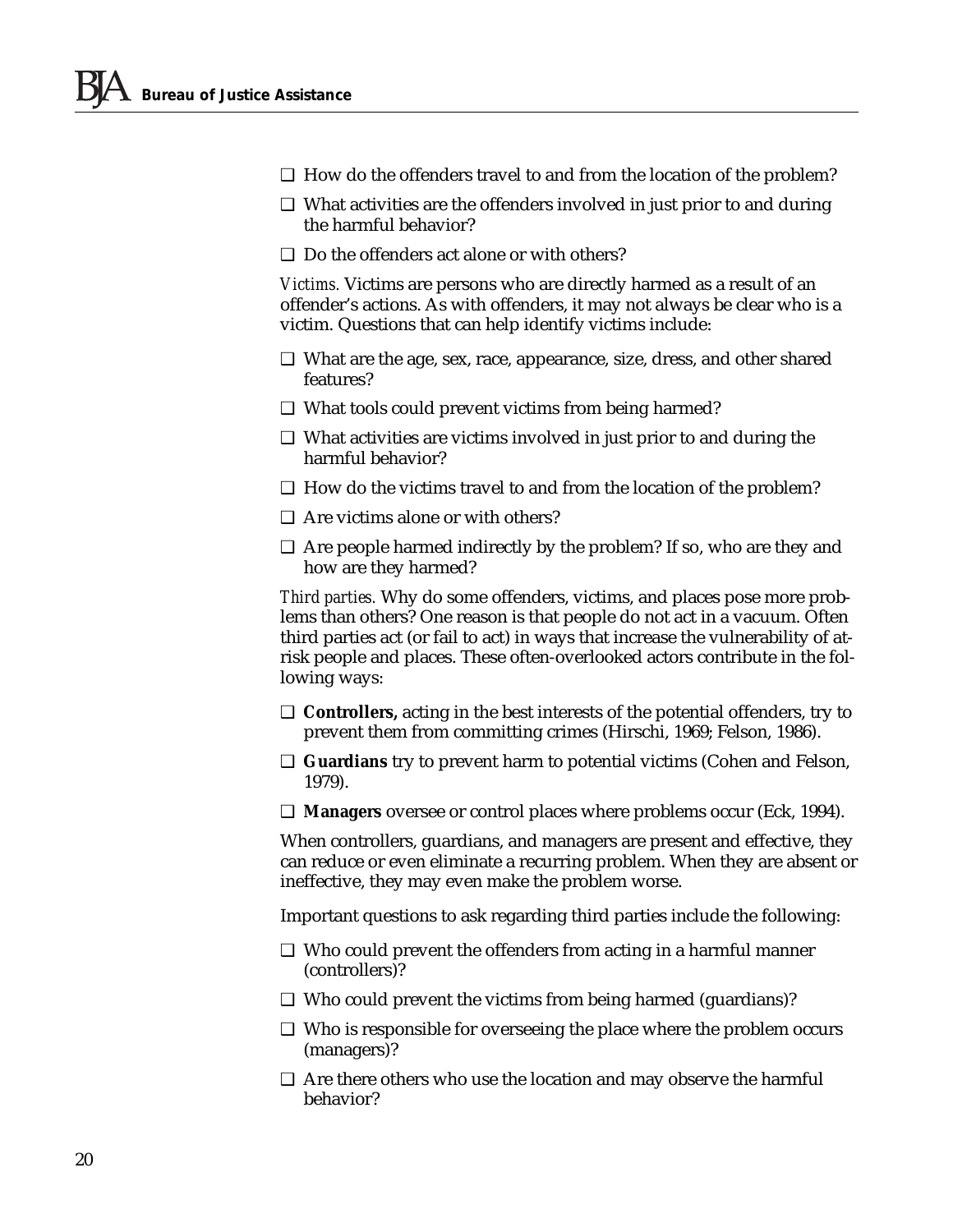**Incidents.** When examining the incidents that make up a problem, problem solvers should consider the social context and physical setting for the events, the sequence of actions leading up to and including the incidents, and the results of the actions taken by the offenders and victims. Questions to ask regarding incidents are as follows:

- ❑ What harms are occurring?
- ❑ How is the harmful behavior carried out?
- ❑ How long does it take to occur?
- ❑ At what times of day does the problem occur?
- ❑ On what days of the week does it occur?
- ❑ During what months does it occur?
- ❑ What is the specific location of the problem?
- ❑ What tools (or lack of tools) at the location enable the harmful behavior?
- ❑ What policies or practices enable or encourage the problem to occur (for example, bus schedules, opening and closing hours)?
- ❑ What physical barriers are present or absent at the location (for example, barriers to visual observation such as high shrubbery, store counters, walls, roadways)?
- ❑ What are the environmental conditions at the location (for example, well-lit or dark, outdoors or indoors, heated or cooled, music or entertainment, benches that encourage loitering)?
- ❑ What environmental conditions exist when the problem occurs (for example, at night or during the day, or raining or clear)?
- ❑ What social conditions exist when the problem occurs (for example, rush hour, school dismissal, or lunch times)?
- ❑ Are there secondary, or "downstream," harms (for example, a decline in business on a certain block because of street robberies)?

**Reactions.** Most incidents produce some type of reaction from the community, government agencies, and the media. These reactions are important in understanding the problem because they help define the problem's seriousness and may directly affect the problem itself. Sometimes the absence of a reaction, or a general feeling that the incidents were of little consequence, contributes to the problem. Public perception of a problem's seriousness often affects the responses. A problem perceived to be very serious is more likely to receive greater attention and resources than a problem perceived to be minor. However, a problem that has received widespread attention and is generally perceived to be serious may be more difficult to solve because of misinformation and the actions of powerful interest groups. Questions to ask regarding reactions include the following: *A problem that has received widespread attention and is generally perceived to be serious may be more difficult to solve because of misinformation and the actions of powerful interest groups.*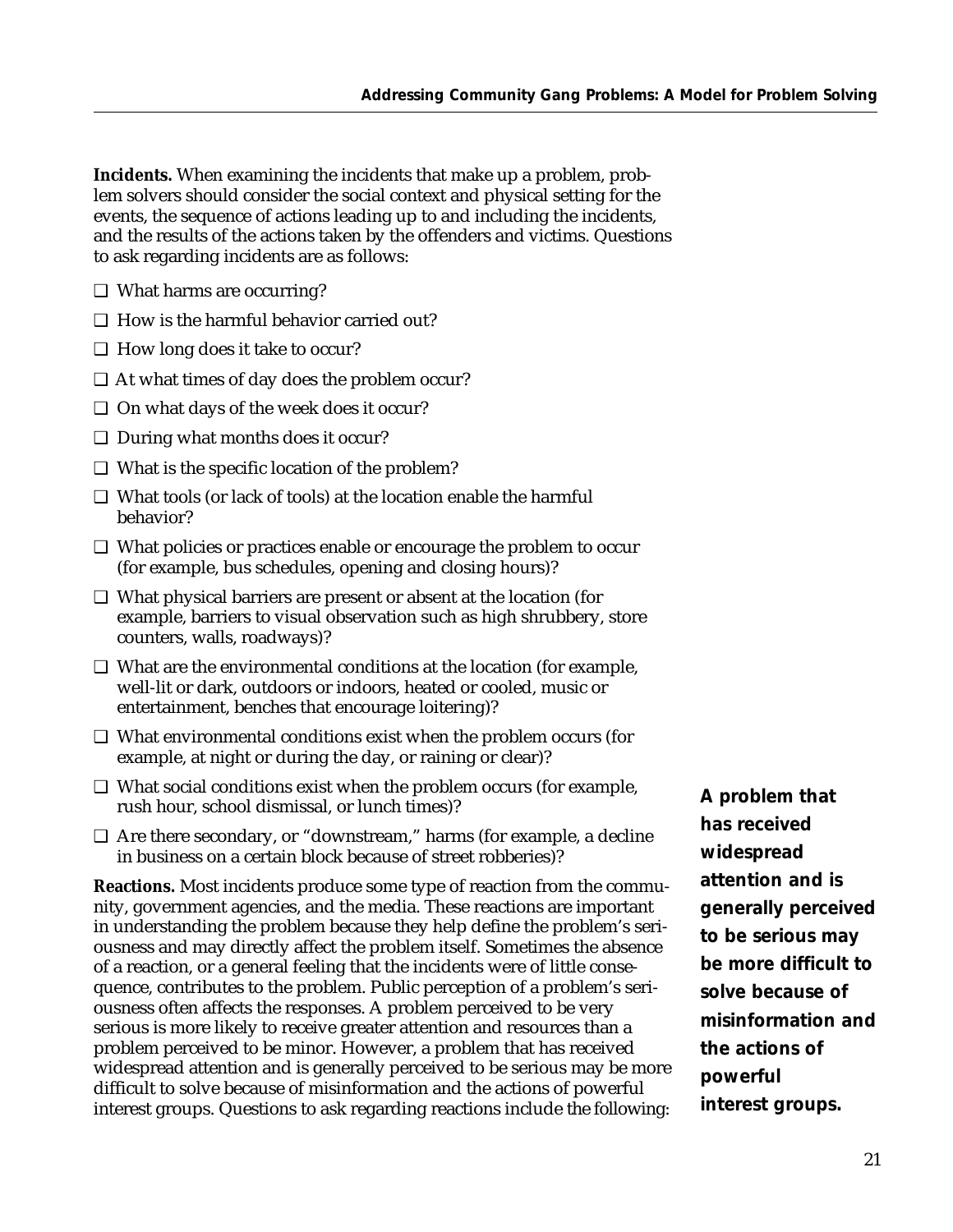- ❑ What are the reactions and attitudes of people in the neighborhood in which the incidents occur?
- ❑ What are the reactions and attitudes citywide?
- ❑ What are the opinions of people outside the city (for example, investors, job seekers, commuters, tourists, and shoppers)?
- ❑ What are the reactions and responses of public and private agencies and organizations as a result of the incidents (for example, police, prosecutors, courts, corrections, sheriff, legislature, media, businesses, schools, and social services)?
- ❑ How seriously is the problem regarded by the public? Why?
- ❑ What publicity occurred regarding the problem?

Learning more about the actors, incidents, and reactions that make up a problem should aid in more careful specification of the problem statement discussed earlier. For example, reconsider the following:

*(Bellwood Elementary students) are (frightened) by the (graffiti) in (school bathrooms) during (breaks between classes).*

- ❑ Who are the actors in this incident?
	- Who specifically is harmed? Perhaps the graffiti are in only one bathroom, the girls' room on the second floor, and only second graders use the facility. Monitoring bathrooms and interpreting graffiti may aid in understanding who is being harmed. Perhaps the graffiti warn that someone's money will be taken.
	- Who is committing the harm? Perhaps the offenders cannot be readily identified. The absence of answers points to the need for further analysis. If a specific question cannot be answered, at least in a general way, it will be difficult to develop an appropriate response. For example, if the graffiti are painted by boys from the adjacent Roberts Middle School, then responses to limit restroom passes, place monitors outside the bathroom, or otherwise guard against students spray painting graffiti would likely prove useless.
	- What tools are being used to create the harm? Perhaps broadtipped markers, as opposed to spray paint or etching tools, are being used to make the graffiti.
- ❑ What do we know about the incidents?
	- What is the physical setting? Perhaps there is a bathroom window that is easily reached from a trash dumpster, allowing the boys access.
	- What is the sequence of events? Perhaps the graffiti are being painted during breaks between morning classes or during the lunch period. Periodic checking of the bathrooms would be useful in pinpointing the exact time of occurrence.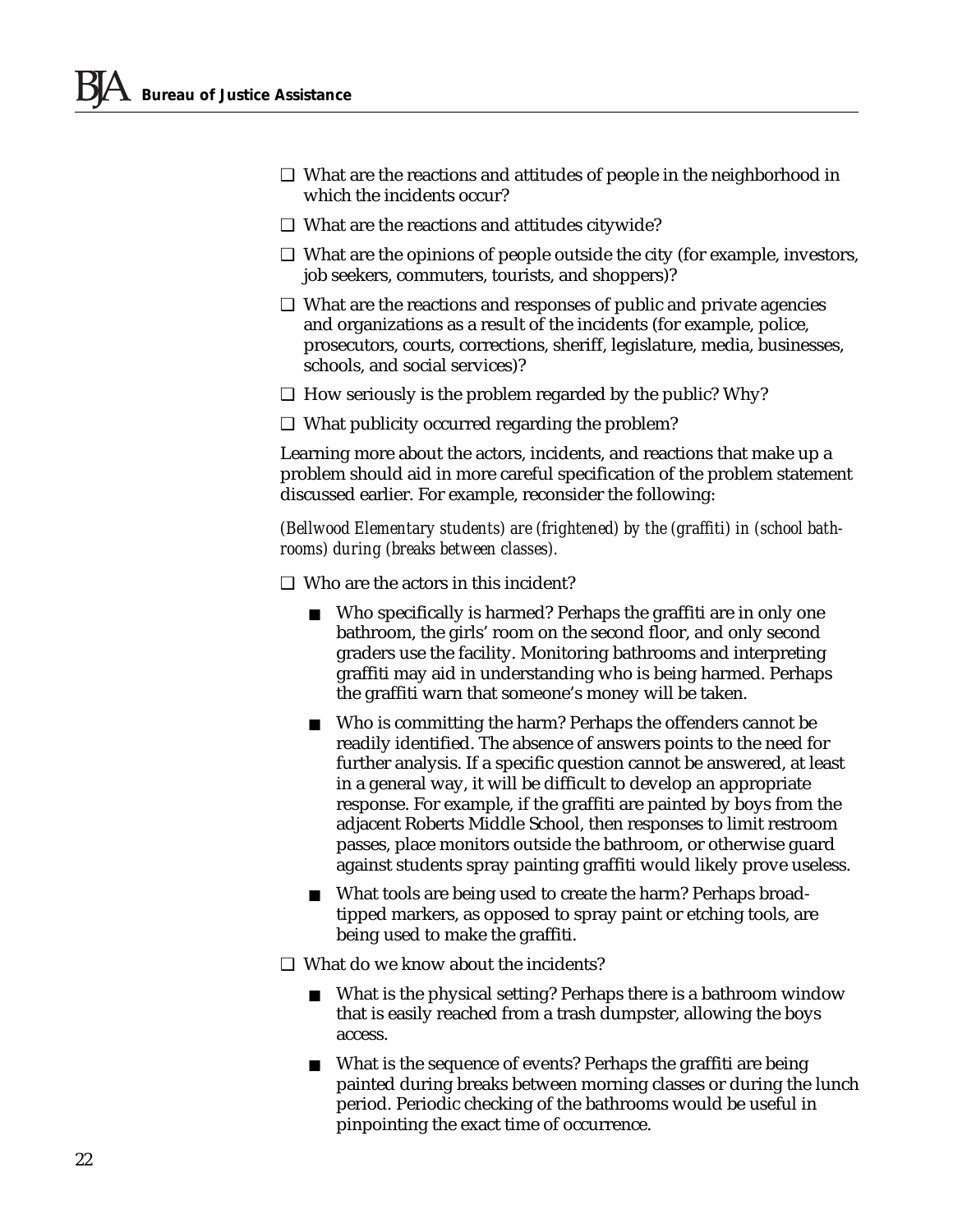■ What are the immediate results? Perhaps the girls are afraid to use the bathroom and are using one on a different floor, making them late for classes.

After collecting the additional information, a revised problem sentence may now read:

*(Second grade girls at Bellwood Elementary) are (frightened of being robbed) by the (spray-painted graffiti) of (boys from Roberts Middle School) in (the second floor girls' bathroom) during (lunch period).*

The more specific problem statement provides clear information about appropriate and inappropriate interventions. The worksheet in Appendix C helps problem solvers focus on the many types of information they should consider and attempt to collect.

Problem solving requires a balanced approach. It is a mistake to gather and analyze so much information that "paralysis of analysis" occurs and no responses are developed. The analysis should be as practical and action oriented as possible.

#### *Goals and Objectives*

After a problem has been thoroughly analyzed, goals should be established for the problem-solving effort. Since many problems cannot be solved completely, responses should be based on one of the following objectives:

- ❑ Totally eliminating the problem.
- ❑ Substantially reducing the problem.
- ❑ Reducing the harm created by the problem.
- ❑ More effectively dealing with the problem.

The information gathered during the analysis stage of the problem-solving process can be used to make decisions about which problems need to be addressed first.

*It is a mistake to gather and analyze so much information that "paralysis of analysis" occurs and no responses are developed.*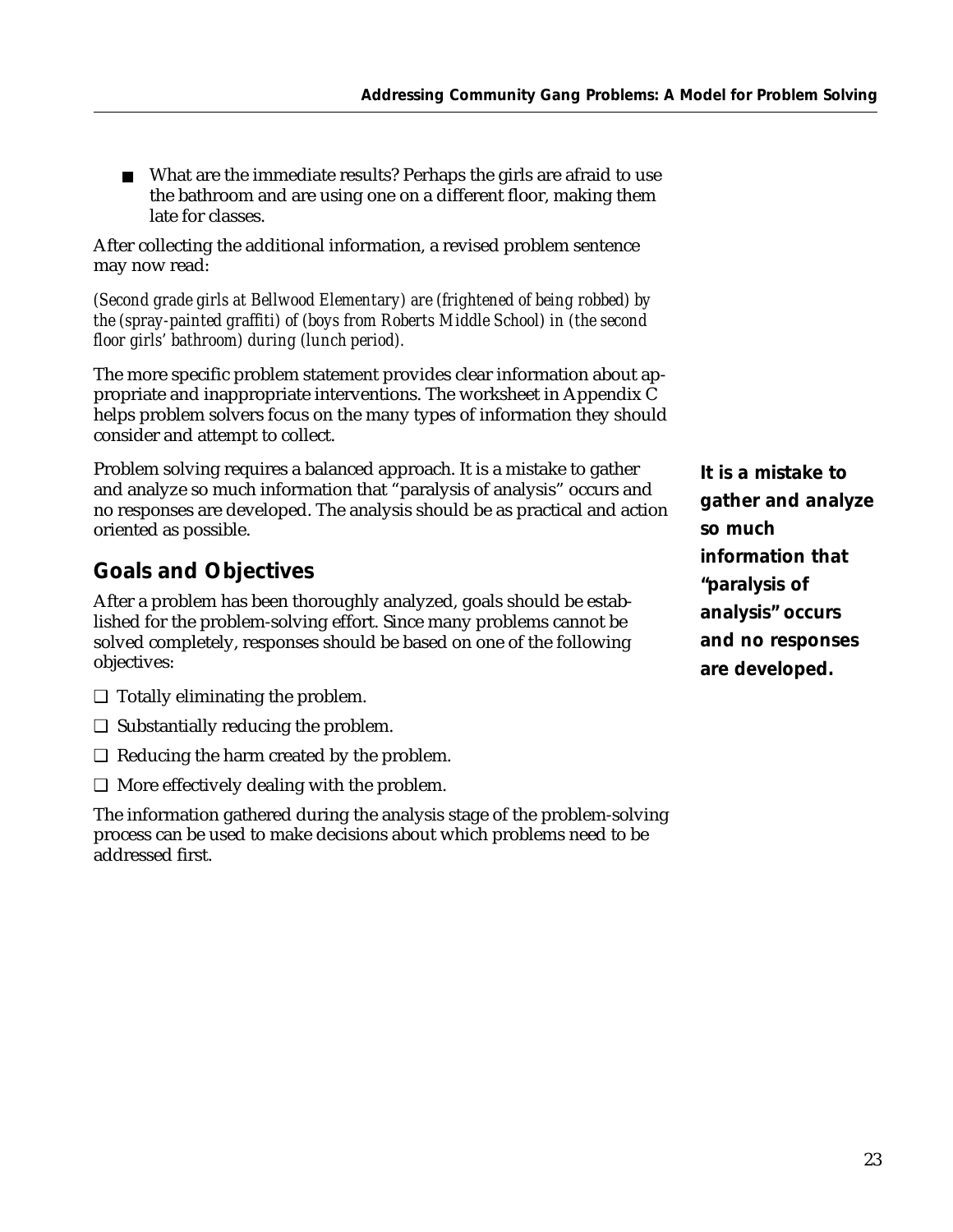## *Response and Assessment*

Detecting and analyzing a problem are only the first steps in problem solving. This chapter describes the last two stages of the SARA model, the response and assessment stages.

### *Response Stage*

The response stage has three objectives: developing options based on information gathered during the analysis, selecting a response, and implementing the response.

#### *Developing Response Options*

After a problem has been identified and analyzed, possible responses need to be developed and listed. These response options should be wide ranging, and no option should be ruled out at this point in the process. The range of possible responses includes the following strategies (Goldstein, 1990):

- ❑ **Focus in.** Concentrate attention on the relatively small number of individuals who usually account for a disproportionate share of any problem—those who cause it (offenders), facilitate it (controllers, managers, and guardians), or suffer from it (victims).
- ❑ **Connect with other governmental and private services.** A thorough analysis of a problem often leads to an appreciation of the need for (1) more effective referrals of victims and/or offenders to existing governmental and private services; (2) improved coordination among agencies that exert control over the problems or individuals involved in the incidents; and (3) correction of inadequacies in municipal services and development of new services.
- ❑ **Use mediation and negotiation skills.** Often the use of mediation and negotiation teams can be an effective response to conflicts.
- ❑ **Convey information.** Relaying sound and accurate information is one of the least used responses. However, it is potentially the most effective response to a wide range of problems. Conveying information can (1) reduce anxiety and fear, (2) enable citizens to solve their own problems, (3) help people conform to laws and regulations that are not known or understood, (4) warn potential victims about their vulnerability and advise them of ways to protect themselves, (5) demonstrate to people how they unwittingly contribute to problems, (6) develop support for addressing a problem, and (7) acquaint the community with the

*Concentrate attention on the relatively small number of individuals who usually account for a disproportionate share of any problem . . . .*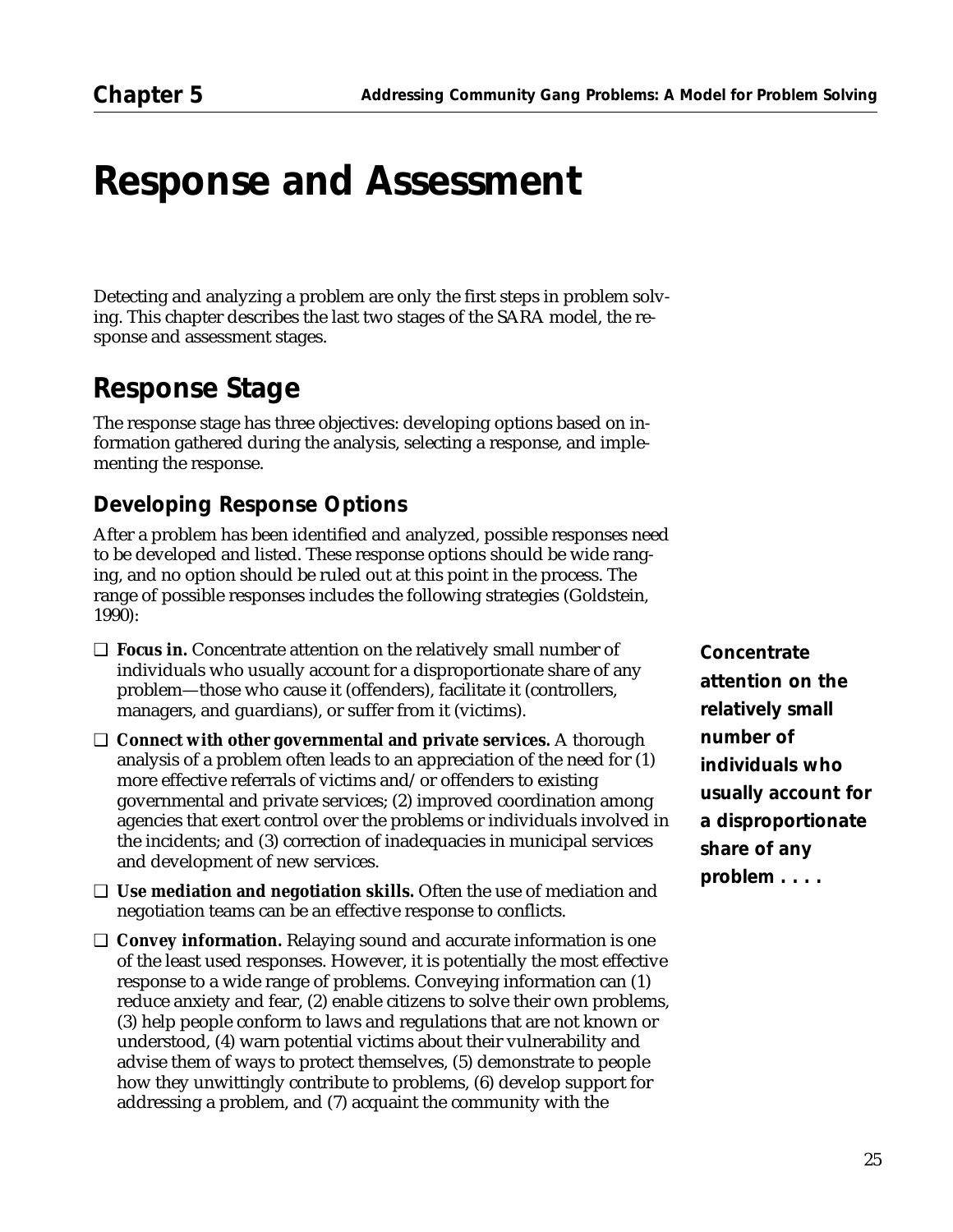limitations of government agencies and define what can be realistically expected of those agencies.

- ❑ **Mobilize the community.** Mobilizing a specific segment of the community helps to implement a specific response for as long as it takes to reduce or eliminate problems.
- ❑ **Use existing forms of social control.** Use the social control inherent in existing relationships, such as the influence of a parent, teacher, employer, or church.
- ❑ **Alter the physical environment** to reduce opportunities for problems to recur. Adapt the principles of crime prevention through environmental design.
- ❑ **Regulate, through statutes or ordinances, conditions that contribute to problems.** Analysis may draw attention to those factors contributing to problems that can be controlled by regulation through statutes or ordinances.
- ❑ **Develop new forms of limited authority to intervene and detain.** Expand problem solvers' authority so they can intervene with or detain persons involved in an incident to prevent it from escalating into criminal behavior.
- ❑ **Use the criminal justice system only when appropriate,** including (1) straightforward investigation, arrest, and prosecution; (2) selective enforcement with clear guidelines; (3) enforcement of criminal laws that, by tradition, are enforced by another agency; (4) greater clarity in defining behavior subject to criminal justice prosecution or control through local ordinances; (5) intervention without arrest; (6) arrest without the intention to prosecute; and (7) attachment of new conditions to probation or parole.
- ❑ **Use civil law** to control public nuisances, offensive behavior, and conditions contributing to crime. Because most police activity involves arrest and prosecution, people tend to forget that police and local government can initiate other legal proceedings, including those related to licensing, zoning, property confiscation, nuisance abatement, and the use of injunctions.

Responses should focus on offenders, victims, third parties, places, and/or tools. After all possible responses are listed, information about their legality, cost, effectiveness, and value to the community should be collected (Goldstein, 1990).

#### *Selecting a Response*

The information collected during the analysis stage of the SARA problemsolving model facilitates the selection of the most appropriate responses from the alternatives listed. The most effective responses take into account community values and often contain input from individuals directly affected

*including those related to licensing, zoning, property confiscation, nuisance abatement, and the use of injunctions . . . to fight gang problems.*

*Use civil laws . . .*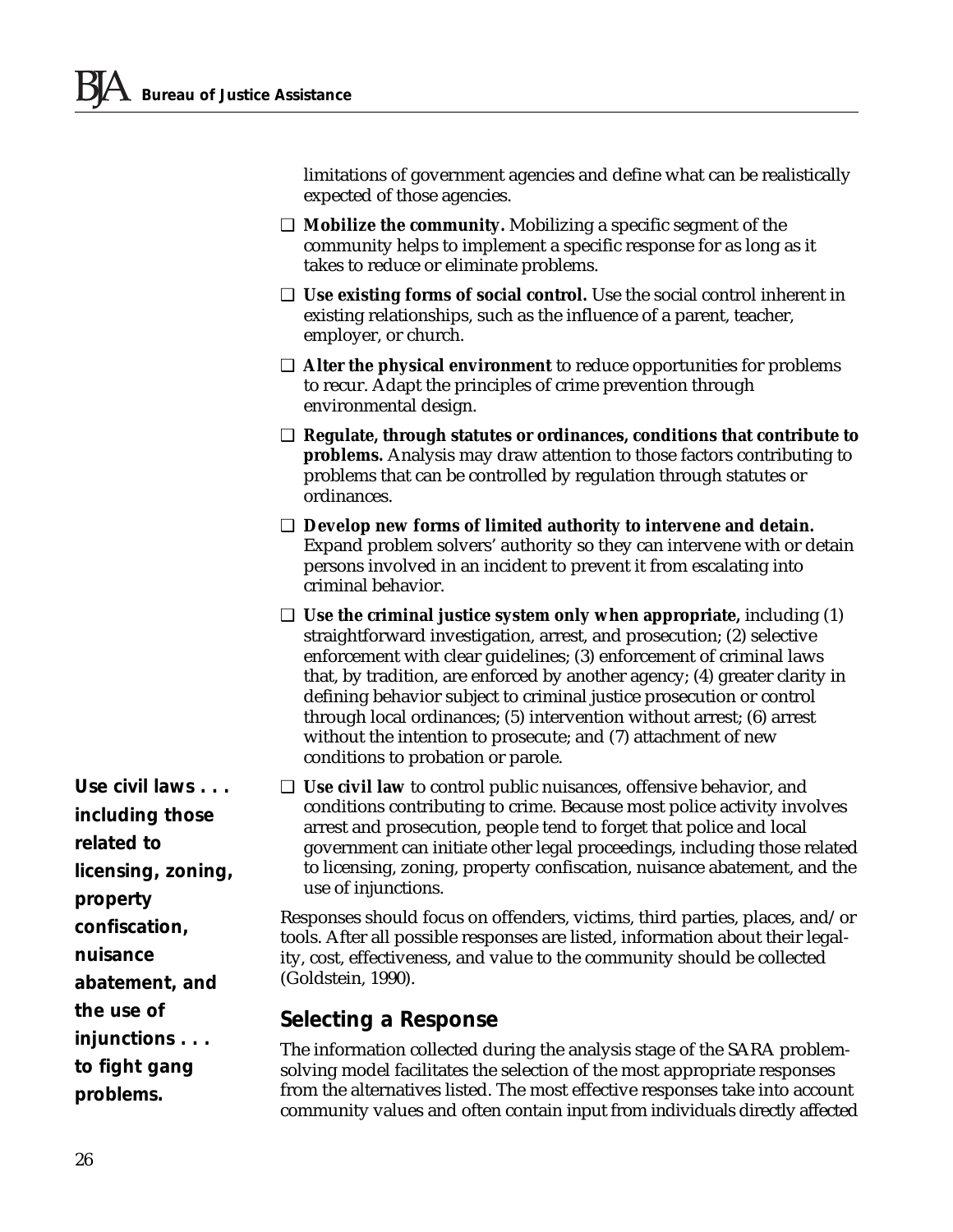by the problem. In addition, it is common to use several of the alternatives to respond to one problem. Some of these responses may be more important than others; some may need to be implemented before others. In deciding which response, or group of responses, to implement, consider the following factors (Goldstein, 1990):

- ❑ The likelihood that the response will reduce or otherwise affect the problem positively.
- ❑ The effect on the problem's most serious features or most important social concerns.
- ❑ The preventive character of the response (its ability to reduce repetition of the problem or the problem's serious outcomes).
- ❑ The extent to which the response invades the lives of people and relies on legal authority and the possible use of force.
- ❑ The viewpoints of the various people and organizations (stakeholders) likely to be affected by the response.
- ❑ The cost of the response (budget detail).
- ❑ The availability of legal authority and resources.
- ❑ The lawfulness and civility of the response and how it will influence relationships.
- ❑ The ease of implementing the response.

#### *Implementing a Response*

The following activities take place during implementation of the response:

- ❑ Listing the tasks required to carry out the response.
- ❑ Selecting a manager or coordinator for the response.
- ❑ Setting timelines for accomplishing tasks.
- ❑ Designing an assessment of the response (discussed later in this chapter).
- ❑ Coordinating tasks carried out by separate groups.
- ❑ Developing a written action plan.

Even in the most collaborative efforts, programs need clear and consistent leadership. Someone needs to assume responsibility for overseeing the response and ensuring that goals and objectives are met. A program coordinator can manage the program on a daily basis to make sure there is timely implementation, problem solving, and staff direction. Several factors support effective implementation of a response (U.S. Department of Health and Human Services, 1991):

❑ **Leadership.** Response managers are responsible for communicating information, coordinating tasks, and creating a spirit of trust among *In deciding which response to implement, consider . . . its ability to reduce repetition of the problem or the problem's serious outcomes.*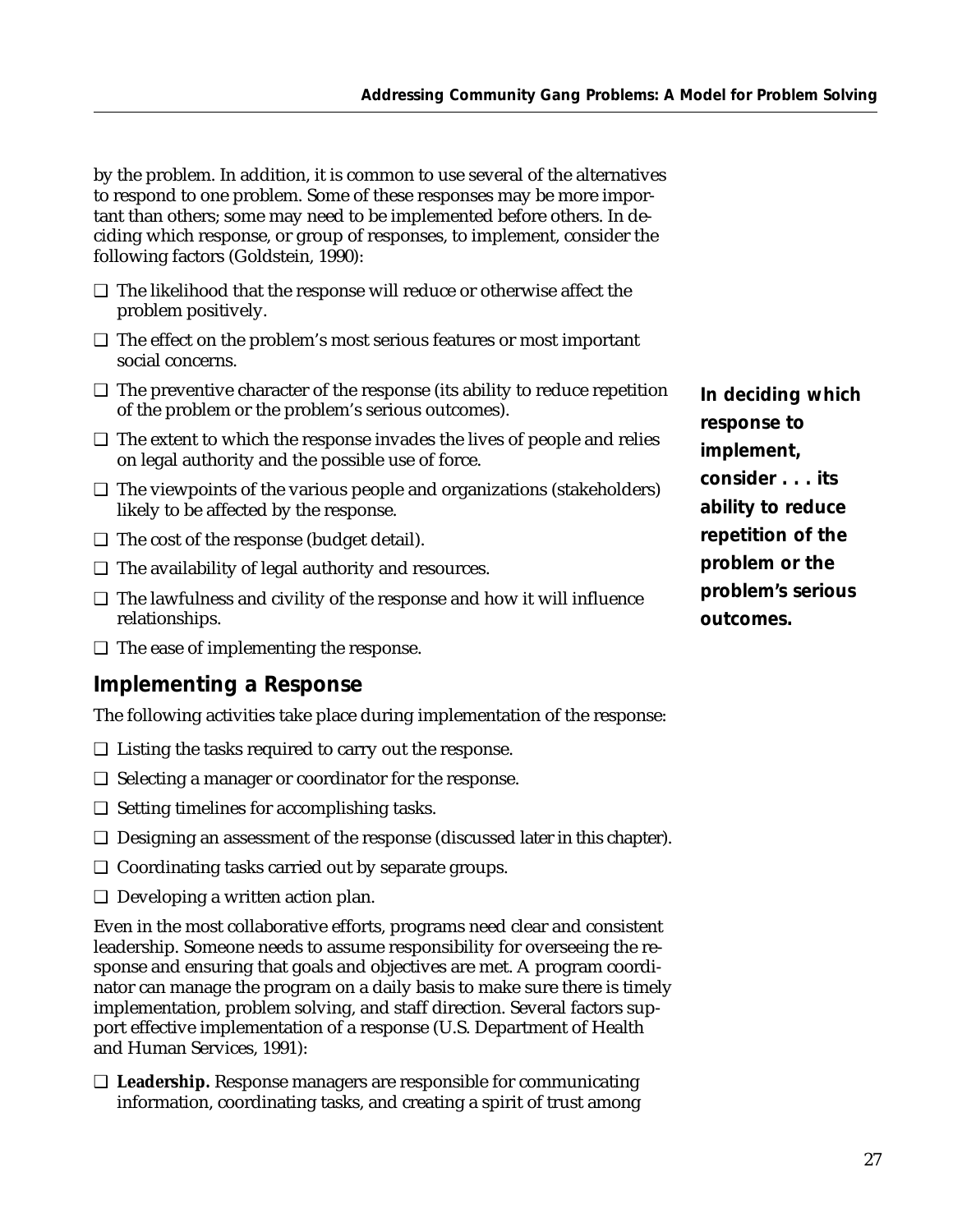those carrying out the response. Managers should articulate the goals and objectives of the response effort.

- ❑ **Teamwork.** The role of each person or group involved in the response effort should be clearly defined. Efforts should be made to facilitate the exchange of information among those involved.
- ❑ **Communication.** Response managers need to stay in touch with others involved in the response effort so that they are aware of implementation problems and accomplishments and can obtain problem-solving information.
- ❑ **Administration.** An effective, easy-to-use recordkeeping system and a method for obtaining information about the response activities should be developed so that the effort can be monitored continuously.

### *Assessment Stage*

The assessment stage is the final stage of the problem-solving model. Asresponse, improve the analysis, or even redefine the nature of the problem.

sessment, also referred to as evaluation, provides useful feedback on how well the response is working. This information can be used to change the Information gathered through assessment can also be used to plan strategies for types of problems and to revise the problem-solving process.

#### *Linking Implemented Response With Targeted Problem*

The assessment should focus on the problem statement, rather than on the response. An assessment or evaluation plan should link the implemented response with the problem that was identified during the scanning stage. Information collected during analysis is useful for the evaluation. For example, information about the number, size, and frequency of graffiti markings on a specific wall in a given location can provide a baseline (information to compare against) for an assessment of the response. Perhaps four graffiti markings occurred each evening, averaging 5 by 2 feet, and recurring within 24 hours of paint-out efforts. After a response is implemented, the response team should determine whether the response had any effect on the problem—for example, fewer or smaller graffiti markings.

#### *Determining How the Problem Was Affected*

An effective response results in (1) better management of the problem, (2) reduction of the problem, (3) reduction of the harm caused by the problem, or (4) elimination of the problem. Therefore, the assessment should indicate in what manner the problem or harm was affected. For example, one could claim success in the previous graffiti example if fewer incidents of graffiti occurred each evening, if the average size of graffiti diminished, or if the time period following paint-outs increased before graffiti reclaimed the wall.

*An assessment or evaluation plan should link the implemented response with the problem that was identified during the scanning stage.*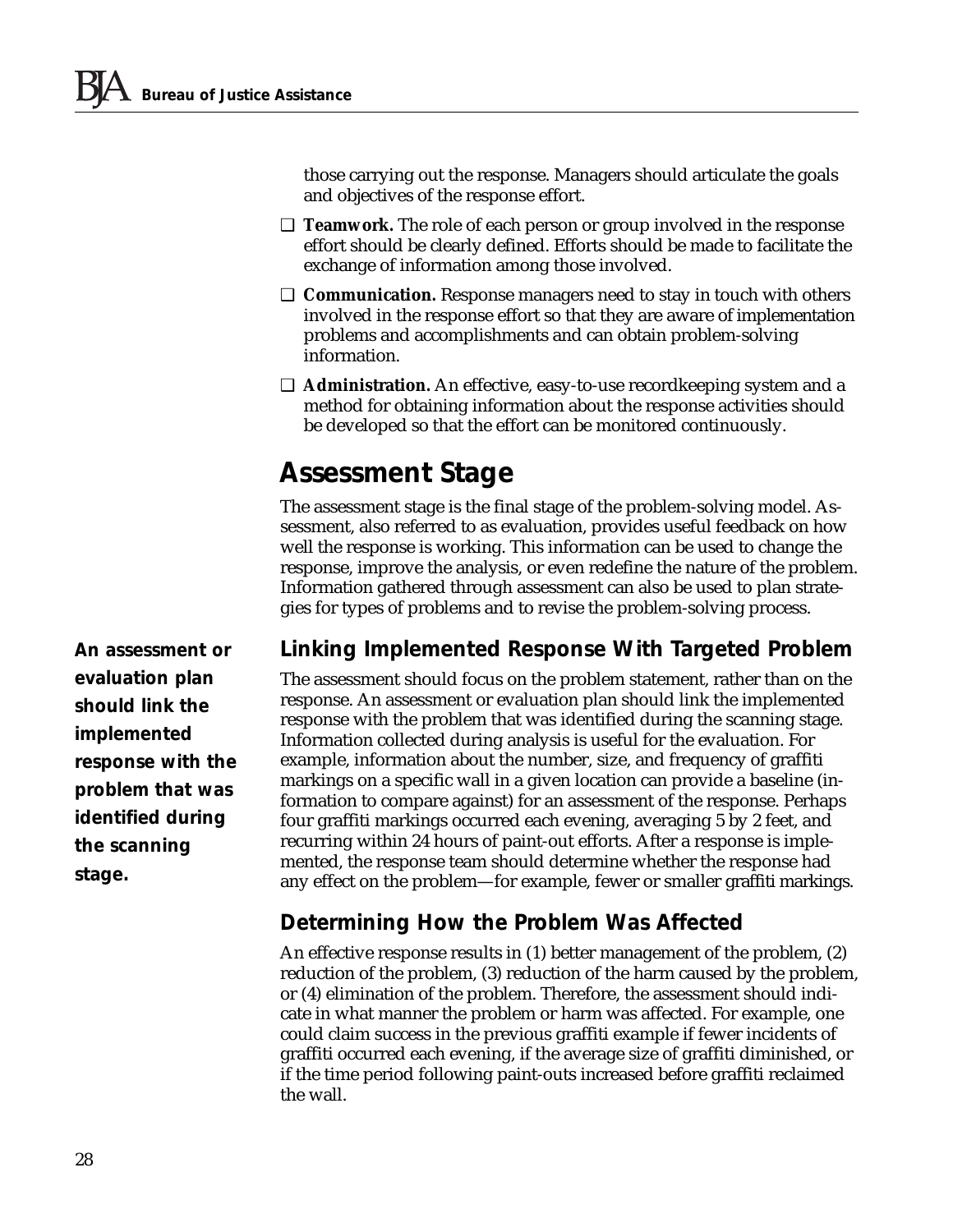The true impact of a response is measured by its effect on the harm suffered. The graffiti are a means to the harm; the actual harm is the creation of fear among residents. In this case, both the changes in the frequency and incidence of graffiti as well as reduced fear in the community should be documented. A variety of methods can be used to gather this information. For example, fear can be assessed by observing resident behavior (or the absence of behavior) or surveying affected individuals.

The assessment should measure the impact the response has on the problem and not rely on activity or process measurements. In the graffiti example, recording the numbers of arrests or citations for graffiti painting, the number of recreational program attendees, or the number of light fixtures erected in the neighborhood is useful only in describing responses. These measurements reveal nothing about the impact of the response on the problem. Useful assessment measures could include reduced fear, fewer street robberies, or elimination of graffiti in a specific location. Good assessment or evaluation plans also typically include several measures that might capture "unintended consequences." For example, a successful response to a graffiti problem on a public wall might result in more elderly persons or families using the area, indicating their reduced fear. In addition, new stores may move into the neighborhood as a welcome but unanticipated consequence.

#### *Collecting Comparison Data*

There are no definite rules for assessing gang problems. Generally, the methods of information collection used in analysis can be replicated during assessment. Good analysis helps develop good responses, while good assessment measures success. Unfortunately, analysis and assessment are the most commonly ignored stages of problem solving. Valuable information about problems and effective responses to them is often lost simply because assessments are not conducted.

Assessments need not be difficult. Collecting a handful of measures (perhaps four or five) from different vantage points should demonstrate that a response eliminated or reduced the problem. Thus, a formal assessment of a specific graffiti problem may include taking the following measurements before and after the response is implemented:

- ❑ Photographs of the marked surface.
- ❑ A table reporting the frequency, size, and duration of graffiti. This monitoring can be carried out before, during, and after the course of the response, perhaps weekly.
- ❑ A survey of area residents to determine any change in their level of fear.
- ❑ Statistics on sales or thefts of spray paint in area stores.

*Good assessment or evaluation plans also typically include several measures that might capture "unintended consequences."*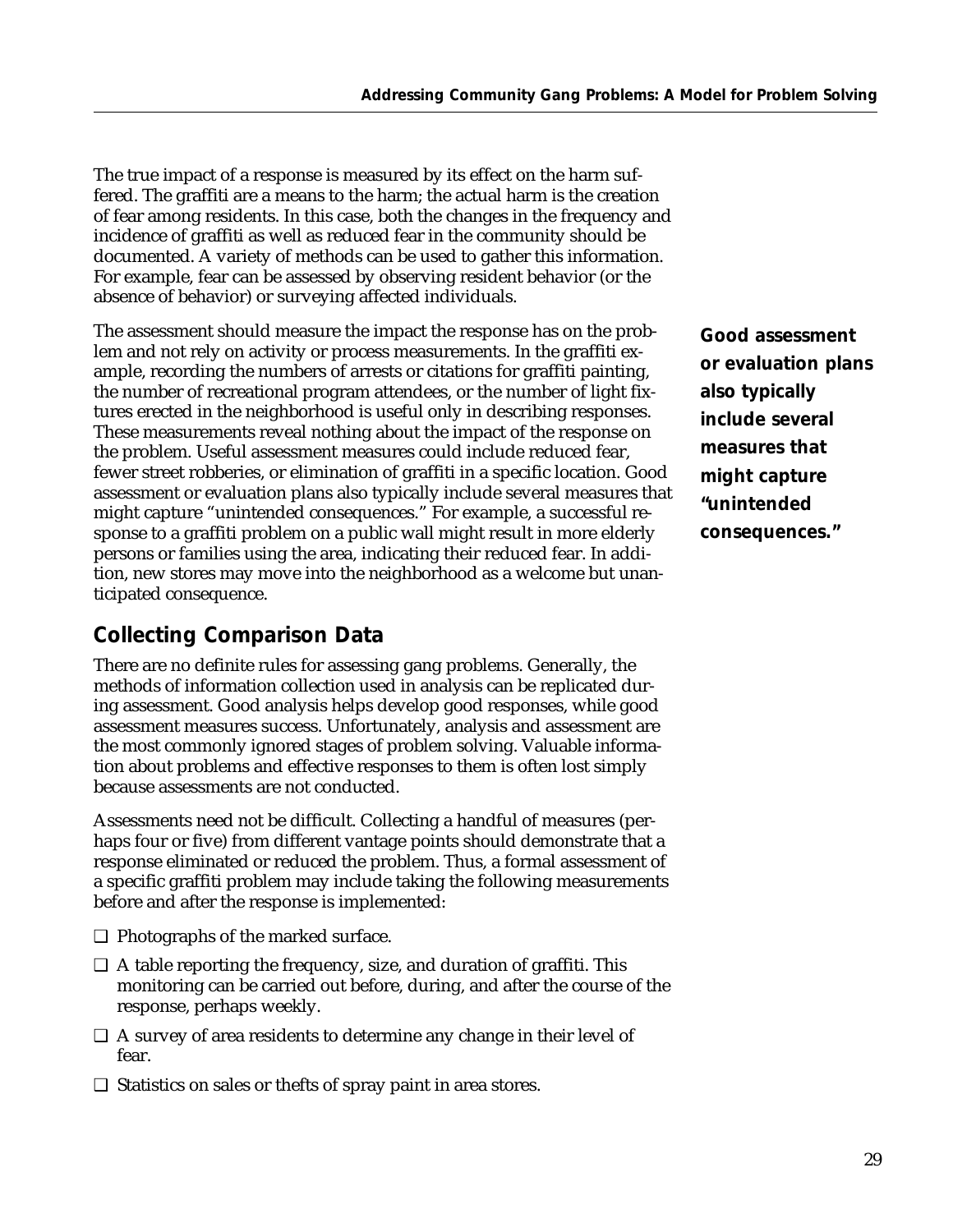❑ Retail sales figures of stores adjacent to the problem area.

❑ Counts and descriptions of persons using public areas near the graffiti.

It is important to take multiple measurements during an assessment in case some measurements are not sensitive enough to illustrate impact. For example, a lag period often occurs in attempts to reduce fear of community problems. It often takes time for people to become convinced that the source of their fear will not return. Thus, the first two types of data mentioned—photographs and counts of frequency, size, and duration—may become the most important (or only useful) measurements of impact. If a group relies solely on surveys to measure fear, the disappointing results might suggest that the response was ineffective. Clearly, the goals are to achieve and to be able to claim success as a result of the group's efforts.

Regardless of the type of response implemented, the same assessment techniques can be used to measure impact. For example, the previously mentioned measures are appropriate for a paint-out program, a graffiti reporting hotline, or a recreational program that serves children (likely offenders) in the area near the graffiti; intensified police or citizen patrols; increased lighting in the area; or a newly installed graffiti-resistant surface.

Assessing the effectiveness of the problem-solving effort emphasizes the importance of developing clearly defined goals, thoroughly documenting the entire process, and taking baseline measurements. In many cases, work done on the project is not documented making it difficult to attribute any impact to the problem-solving effort. Similarly, failure to measure the magnitude of the problem before initiating a response makes it difficult to prove conclusively that conditions improved after the response was implemented.

*It is important to take multiple measurements during an assessment in case some measurements are not sensitive enough to illustrate impact.*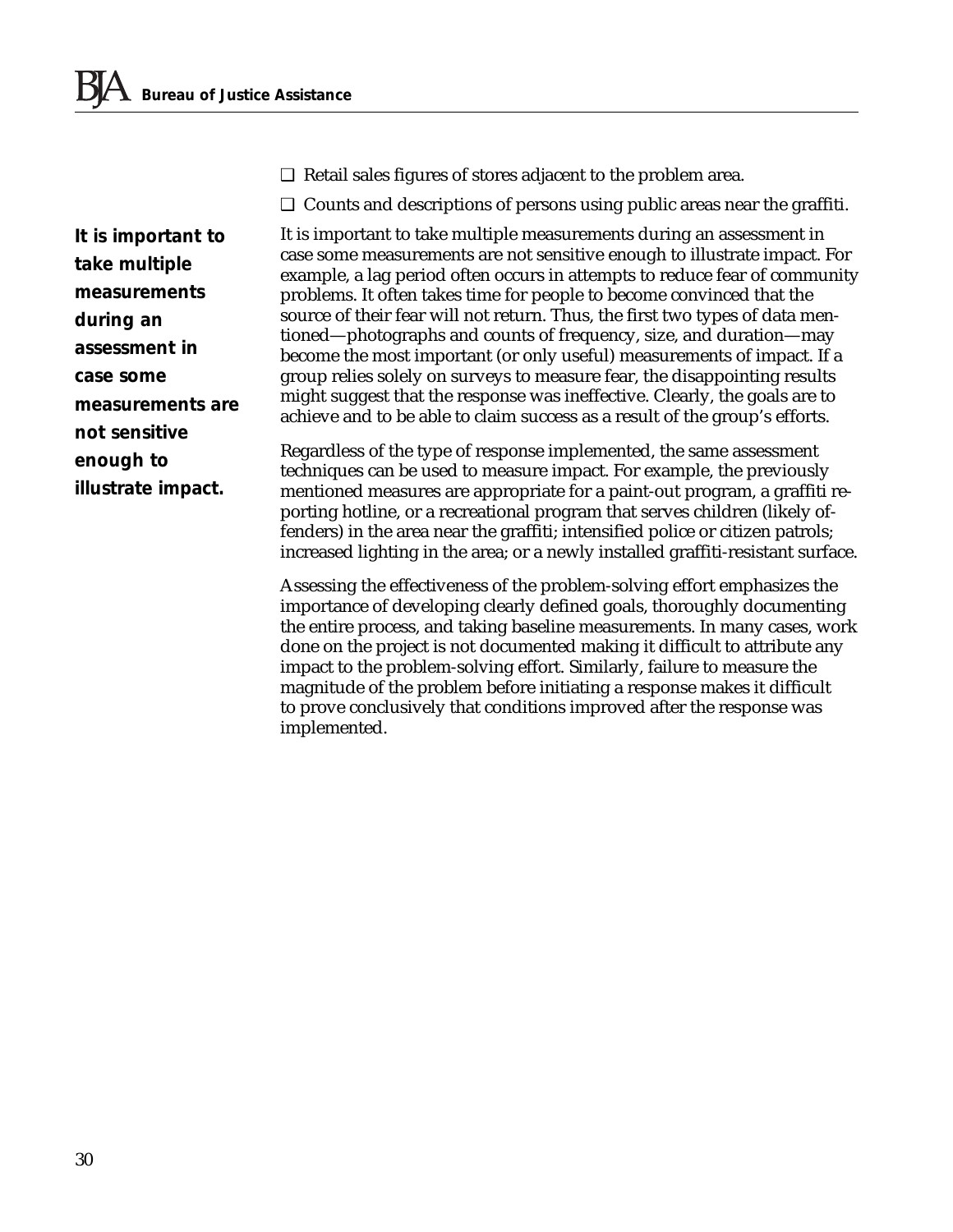## *Conclusion*

This monograph has identified four barriers to addressing gang problems—difficulties in defining gang problems, forming successful collaborations, discerning the difference between ends and means, and determining impact. The Comprehensive Gang Initiative model provides a method for overcoming those barriers. It is a dynamic, ongoing process that provides guidance in examining a problem and finding out what factors allow the problem to persist. Answering the questions raised by the model is essential in selecting appropriate responses to gang-related problems in communities.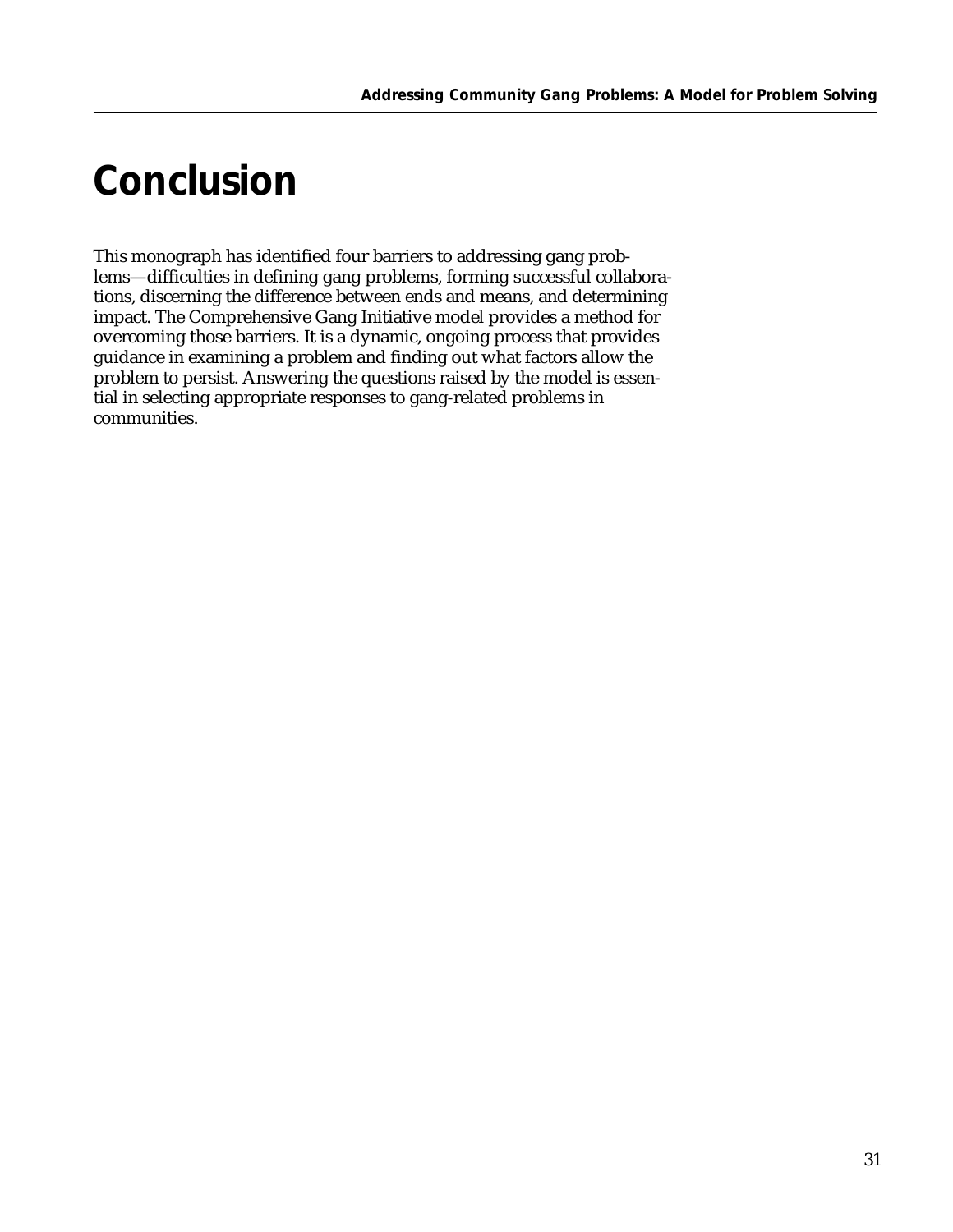## *Bibliography*

Blumstein, A., J. Cohen, J.A. Roth, and C.A. Visher. 1986. *Criminal Careers and "Career Criminals."* Vol. 1. Washington, DC: National Academy Press.

Bureau of Justice Assistance. *Addressing Community Gang Problems: A Practical Guide*. Monograph. Washington, DC: U.S. Department of Justice, Office of Justice Programs. Forthcoming.

Churchman, C.W. 1968. *The Systems Approach.* New York: Dell.

Cohen, L., and M. Felson. 1979. "Social Change and Crime Rate Trends: A Routine Activity Approach." *American Sociological Review* 44 (August), pp. 588–607.

Eck, J.E. 1994. *Drug Markets and Drug Places: A Case-Control Study of the Spatial Structure of Illicit Drug Dealing.* College Park, MD: University of Maryland.

Eck, J.E., and W. Spelman. 1987. *Problem-Solving: Problem-Oriented Policing in Newport News.* Washington, DC: Police Executive Research Forum.

Felson, M. 1986. "Linking Criminal Career Choices, Routine Activities, Informal Control and Criminal Outcomes." In *The Reasoning Criminal: Rational Choice Perspectives on Offending*, ed. Derek Cornish and Ronald V. Clarke. New York: Springer-Verlag.

Goldstein, A.P., and C.R. Huff. 1993. *The Gang Intervention Handbook*. Champaign, IL: Research Press.

Goldstein, H. 1990. *Problem-Oriented Policing*. New York: McGraw Hill.

Hirschi, T. 1969. *Causes of Delinquency*. Berkeley, CA: University of California Press.

Klein, M., and C. Maxson. 1989. "Street Gang Violence." In *Violent Crime, Violent Criminals,* ed. Neil Alan Weiner and Marvin E. Wolfgang. Newbury Park, CA: Sage Publications.

Larson, R.C., and A.R. Odoni. 1981. *Urban Operations Research*. Englewood Cliffs, NJ: Prentice Hall.

Nelson, J.F. 1980. "Multiple Victimization in American Cities: A Statistical Analysis of Rare Events." *American Journal of Sociology* 85, pp. 870–891.

Pierce, G.L., S. Spaar, and L.R. Briggs. 1986. *The Character of Police Work Strategic and Tactical Limitations*. Boston: Center for Applied Research, Northeastern University.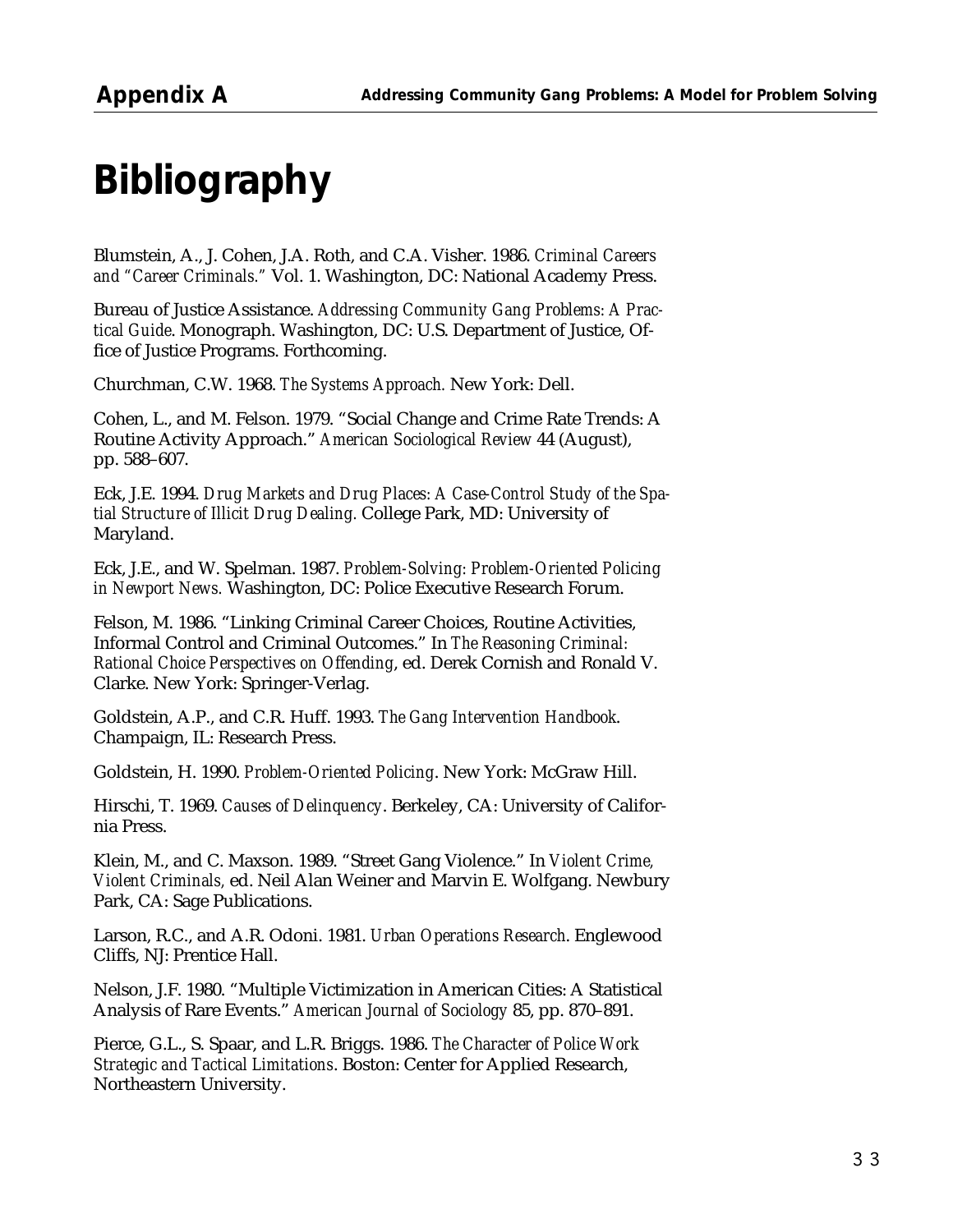Sherman, L.W. 1987. "Repeat Calls to Police in Minneapolis." In *Crime Control Reports*, Number 4. Washington, DC: Crime Control Institute.

Spelman, W., and J.E. Eck. 1989. "Sitting Ducks, Ravenous Wolves, and Helping Hands: New Approaches to Urban Policing." *Comment* 35(2) (Winter), pp. 1–9.

Spergel, I. 1991. *Youth Gangs: Problems and Responses*. Washington, DC: U.S. Department of Justice, Office of Juvenile Justice and Delinquency Prevention.

U.S. Department of Health and Human Services. 1991. *Getting It Together: Promoting Drug-Free Communities*. Washington, DC.

Von Bertalanffy, L. 1969. *General Systems Theory: Foundation, Development, Applications*. New York: George Braziller.

Weick, K.E. 1984. "Small Wins: Redefining the Scale of Social Problems." *American Psychologist* 39 (1), pp. 40–49.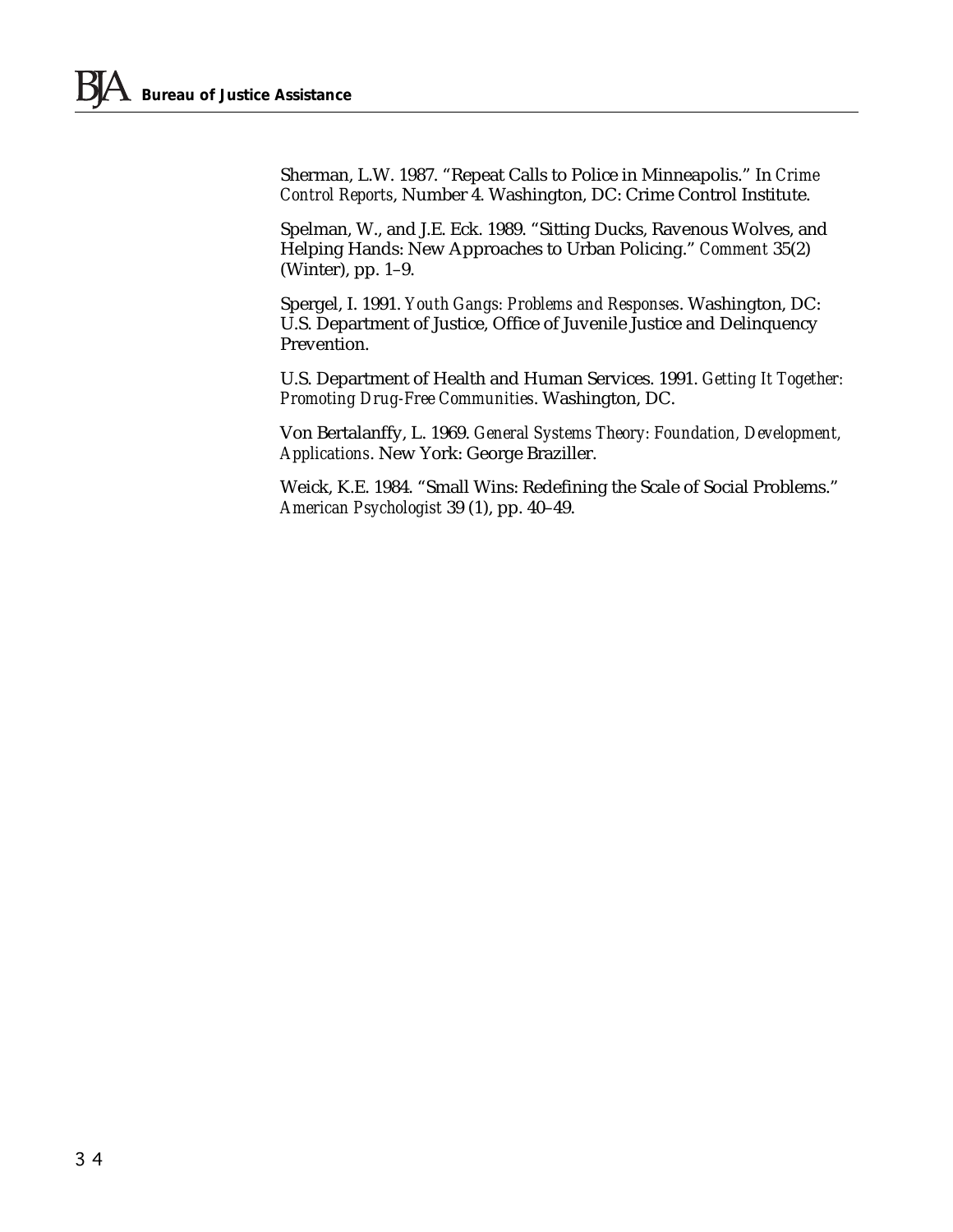## *Sources for Further Information*

For more information on the Comprehensive Gang Initiative, contact:

**Police Executive Research Forum** 1120 Connecticut Avenue NW., Suite 910 Washington, DC 20036 202–466–7820 Contact: John Stedman

For more information on community efforts to combat gang activity, contact:

**Department of Justice Response Center** 1–800–421–6770

**Bureau of Justice Assistance Clearinghouse** Box 6000 Rockville, MD 20849–6000 1–800–688–4252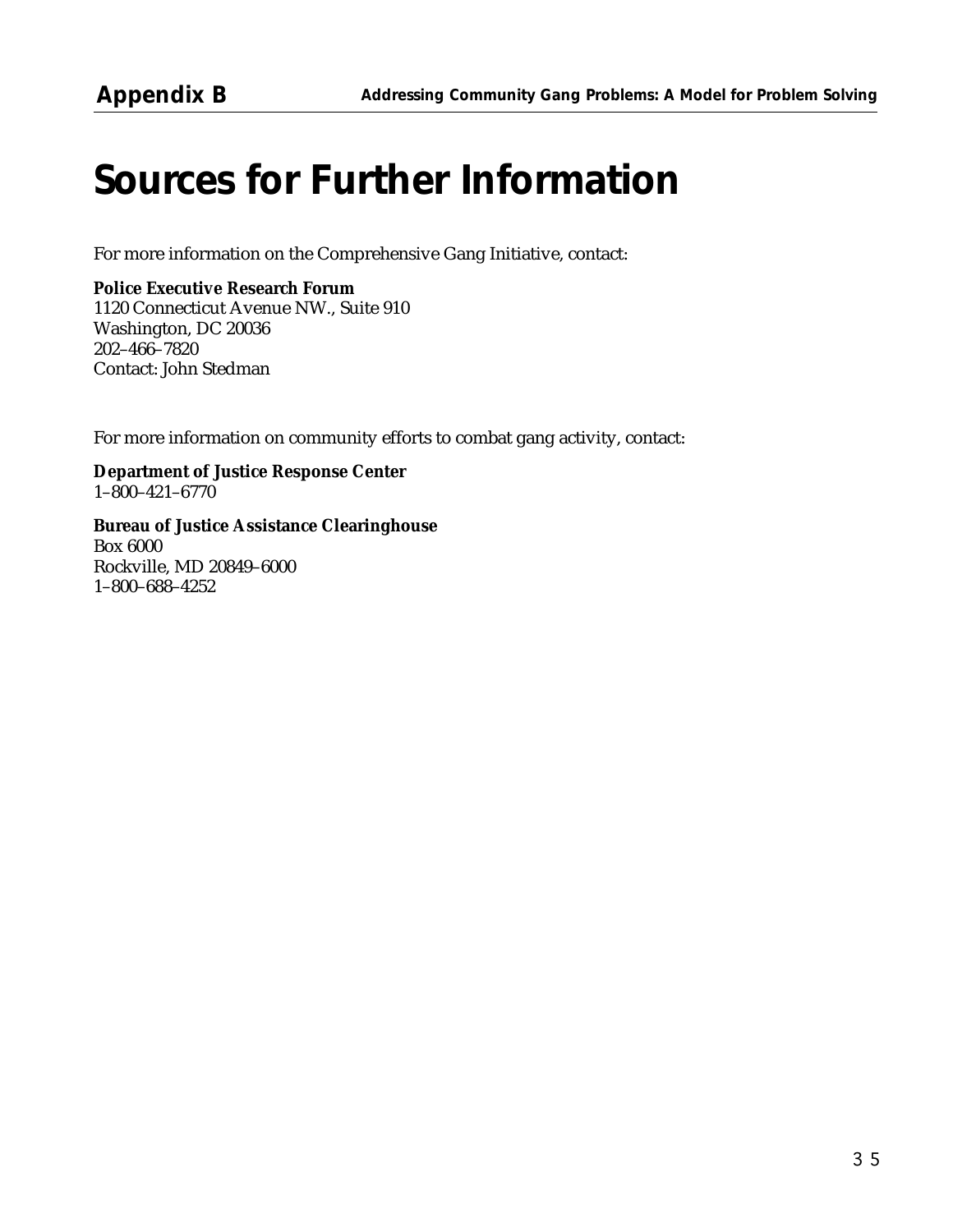## *Problem-Solving Worksheet*

This worksheet is only a guide. If answers are not available for all questions, you can use the worksheet to brainstorm and stimulate thinking and understanding of the problem.

*I. List problems identified.*

#### *II. Prioritize problems.*

Assign priorities by numbering the above problems in order of importance. (The frequency, duration, and severity of the problem as well as the number of persons affected by the problem may also be used in ranking problems.)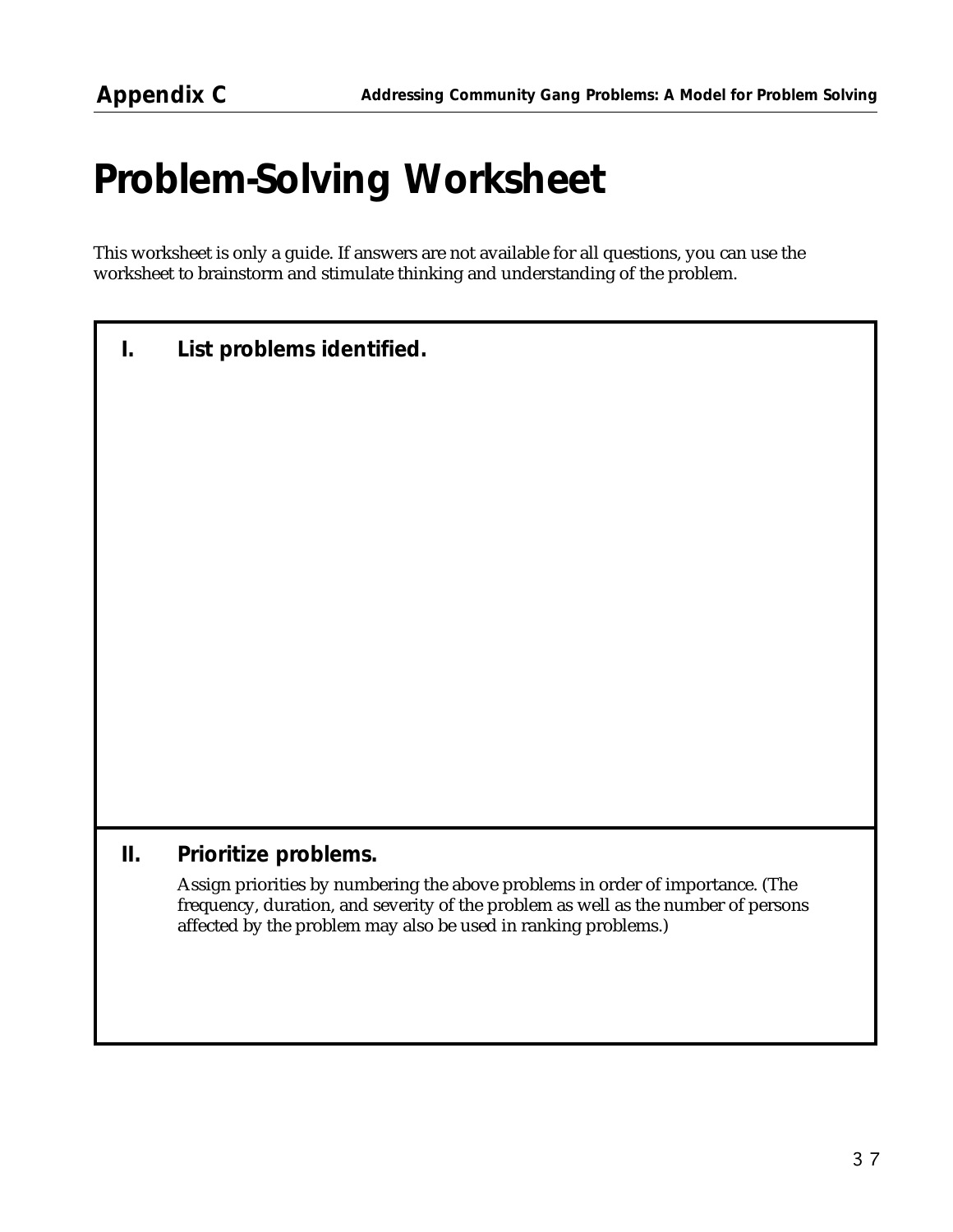|  |  |  | III. Select a specific problem. |
|--|--|--|---------------------------------|
|--|--|--|---------------------------------|

The problem selected need not be the one listed as the most important in your priority ranking. A less important, more manageable problem may be selected.

#### *IV. Frame the selected problem within the following statement. (Victims) are (harmed) by the (behaviors) of (offenders) at (places) at (times).* Specify information for each parenthetical blank.

If all items in this statement cannot be specified, additional basic information about the problem must be collected.

#### *V. Determine general goals of the problem-solving effort.* What would be the tangible effects in the community if the problem were removed?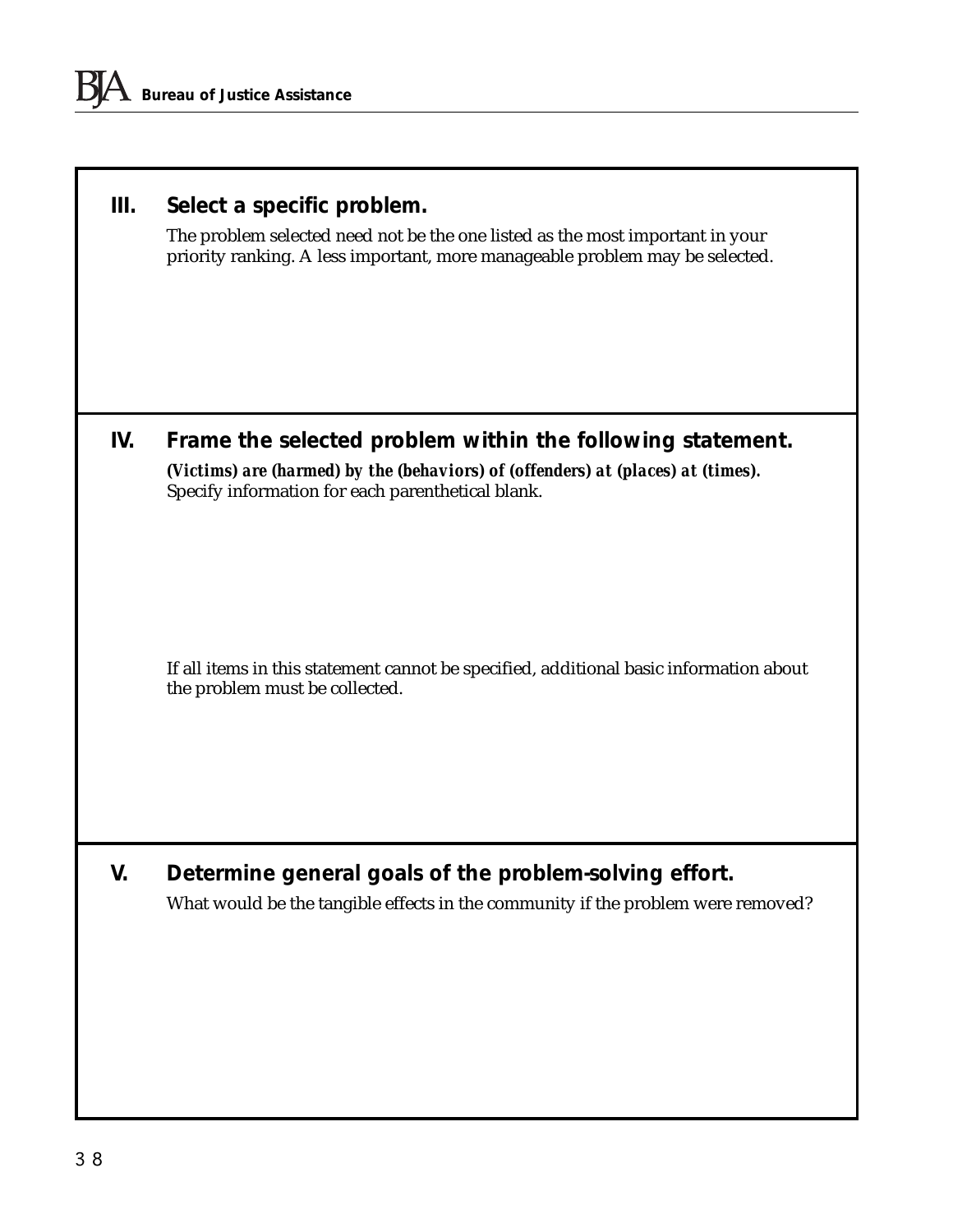| VI. Analyze the problem.                                                                 |                                           |
|------------------------------------------------------------------------------------------|-------------------------------------------|
| What is the harmful behavior caused<br>1.<br>by the problem you selected in Section III? | What are your sources<br>of information?* |
| What harms are occurring?<br>a.                                                          |                                           |
| How is the harmful behavior carried out?<br>b.                                           |                                           |
| How long does it take for the problem to occur?<br>c.                                    |                                           |
| How often does it occur?<br>$\mathbf{d}$ .                                               |                                           |

\*Sources of information include:

Surveys or interviews: of residents, victims, store clerks or managers, passersby, neighbors, offenders, police officers, detectives, security personnel, parks and recreation personnel, and teachers.

Observations: look at the locations: record pedestrian and vehicular traffic counts; record demographic measures and activities of persons in the area of the harmful behavior; measure lighting and ambient noise; count the incidence of litter, vandalism, graffiti, abandoned cars, or other environmental features of the area.

Statistics: police incidence reports, calls for service, or other records; court records; school attendance records, including truancy and suspension; sales receipts for businesses and sales of specific tools (such as spray paint).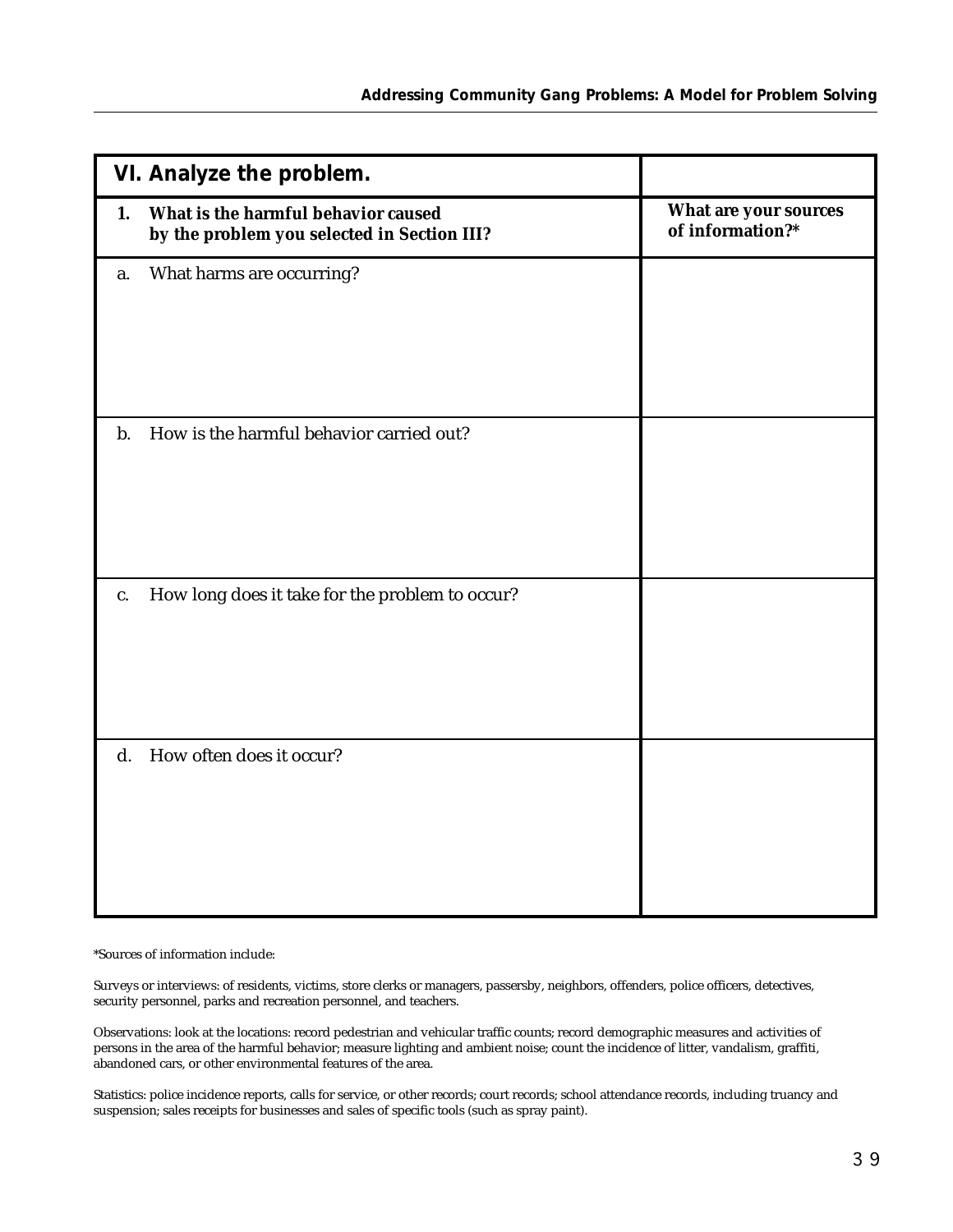| 1.             | What is the harmful behavior? (continued)                                                                             | What are your sources<br>of information? |
|----------------|-----------------------------------------------------------------------------------------------------------------------|------------------------------------------|
| е.             | Are there secondary harms (for example, has business in<br>a store or a certain block declined because of robberies)? |                                          |
| 2.             | Who are the victims?                                                                                                  | What are your sources<br>of information? |
| a.             | What are their age, sex, race, appearance, size, dress,<br>and other shared features?                                 |                                          |
| $\mathbf{b}$ . | Who could prevent the victims from being harmed<br>(guardians)?                                                       |                                          |
| c.             | What tools could prevent the victims from being harmed?                                                               |                                          |
| $\mathbf{d}$ . | What are the victims involved in before and during the<br>harmful behavior?                                           |                                          |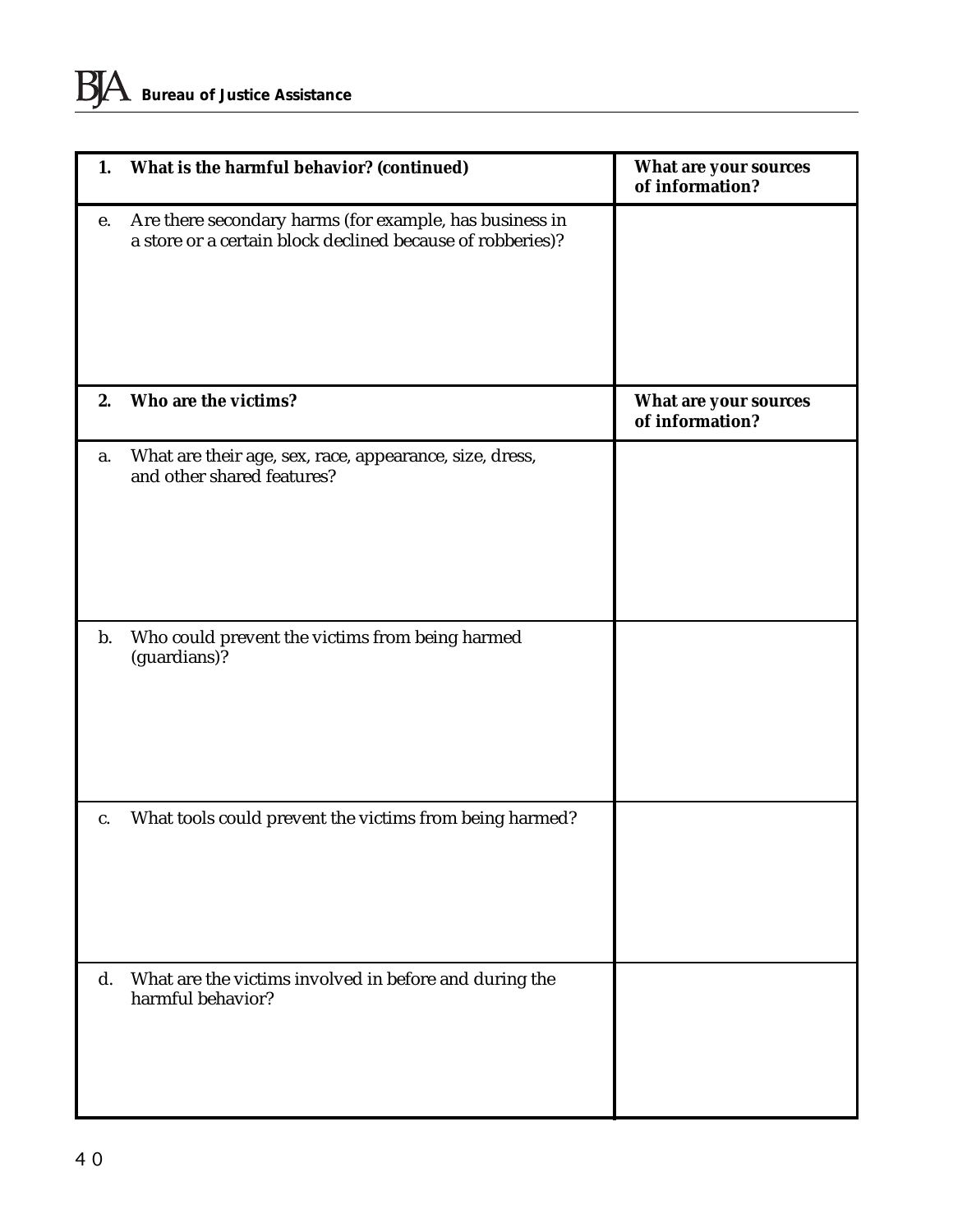| 2. | Who are the victims? (continued)                                                                     | What are your sources<br>of information? |
|----|------------------------------------------------------------------------------------------------------|------------------------------------------|
| e. | How do the victims travel to and from the location of<br>the problem?                                |                                          |
| f. | Are victims alone or with others?                                                                    |                                          |
| g. | Are there secondary victims of the harmful behavior?<br>If so, who are they and how are they harmed? |                                          |
| 3. | Who are the offenders?                                                                               | What are your sources<br>of information? |
| a. | What are the names, age, sex, race, appearance,<br>size, dress, and other shared features?           |                                          |
| b. | What are the behaviors of offenders that are causing harm?                                           |                                          |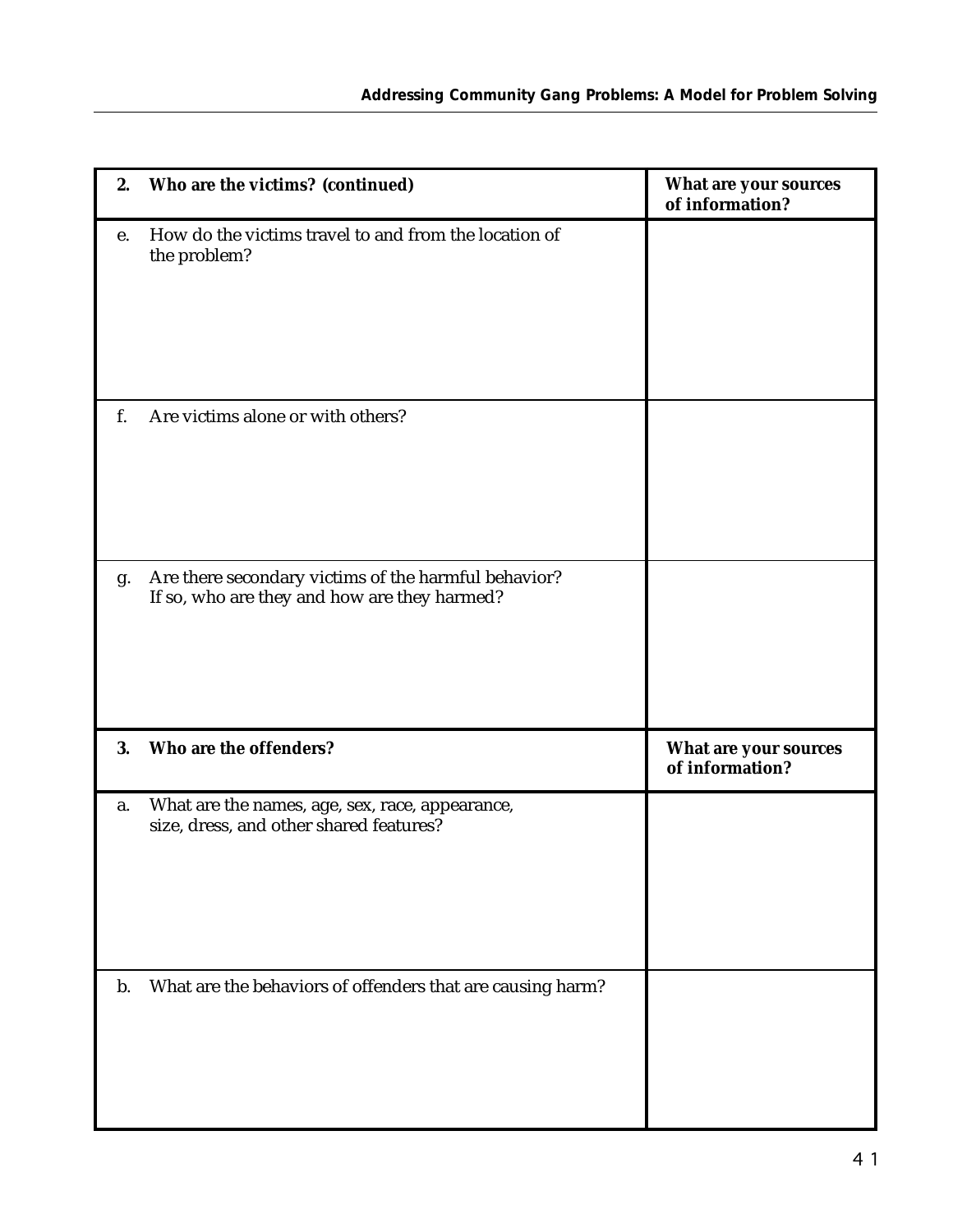| 3.             | Who are the offenders? (continued)                                      | What are your sources<br>of information? |
|----------------|-------------------------------------------------------------------------|------------------------------------------|
| c.             | What benefits do the offenders gain from their<br>harmful behaviors?    |                                          |
| $\mathbf{d}$ . | What tools enable their harmful behaviors?                              |                                          |
| e.             | What is the source of the tools? How are they obtained?                 |                                          |
| f.             | How do the offenders travel to and from the location of the<br>problem? |                                          |
| g.             | Who could prevent the offenders' behaviors (controllers)?               |                                          |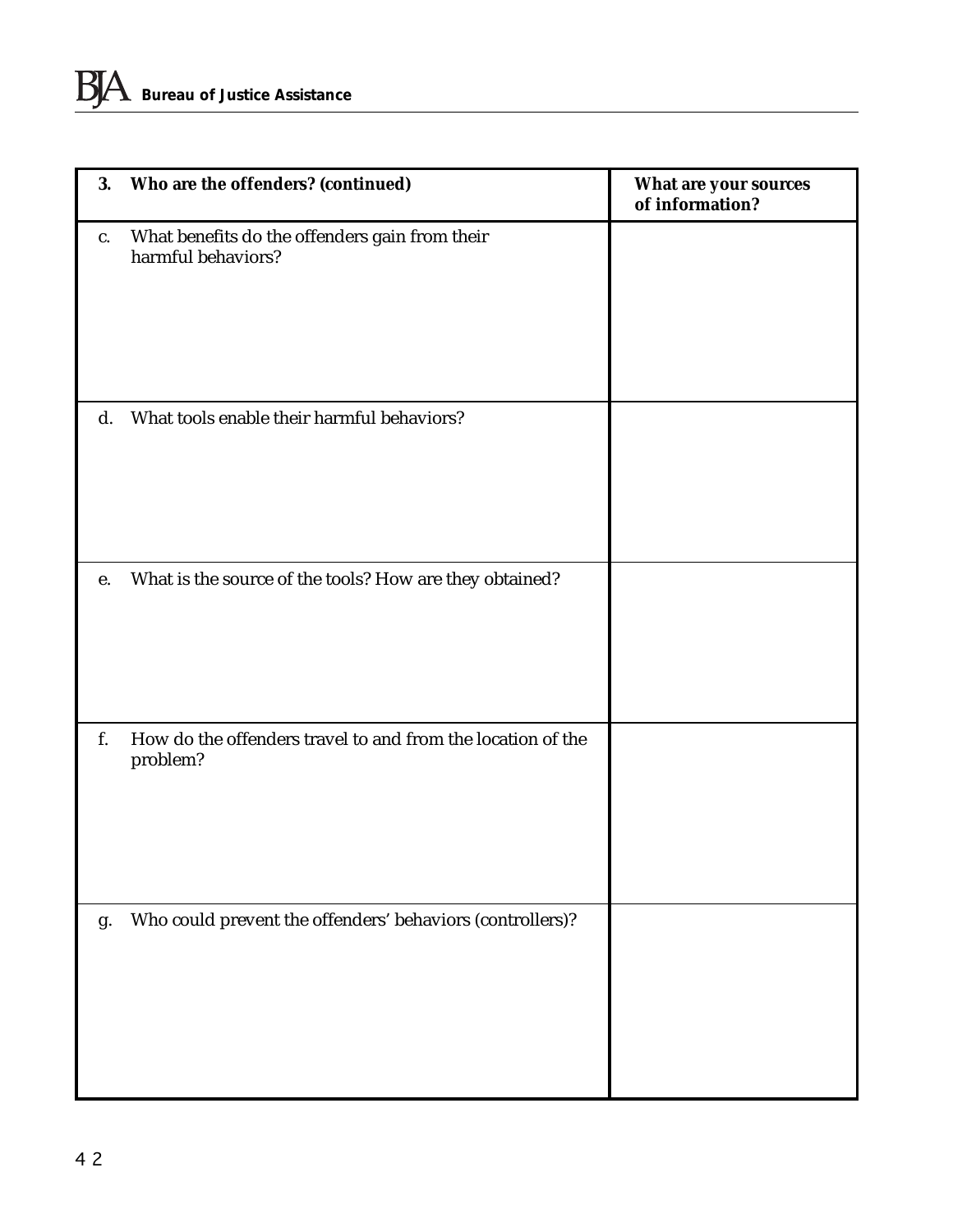| 3. | Who are the offenders? (continued)                                                        | What are your sources<br>of information? |
|----|-------------------------------------------------------------------------------------------|------------------------------------------|
| h. | What activities are the offenders involved in before and<br>during the harmful behaviors? |                                          |
| i. | Do offenders act alone or with others?                                                    |                                          |
| 4. | Who are the third parties?                                                                | What are your sources                    |
|    |                                                                                           | of information?                          |
| a. | Who is responsible for overseeing the place where the<br>problem occurs (managers)?       |                                          |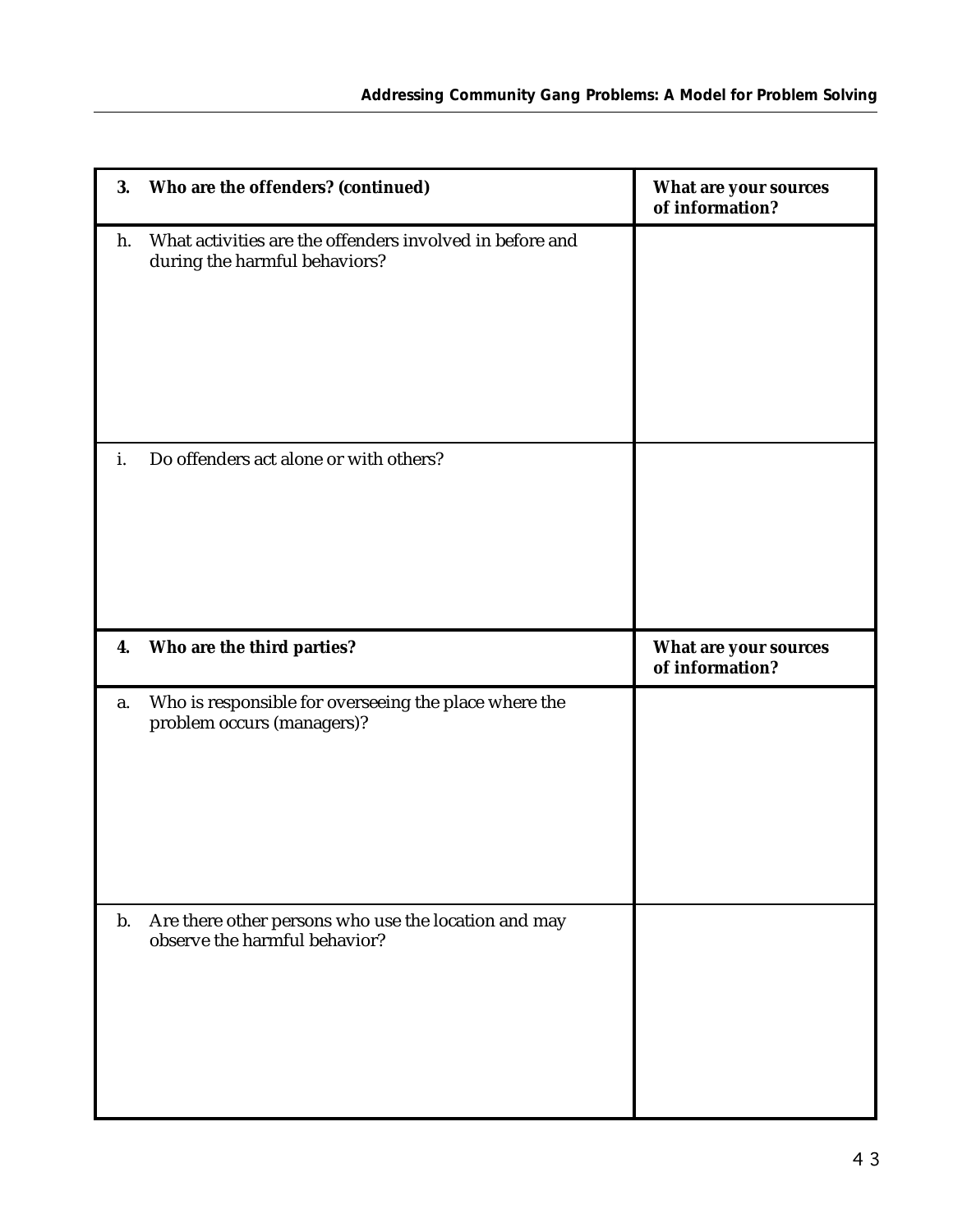| 5.             | What is the specific location of the problem?<br>Are there multiple locations?                                                                                                                        | What are your sources<br>of information? |
|----------------|-------------------------------------------------------------------------------------------------------------------------------------------------------------------------------------------------------|------------------------------------------|
| a.             | What tools (or lack of tools) at the location enable or<br>encourage the harmful behavior?                                                                                                            |                                          |
| $\mathbf{b}$ . | What policies or practices enable or encourage the problem<br>to occur (for example, bus schedules, opening and closing<br>hours, plentiful seating, and playing of pleasant music)?                  |                                          |
| c.             | What physical barriers are present or absent in the location<br>(for example, barriers to visual observation such as store<br>counters, walls, high shrubbery, or roadways)?                          |                                          |
| $\mathbf{d}$ . | What are the environmental conditions in the location<br>(for example, well-lit or dark area, outdoors or indoors,<br>heated or cooled, music or entertainment, benches that<br>encourage loitering)? |                                          |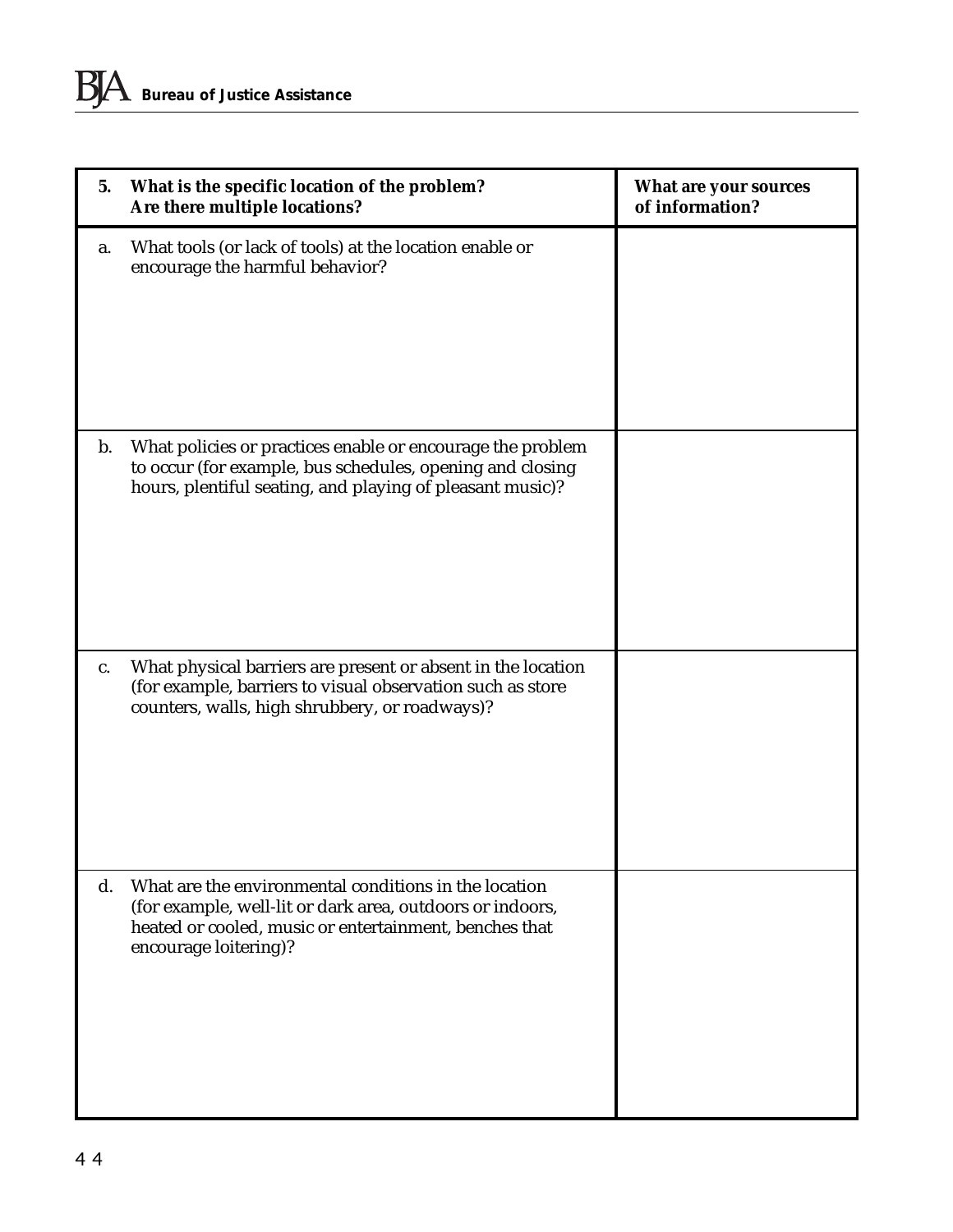| 6. | When does this problem occur?                                                                                     | What are your sources<br>of information? |
|----|-------------------------------------------------------------------------------------------------------------------|------------------------------------------|
| a. | At what times of day does the problem occur?                                                                      |                                          |
| b. | On what days of the week does the problem occur?                                                                  |                                          |
| c. | During what months does the problem occur?                                                                        |                                          |
| d. | What environmental conditions exist when the problem<br>occurs (for example, dark or light and rain or clear)?    |                                          |
| e. | What social conditions exist when the problem occurs<br>(for example, rush hour, school dismissal, or lunchtime)? |                                          |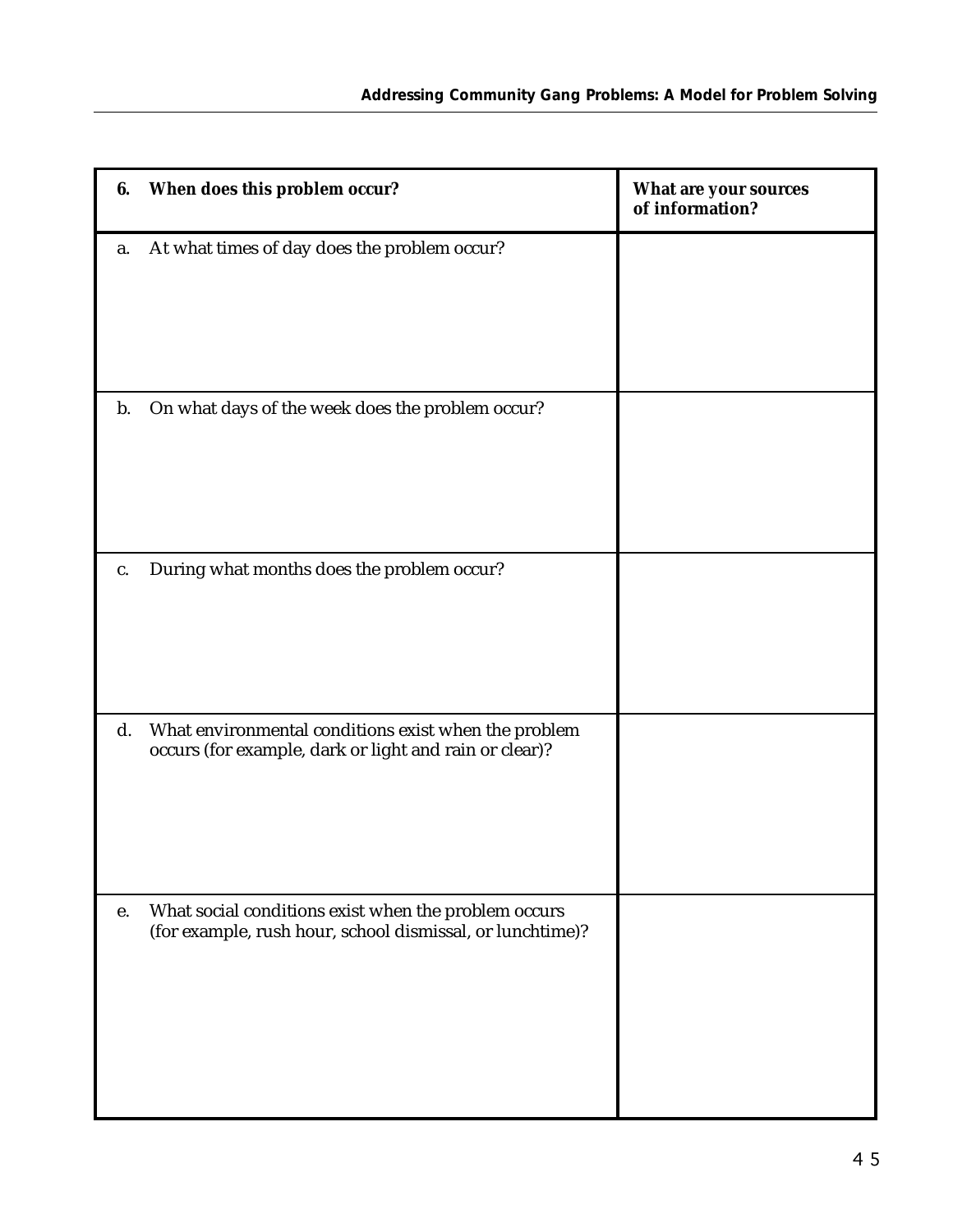### *VII. Highlight the major or unusual findings in the analysis.*

Look for innovative opportunities for intervention that show promise for effectiveness.

#### *VIII. Rewrite the problem statement.*

Using information from Sections VI and VII, add more specific information:

*(Victims) are (harmed) by the (behaviors) of (offenders) at (places) at (times). Specify each.*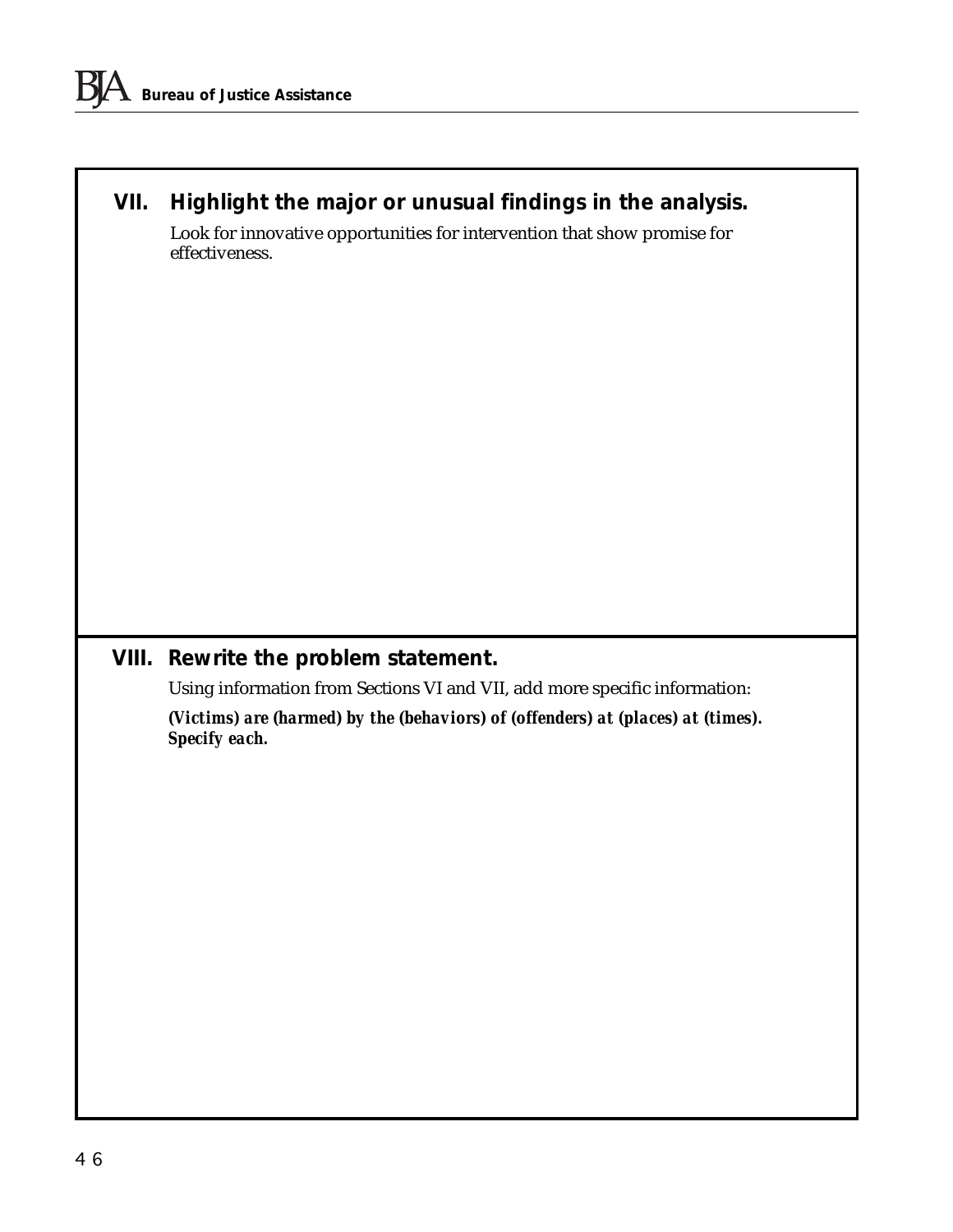#### *IX. Brainstorm responses.*

List possible options for addressing the problem. Consider all options (even outlandish ideas, such as tearing down a building or closing off a street). Review all findings in the problem-analysis guide to suggest new responses. Consider a wide variety of resources for assisting with the implementation of the strategy.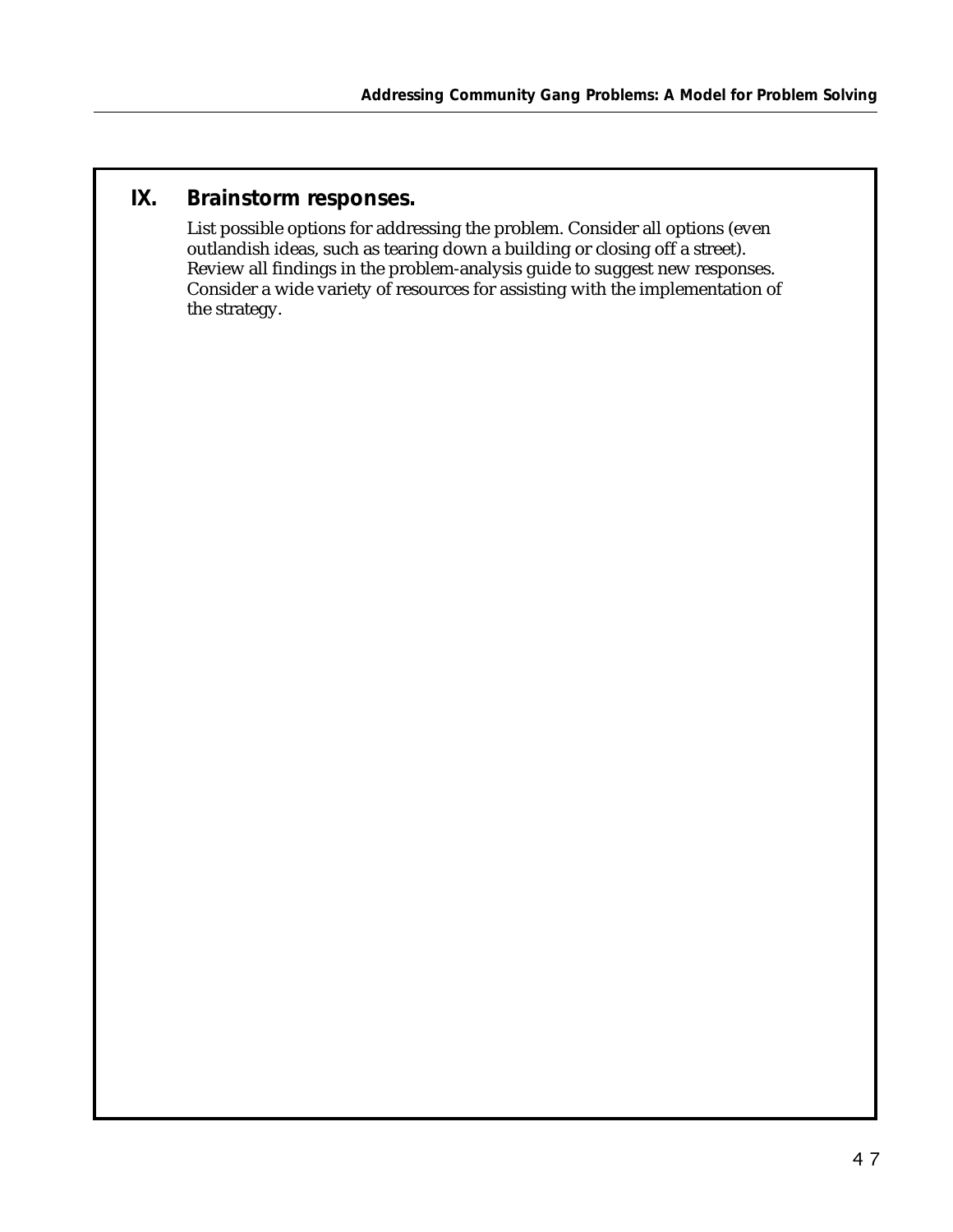#### *X. Develop strategies.*

#### *XI. Evaluate your efforts.*

Referring back to the general goals (Section V) and using the information from problem analysis (Section VI), select four or five measures closely related to the problem-solving strategies to show effectiveness. *Remember, the assessment should focus on the problem statement rather than on the response.* This evaluation should answer the following questions: Is the problem reduced or eliminated? How can this reduction be documented? Are there fewer victims? Is there reduced frequency of the problem?